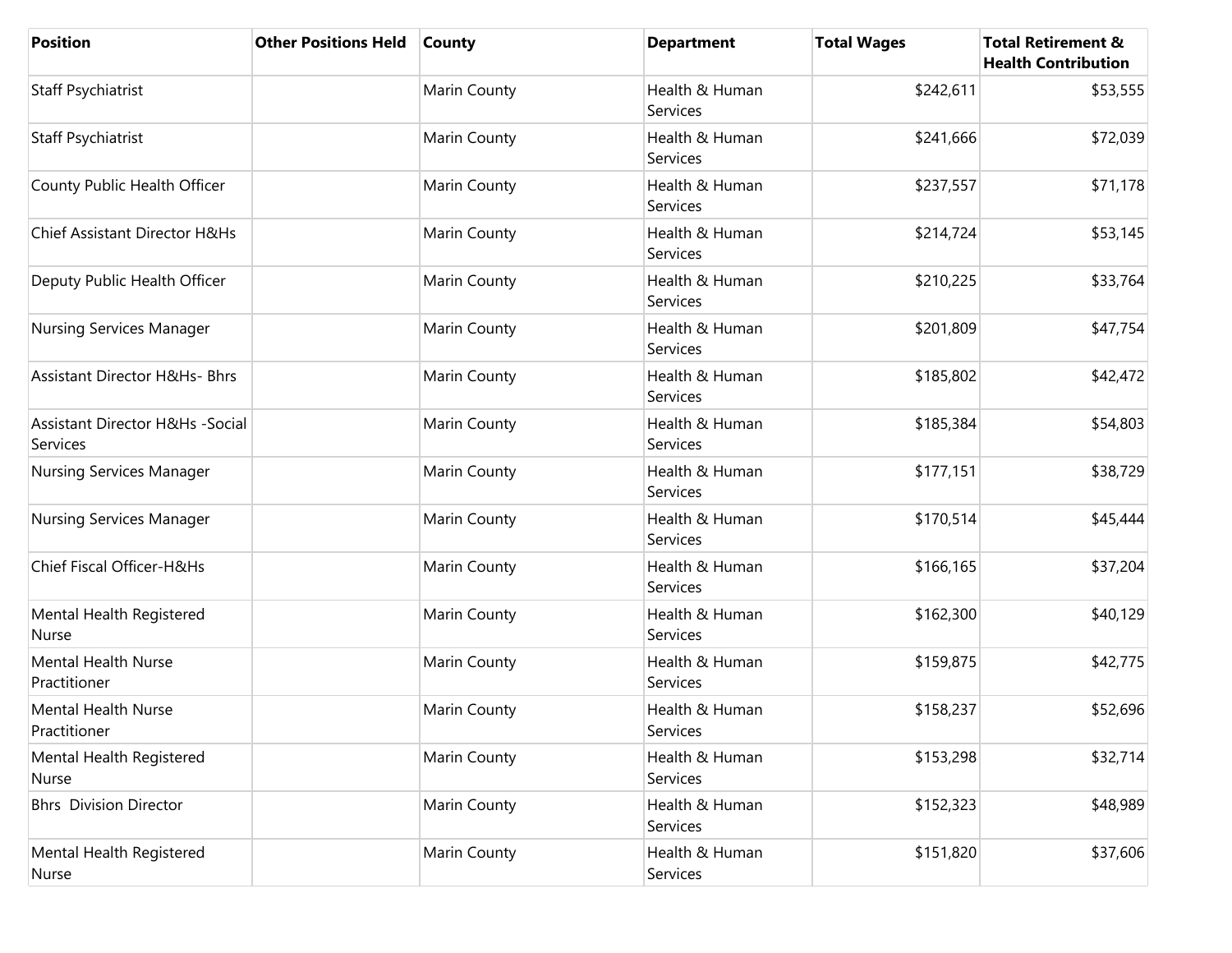| <b>Mental Health Nurse</b><br>Practitioner | Marin County        | Health & Human<br>Services | \$148,045 | \$40,148 |
|--------------------------------------------|---------------------|----------------------------|-----------|----------|
| Mental Health Nurse<br>Practitioner        | <b>Marin County</b> | Health & Human<br>Services | \$148,034 | \$41,202 |
| <b>Bhrs</b> Division Director              | Marin County        | Health & Human<br>Services | \$145,568 | \$29,552 |
| Chief Assistant Director H&Hs              | Marin County        | Health & Human<br>Services | \$145,313 | \$45,786 |
| <b>Detention Registered Nurse</b>          | Marin County        | Health & Human<br>Services | \$143,777 | \$36,865 |
| Mental Health Registered<br>Nurse          | Marin County        | Health & Human<br>Services | \$143,453 | \$39,857 |
| <b>Bhrs Unit Supervisor</b>                | Marin County        | Health & Human<br>Services | \$143,445 | \$43,859 |
| Social Services Division Director          | Marin County        | Health & Human<br>Services | \$142,826 | \$39,532 |
| <b>Public Health Division Director</b>     | Marin County        | Health & Human<br>Services | \$142,816 | \$40,155 |
| <b>Detention Registered Nurse</b>          | Marin County        | Health & Human<br>Services | \$142,413 | \$40,060 |
| Public Health Division Director            | <b>Marin County</b> | Health & Human<br>Services | \$142,325 | \$40,646 |
| <b>Bhrs Unit Supervisor</b>                | Marin County        | Health & Human<br>Services | \$142,112 | \$47,617 |
| Principal Systems Analyst                  | Marin County        | Health & Human<br>Services | \$141,803 | \$51,126 |
| Chief Therapist                            | Marin County        | Health & Human<br>Services | \$141,416 | \$39,907 |
| <b>Bhrs</b> Division Director              | Marin County        | Health & Human<br>Services | \$140,226 | \$50,796 |
| Social Services Division Director          | Marin County        | Health & Human<br>Services | \$140,226 | \$50,796 |
| <b>Public Health Division Director</b>     | <b>Marin County</b> | Health & Human<br>Services | \$140,226 | \$40,258 |
| Public Health Division Director            | Marin County        | Health & Human<br>Services | \$140,226 | \$50,796 |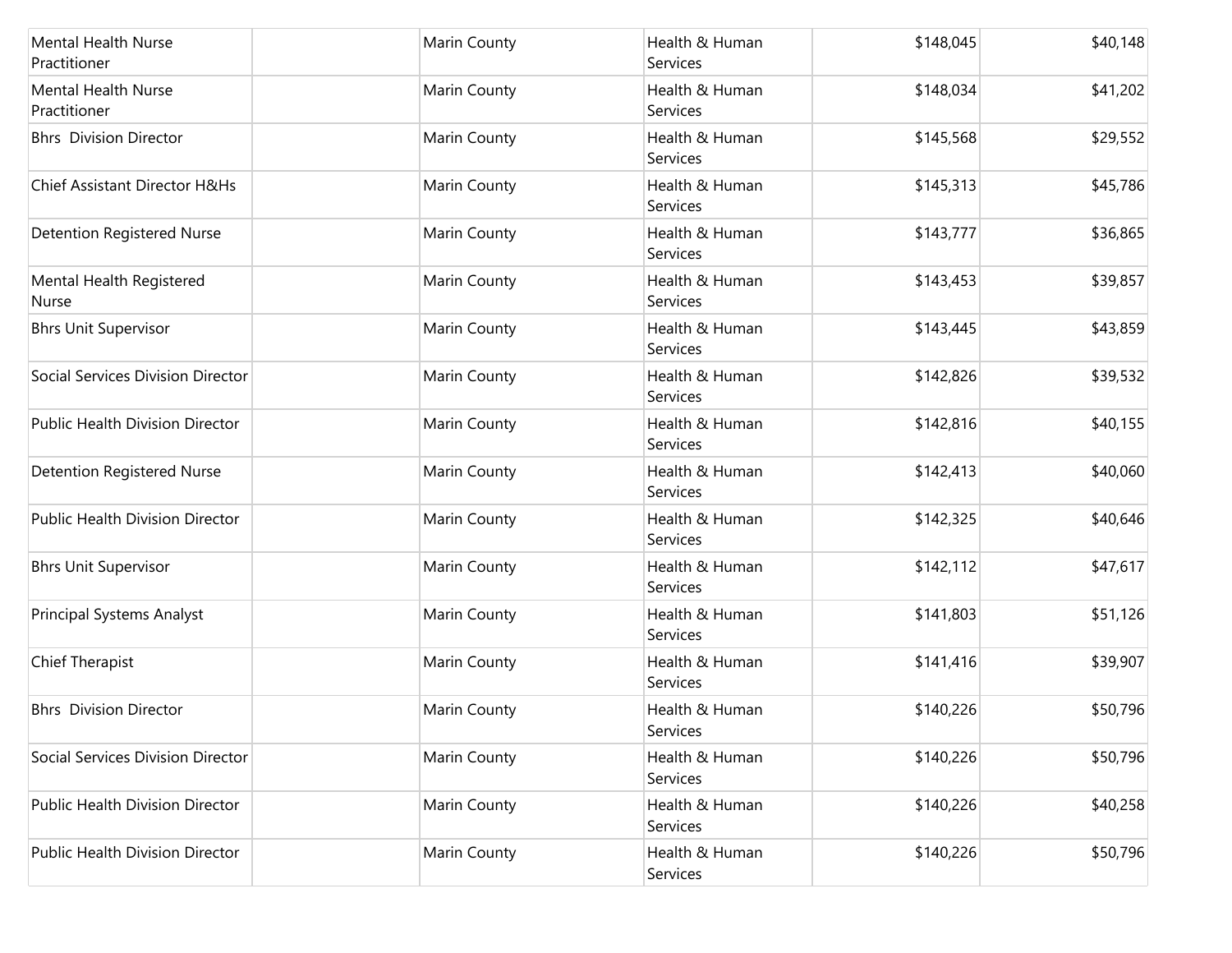| <b>Technology Systems</b><br>Coordinator  | Marin County | Health & Human<br>Services | \$138,111 | \$40,672 |
|-------------------------------------------|--------------|----------------------------|-----------|----------|
| <b>Detention Registered Nurse</b>         | Marin County | Health & Human<br>Services | \$137,643 | \$38,527 |
| <b>Bhrs</b> Division Director             | Marin County | Health & Human<br>Services | \$137,211 | \$38,941 |
| Social Services Division Director         | Marin County | Health & Human<br>Services | \$137,200 | \$30,563 |
| <b>Technology Systems</b><br>Coordinator  | Marin County | Health & Human<br>Services | \$136,366 | \$49,988 |
| <b>Technology Systems</b><br>Coordinator  | Marin County | Health & Human<br>Services | \$136,366 | \$49,988 |
| Senior Public Health Nurse-<br>Bilingual  | Marin County | Health & Human<br>Services | \$135,537 | \$49,798 |
| <b>Technology Systems Specialist</b><br>Ш | Marin County | Health & Human<br>Services | \$135,141 | \$41,806 |
| Epidemiology Manager                      | Marin County | Health & Human<br>Services | \$133,969 | \$44,036 |
| Public Guardian/Conservator               | Marin County | Health & Human<br>Services | \$133,342 | \$43,153 |
| Public Health Program<br>Manager          | Marin County | Health & Human<br>Services | \$130,722 | \$37,559 |
| Mental Health Registered<br>Nurse         | Marin County | Health & Human<br>Services | \$130,205 | \$36,439 |
| Senior Registered Nurse                   | Marin County | Health & Human<br>Services | \$129,929 | \$48,585 |
| <b>Bhrs Program Manager</b>               | Marin County | Health & Human<br>Services | \$129,466 | \$37,276 |
| Assistant Chief Fiscal Officer-<br>H&Hs   | Marin County | Health & Human<br>Services | \$129,269 | \$43,051 |
| <b>Bhrs Program Manager</b>               | Marin County | Health & Human<br>Services | \$128,142 | \$47,527 |
| Senior Public Health Nurse                | Marin County | Health & Human<br>Services | \$127,249 | \$43,031 |
| Social Services Division Director         | Marin County | Health & Human<br>Services | \$125,950 | \$47,361 |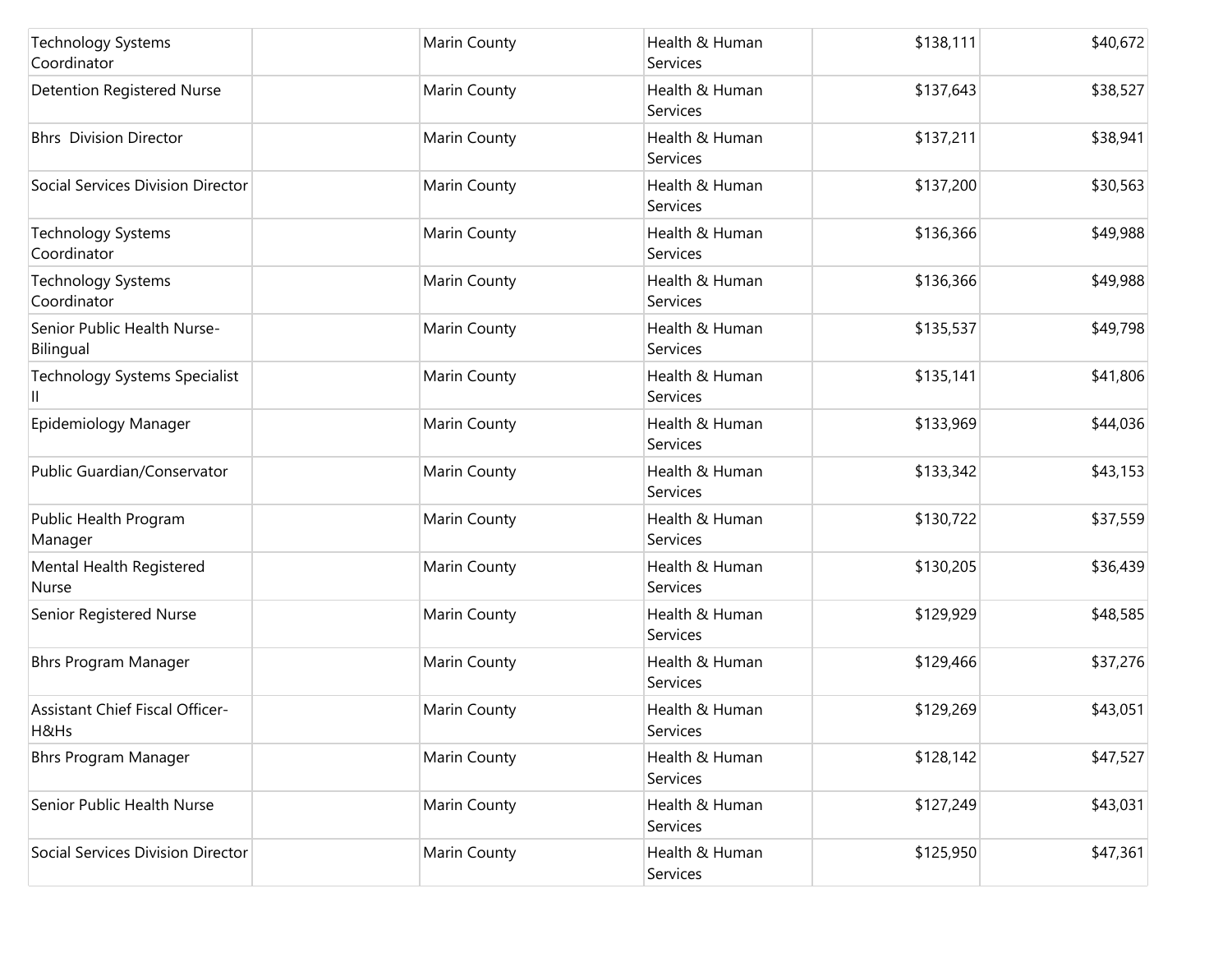| Clinical Psychologist II Bilingual                 | Marin County | Health & Human<br>Services | \$125,825 | \$37,048 |
|----------------------------------------------------|--------------|----------------------------|-----------|----------|
| Compliance Officer                                 | Marin County | Health & Human<br>Services | \$125,730 | \$42,311 |
| <b>Bhrs Unit Supervisor</b>                        | Marin County | Health & Human<br>Services | \$125,489 | \$34,903 |
| <b>Detention Registered Nurse</b>                  | Marin County | Health & Human<br>Services | \$125,455 | \$27,287 |
| Social Service Program<br>Manager                  | Marin County | Health & Human<br>Services | \$124,773 | \$36,601 |
| Public Health Program<br>Manager                   | Marin County | Health & Human<br>Services | \$124,723 | \$47,569 |
| <b>Bhrs Program Manager</b>                        | Marin County | Health & Human<br>Services | \$124,614 | \$42,077 |
| <b>Emergency Medical Services</b><br>Administrator | Marin County | Health & Human<br>Services | \$124,544 | \$33,976 |
| Social Service Program<br>Manager                  | Marin County | Health & Human<br>Services | \$124,396 | \$36,738 |
| Social Service Program<br>Manager                  | Marin County | Health & Human<br>Services | \$124,299 | \$37,161 |
| Social Service Program<br>Manager                  | Marin County | Health & Human<br>Services | \$123,777 | \$37,358 |
| Clinical Psychologist II Bilingual                 | Marin County | Health & Human<br>Services | \$123,599 | \$35,563 |
| Public Health Nurse II                             | Marin County | Health & Human<br>Services | \$123,242 | \$36,116 |
| Clinical Psychologist II                           | Marin County | Health & Human<br>Services | \$122,682 | \$34,395 |
| <b>Detention Registered Nurse</b>                  | Marin County | Health & Human<br>Services | \$122,598 | \$41,716 |
| Social Service Program<br>Manager                  | Marin County | Health & Human<br>Services | \$122,171 | \$47,015 |
| <b>Supervising Mental Health</b><br>Nurs/Unit Supv | Marin County | Health & Human<br>Services | \$122,120 | \$34,964 |
| <b>Bhrs Unit Supervisor</b>                        | Marin County | Health & Human<br>Services | \$121,996 | \$34,230 |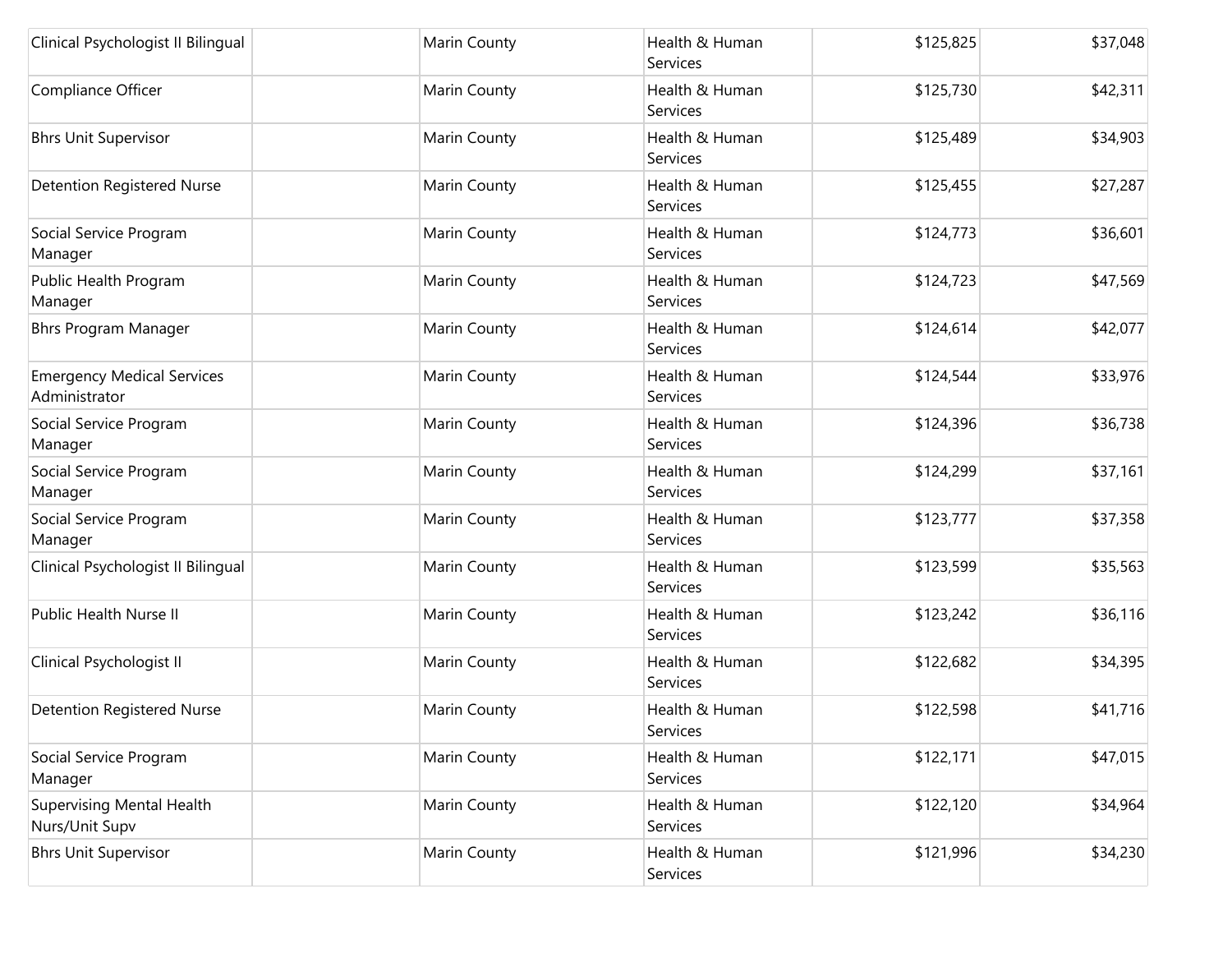| Quality Improvement<br>Coordinator        | Marin County | Health & Human<br>Services | \$120,881 | \$35,523 |
|-------------------------------------------|--------------|----------------------------|-----------|----------|
| Senior Department Analyst                 | Marin County | Health & Human<br>Services | \$120,555 | \$25,564 |
| Social Service Unit Supervisor            | Marin County | Health & Human<br>Services | \$120,109 | \$26,127 |
| <b>Detention Registered Nurse</b>         | Marin County | Health & Human<br>Services | \$119,959 | \$0      |
| Social Service Unit Supervisor            | Marin County | Health & Human<br>Services | \$119,387 | \$34,591 |
| Principal Human Resources<br>Analyst      | Marin County | Health & Human<br>Services | \$119,345 | \$46,396 |
| Social Service Unit Supervisor            | Marin County | Health & Human<br>Services | \$118,730 | \$26,127 |
| Social Services Division Director         | Marin County | Health & Human<br>Services | \$118,667 | \$22,666 |
| <b>Bhrs Unit Supervisor</b>               | Marin County | Health & Human<br>Services | \$118,447 | \$37,688 |
| Clinical Psychologist II                  | Marin County | Health & Human<br>Services | \$118,291 | \$40,753 |
| <b>Bhrs Unit Supervisor</b>               | Marin County | Health & Human<br>Services | \$118,248 | \$46,196 |
| <b>Bhrs Unit Supervisor</b>               | Marin County | Health & Human<br>Services | \$118,069 | \$43,826 |
| <b>Administrative Services</b><br>Manager | Marin County | Health & Human<br>Services | \$117,813 | \$40,653 |
| <b>Technology Systems Specialist</b><br>Ш | Marin County | Health & Human<br>Services | \$117,806 | \$27,213 |
| Administrative Analyst III                | Marin County | Health & Human<br>Services | \$117,236 | \$33,718 |
| Social Service Program<br>Manager         | Marin County | Health & Human<br>Services | \$117,006 | \$45,929 |
| Social Service Unit Supervisor            | Marin County | Health & Human<br>Services | \$116,791 | \$33,872 |
| Mental Health Registered<br>Nurse         | Marin County | Health & Human<br>Services | \$116,710 | \$7,584  |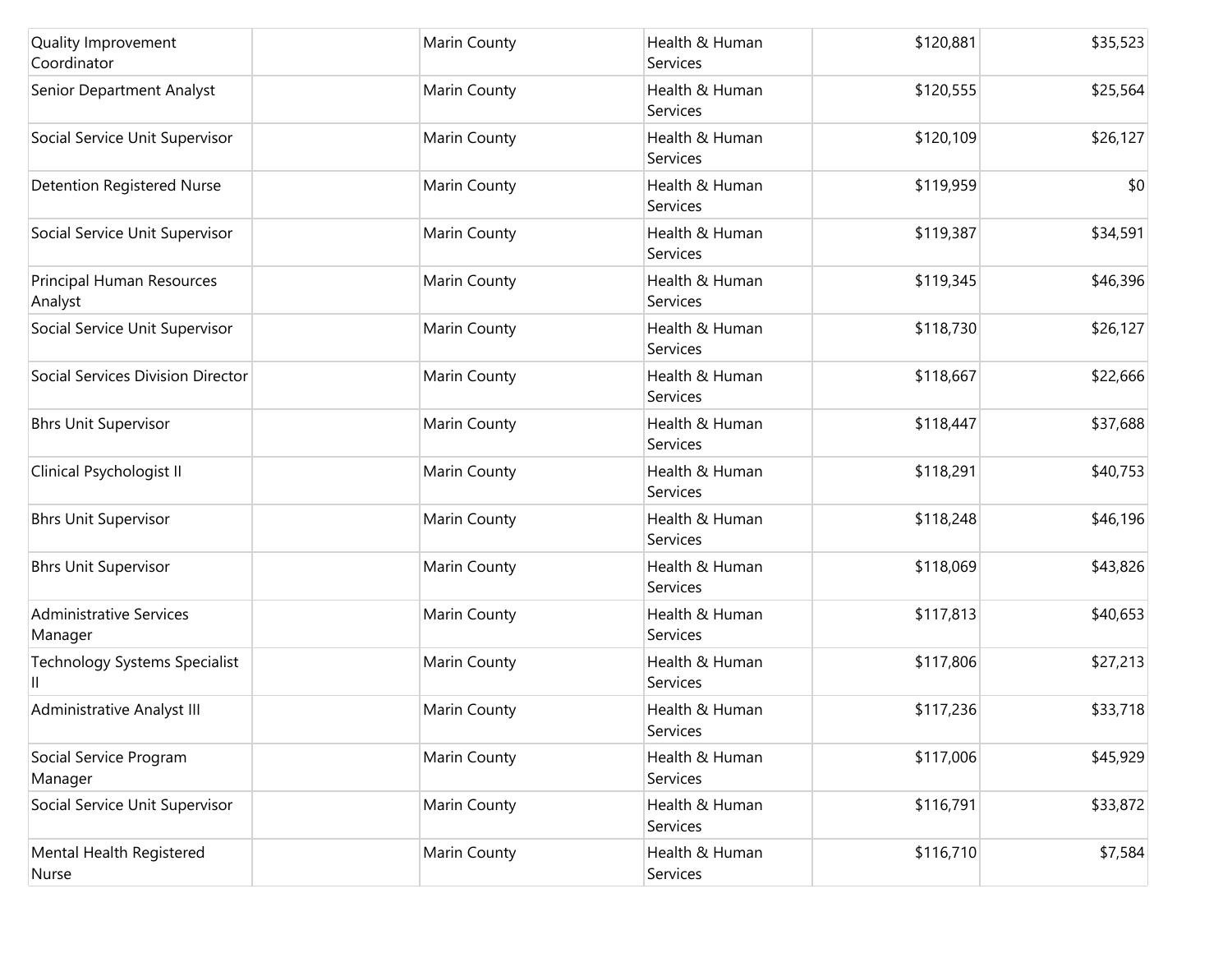| Social Service Unit Supervisor                 | Marin County | Health & Human<br>Services        | \$116,150 | \$40,265 |
|------------------------------------------------|--------------|-----------------------------------|-----------|----------|
| Senior Department Analyst                      | Marin County | Health & Human<br>Services        | \$115,956 | \$35,654 |
| Senior Department Analyst                      | Marin County | Health & Human<br>Services        | \$115,695 | \$35,915 |
| <b>Bhrs Unit Supervisor</b>                    | Marin County | Health & Human<br>Services        | \$115,529 | \$32,900 |
| <b>Bhrs Unit Supervisor</b>                    | Marin County | Health & Human<br>Services        | \$115,529 | \$24,862 |
| Social Service Unit Supervisor                 | Marin County | Health & Human<br><b>Services</b> | \$115,418 | \$33,872 |
| Social Service Unit Supervisor                 | Marin County | Health & Human<br>Services        | \$114,951 | \$30,457 |
| Child Welfare Worker II<br>Bilingual           | Marin County | Health & Human<br>Services        | \$114,781 | \$35,877 |
| Senior Department Analyst                      | Marin County | Health & Human<br>Services        | \$114,295 | \$33,586 |
| <b>Assistant Chief Fiscal Officer-</b><br>H&Hs | Marin County | Health & Human<br>Services        | \$114,102 | \$36,457 |
| Senior Human Resources<br>Analyst              | Marin County | Health & Human<br>Services        | \$113,848 | \$45,283 |
| Social Service Unit Supervisor                 | Marin County | Health & Human<br>Services        | \$113,687 | \$34,259 |
| <b>Licensed Crisis Specialist</b>              | Marin County | Health & Human<br>Services        | \$113,520 | \$0      |
| Welfare Fraud Investigator                     | Marin County | Health & Human<br>Services        | \$113,258 | \$24,339 |
| <b>Bhrs Unit Supervisor</b>                    | Marin County | Health & Human<br>Services        | \$113,143 | \$43,542 |
| <b>Bhrs Unit Supervisor</b>                    | Marin County | Health & Human<br>Services        | \$112,929 | \$45,080 |
| <b>Bhrs Unit Supervisor</b>                    | Marin County | Health & Human<br><b>Services</b> | \$112,929 | \$37,681 |
| Mental Health Practitioner-<br>Bilingual       | Marin County | Health & Human<br>Services        | \$112,742 | \$24,845 |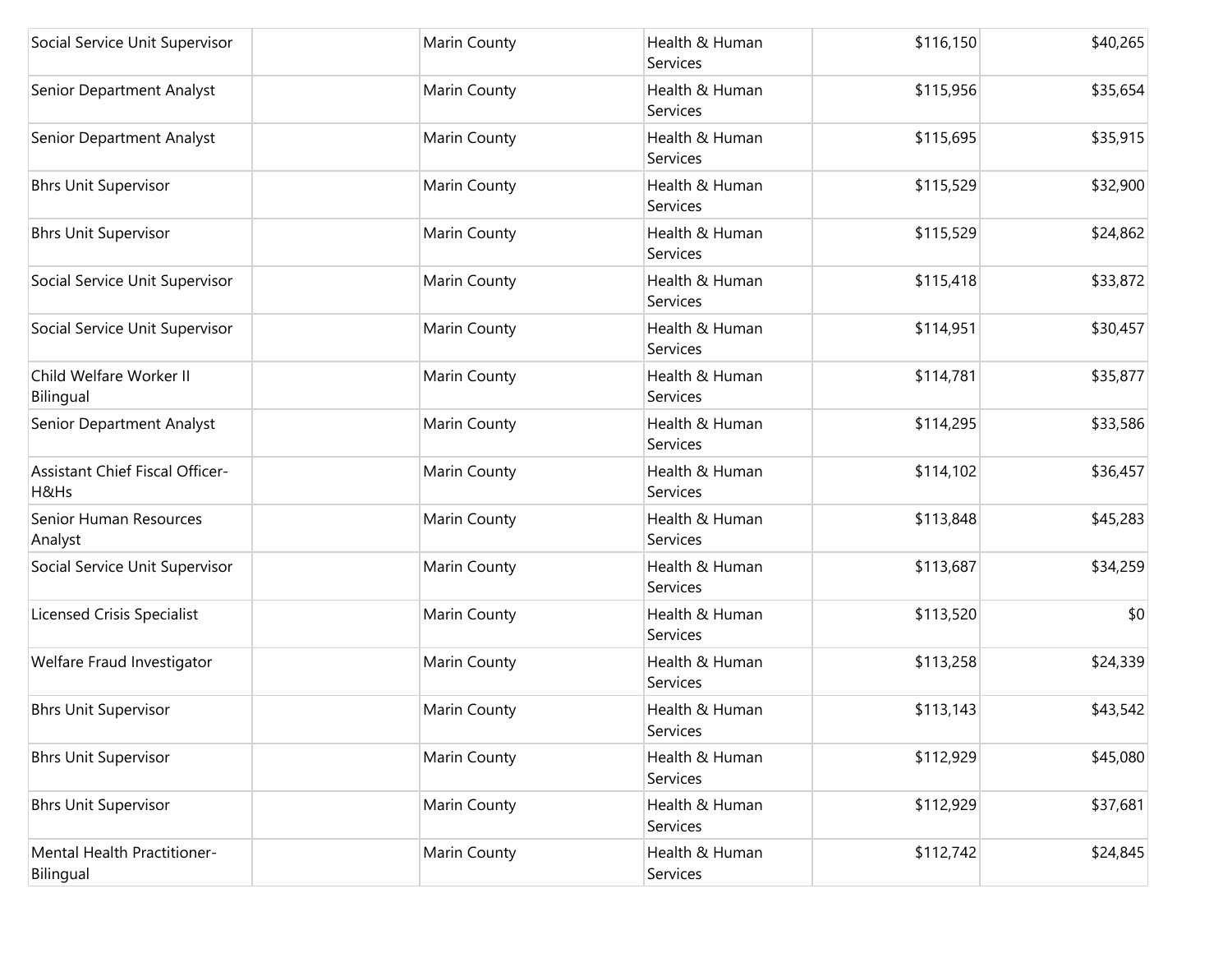| Social Service Unit Supervisor            | Marin County | Health & Human<br>Services        | \$112,521 | \$39,166 |
|-------------------------------------------|--------------|-----------------------------------|-----------|----------|
| Senior Human Resources<br>Analyst         | Marin County | Health & Human<br><b>Services</b> | \$112,191 | \$25,130 |
| Social Service Unit Supervisor            | Marin County | Health & Human<br>Services        | \$112,062 | \$32,590 |
| Social Service Unit Supervisor            | Marin County | Health & Human<br>Services        | \$111,890 | \$23,076 |
| Clinical Psychologist II                  | Marin County | Health & Human<br>Services        | \$111,100 | \$32,903 |
| <b>Technology Systems Specialist</b><br>Ш | Marin County | Health & Human<br>Services        | \$110,792 | \$25,526 |
| Social Service Unit Supervisor            | Marin County | Health & Human<br>Services        | \$110,715 | \$26,112 |
| <b>Technology Systems Specialist</b><br>Ш | Marin County | Health & Human<br>Services        | \$110,412 | \$34,206 |
| <b>Bhrs Unit Supervisor</b>               | Marin County | Health & Human<br>Services        | \$109,747 | \$37,865 |
| Crisis Specialist                         | Marin County | Health & Human<br>Services        | \$109,488 | \$20,329 |
| Social Service Program<br>Manager         | Marin County | Health & Human<br>Services        | \$109,338 | \$44,315 |
| <b>Licensed Crisis Specialist</b>         | Marin County | Health & Human<br>Services        | \$109,057 | \$30,519 |
| <b>Bhrs Unit Supervisor</b>               | Marin County | Health & Human<br>Services        | \$108,249 | \$30,389 |
| <b>Licensed Crisis Specialist</b>         | Marin County | Health & Human<br>Services        | \$107,959 | \$22,039 |
| Child Welfare Worker II                   | Marin County | Health & Human<br>Services        | \$107,735 | \$22,206 |
| Department Analyst II                     | Marin County | Health & Human<br>Services        | \$107,417 | \$24,536 |
| Mental Health Practitioner-<br>Bilingual  | Marin County | Health & Human<br>Services        | \$107,350 | \$32,972 |
| <b>Supervising Public Health</b><br>Nurse | Marin County | Health & Human<br>Services        | \$107,300 | \$32,374 |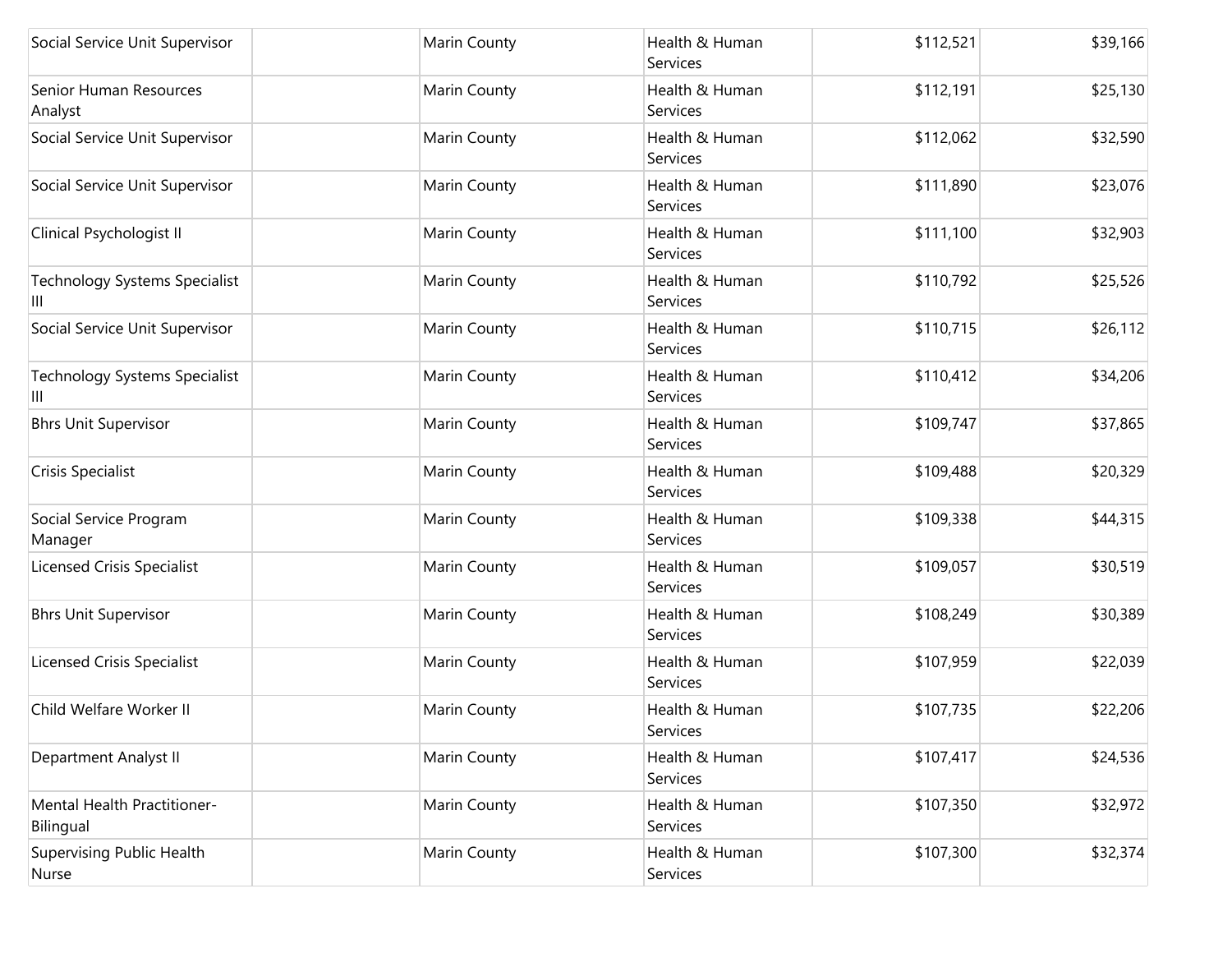| Mental Health Practitioner-<br>Bilingual | Marin County        | Health & Human<br>Services | \$107,099 | \$33,250 |
|------------------------------------------|---------------------|----------------------------|-----------|----------|
| Social Service Program<br>Manager        | <b>Marin County</b> | Health & Human<br>Services | \$106,910 | \$32,223 |
| <b>Technology Systems Specialist</b>     | Marin County        | Health & Human<br>Services | \$106,804 | \$23,525 |
| Senior Child Welfare Worker              | Marin County        | Health & Human<br>Services | \$106,701 | \$43,104 |
| Senior Department Analyst                | Marin County        | Health & Human<br>Services | \$106,594 | \$43,727 |
| Human Resources Analyst II               | Marin County        | Health & Human<br>Services | \$106,324 | \$32,800 |
| Senior Social Service Worker             | Marin County        | Health & Human<br>Services | \$106,105 | \$43,089 |
| Social Service Unit Supervisor           | Marin County        | Health & Human<br>Services | \$105,880 | \$38,986 |
| Senior Registered Nurse                  | Marin County        | Health & Human<br>Services | \$105,690 | \$32,237 |
| <b>Licensed Crisis Specialist</b>        | Marin County        | Health & Human<br>Services | \$105,125 | \$31,207 |
| <b>Eligibility Program Specialist</b>    | <b>Marin County</b> | Health & Human<br>Services | \$104,396 | \$37,843 |
| <b>Eligibility Program Specialist</b>    | Marin County        | Health & Human<br>Services | \$104,396 | \$37,843 |
| Senior Child Welfare Worker              | <b>Marin County</b> | Health & Human<br>Services | \$104,102 | \$30,701 |
| Senior Department Analyst                | Marin County        | Health & Human<br>Services | \$104,076 | \$37,002 |
| Media Specialist                         | Marin County        | Health & Human<br>Services | \$103,971 | \$37,754 |
| Department Analyst II                    | Marin County        | Health & Human<br>Services | \$103,971 | \$37,754 |
| Department Analyst II                    | Marin County        | Health & Human<br>Services | \$103,642 | \$43,132 |
| Senior Social Service Worker             | Marin County        | Health & Human<br>Services | \$103,474 | \$43,100 |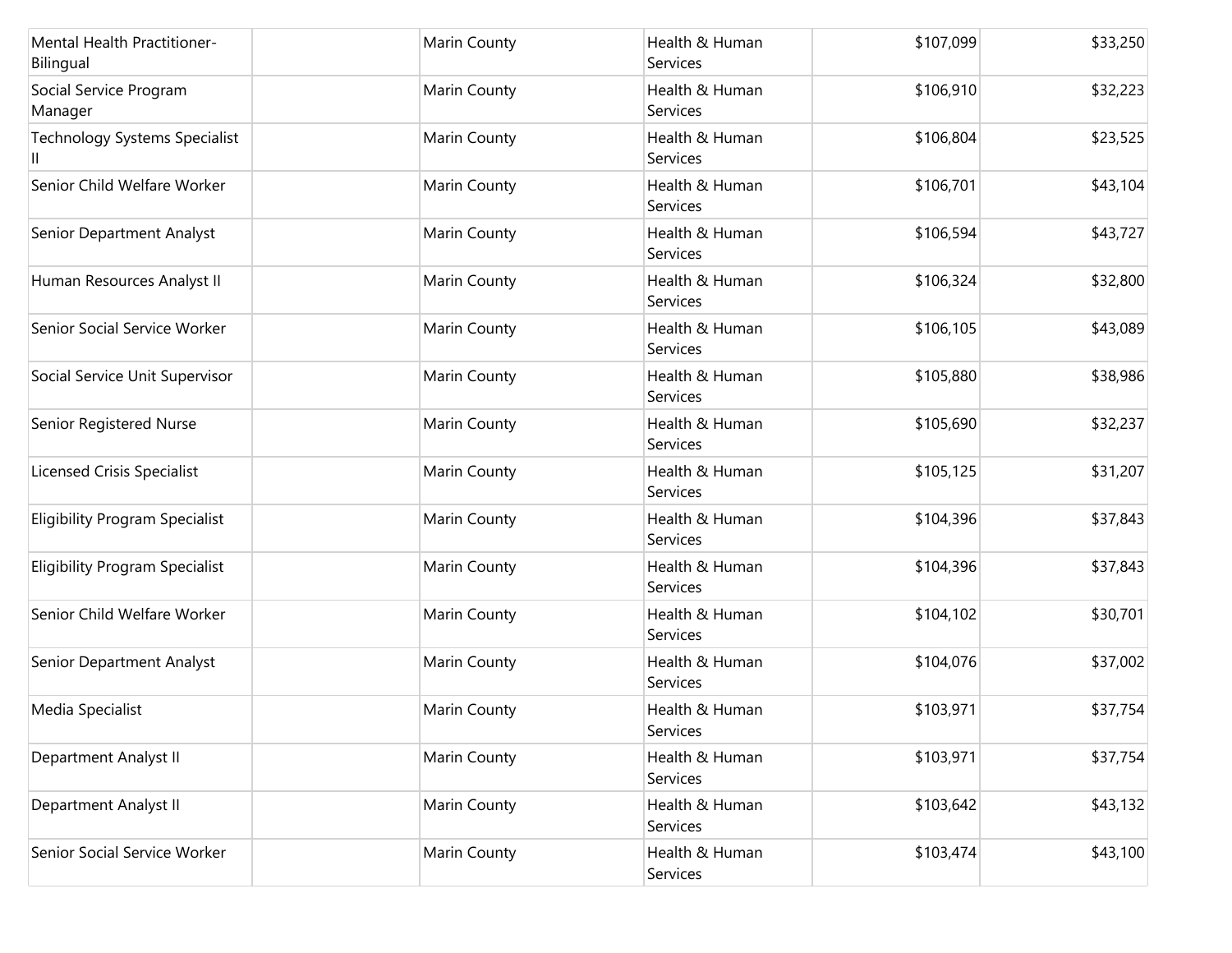| Senior Social Service Worker                       | Marin County | Health & Human<br>Services | \$103,399 | \$42,070 |
|----------------------------------------------------|--------------|----------------------------|-----------|----------|
| <b>Mental Health Practitioner-</b><br>Bilingual    | Marin County | Health & Human<br>Services | \$103,227 | \$23,564 |
| <b>Equity Director</b>                             | Marin County | Health & Human<br>Services | \$103,118 | \$32,321 |
| Crisis Specialist III                              | Marin County | Health & Human<br>Services | \$102,982 | \$36,270 |
| Senior Public Health Nurse                         | Marin County | Health & Human<br>Services | \$102,969 | \$21,026 |
| <b>Detention Registered Nurse</b>                  | Marin County | Health & Human<br>Services | \$102,556 | \$0      |
| Health & Human Services<br><b>Facilities Mgr</b>   | Marin County | Health & Human<br>Services | \$102,309 | \$31,243 |
| Senior Program Coordinator                         | Marin County | Health & Human<br>Services | \$102,234 | \$31,513 |
| Senior Program Coordinator                         | Marin County | Health & Human<br>Services | \$102,234 | \$31,032 |
| Senior Program Coordinator                         | Marin County | Health & Human<br>Services | \$102,234 | \$30,248 |
| Veterans Service Officer                           | Marin County | Health & Human<br>Services | \$101,833 | \$23,328 |
| Finance Services Supervisor                        | Marin County | Health & Human<br>Services | \$101,703 | \$42,658 |
| <b>Supervising Employment</b><br>Development Couns | Marin County | Health & Human<br>Services | \$101,574 | \$31,764 |
| Mental Health Practitioner-<br>Bilingual           | Marin County | Health & Human<br>Services | \$101,433 | \$41,457 |
| Senior Program Coordinator                         | Marin County | Health & Human<br>Services | \$101,398 | \$32,481 |
| Senior Child Welfare Worker                        | Marin County | Health & Human<br>Services | \$101,355 | \$42,671 |
| <b>Bhrs</b> Division Director                      | Marin County | Health & Human<br>Services | \$101,354 | \$33,095 |
| Senior Support Services Worker                     | Marin County | Health & Human<br>Services | \$101,241 | \$35,620 |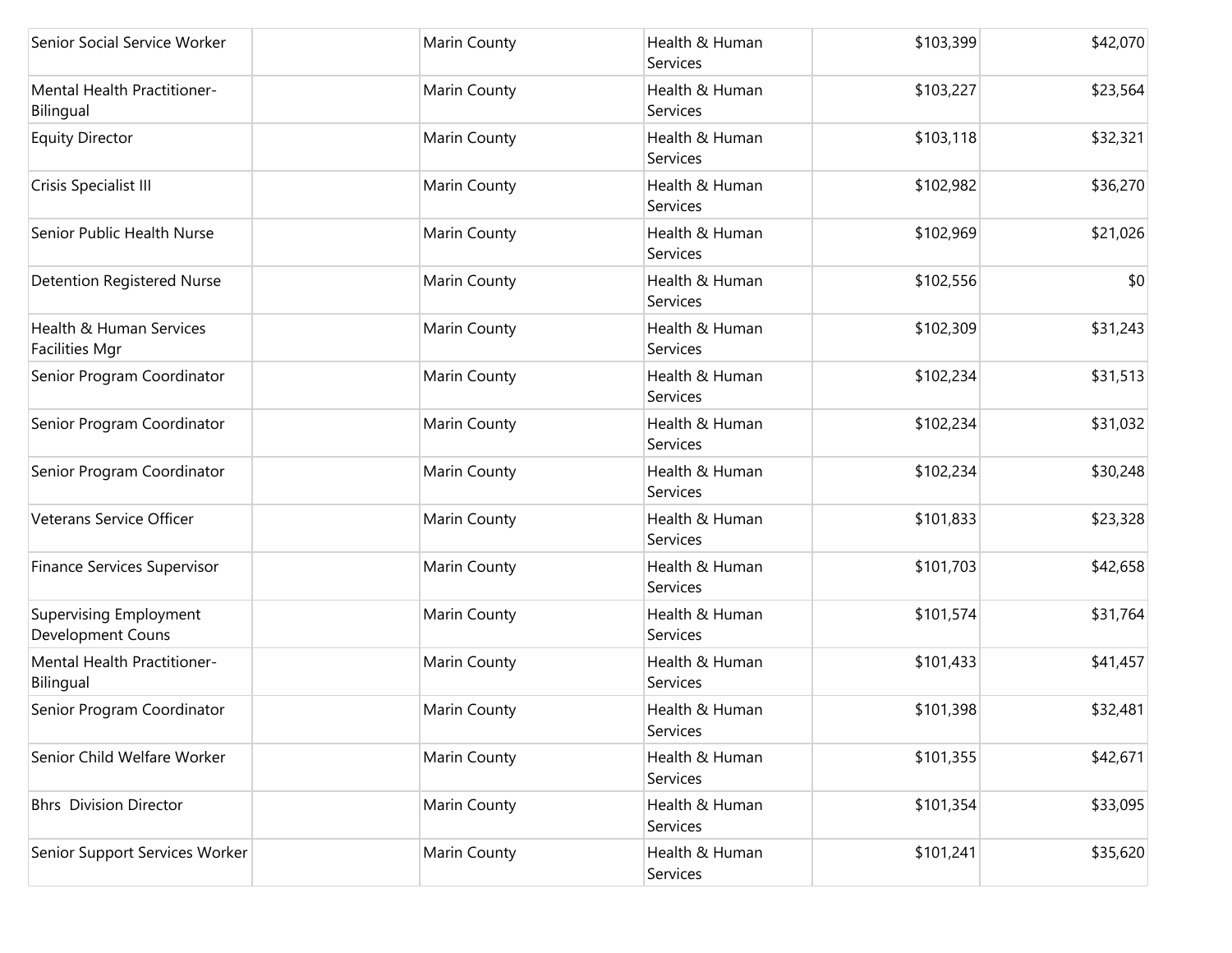| Licensed Mental Health<br>Practioner            | Marin County | Health & Human<br>Services | \$101,203 | \$31,684 |
|-------------------------------------------------|--------------|----------------------------|-----------|----------|
| <b>Emergency Medical Services</b><br>Specialist | Marin County | Health & Human<br>Services | \$101,170 | \$41,105 |
| Department Analyst II                           | Marin County | Health & Human<br>Services | \$101,170 | \$30,805 |
| Child Welfare Worker II<br>Bilingual            | Marin County | Health & Human<br>Services | \$101,155 | \$30,938 |
| <b>Mental Health Practitioner</b>               | Marin County | Health & Human<br>Services | \$101,085 | \$31,172 |
| Mental Health Practitioner                      | Marin County | Health & Human<br>Services | \$101,085 | \$30,923 |
| Senior Social Service Worker                    | Marin County | Health & Human<br>Services | \$100,946 | \$31,628 |
| Social Service Worker II-<br>Bilingual          | Marin County | Health & Human<br>Services | \$100,946 | \$31,628 |
| Senior Department Analyst                       | Marin County | Health & Human<br>Services | \$100,805 | \$37,074 |
| Mental Health Practitioner-<br>Bilingual        | Marin County | Health & Human<br>Services | \$100,792 | \$41,716 |
| Licensed Mental Health<br>Practioner            | Marin County | Health & Human<br>Services | \$100,583 | \$32,303 |
| <b>Mental Health Practitioner</b>               | Marin County | Health & Human<br>Services | \$99,857  | \$22,043 |
| Child Welfare Worker II<br>Bilingual            | Marin County | Health & Human<br>Services | \$99,729  | \$23,496 |
| Administrative Services Officer                 | Marin County | Health & Human<br>Services | \$99,720  | \$22,334 |
| Department Analyst II                           | Marin County | Health & Human<br>Services | \$99,596  | \$23,035 |
| Mental Health Practitioner-<br>Bilingual        | Marin County | Health & Human<br>Services | \$99,405  | \$41,175 |
| Administrative Services<br>Associate            | Marin County | Health & Human<br>Services | \$99,365  | \$30,575 |
| Chief Investigator Special<br>Invest Unit       | Marin County | Health & Human<br>Services | \$99,294  | \$21,929 |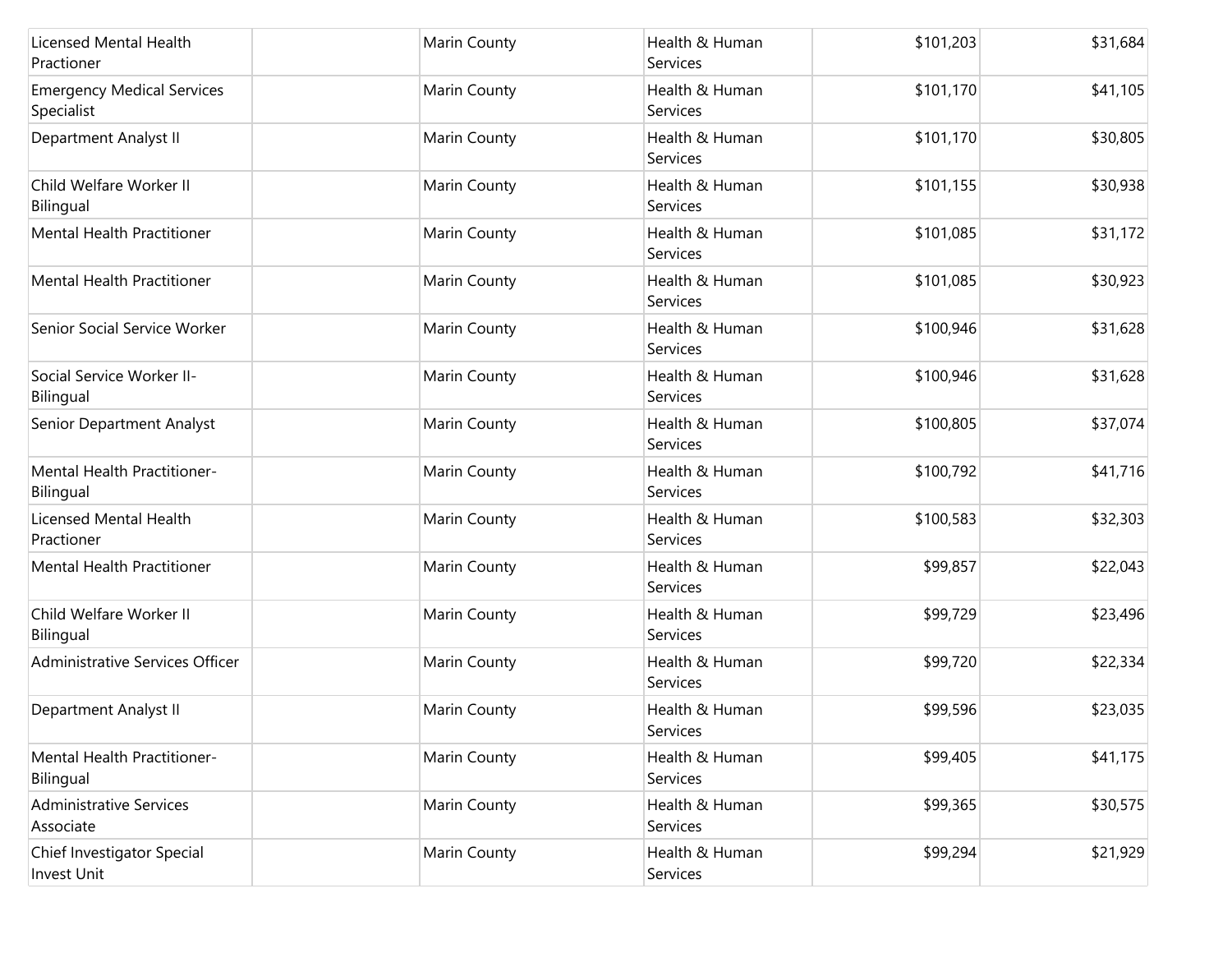| <b>Supervising Employment</b><br>Development Couns | Marin County | Health & Human<br>Services | \$99,188 | \$42,202 |
|----------------------------------------------------|--------------|----------------------------|----------|----------|
| <b>Supervising Employment</b><br>Development Couns | Marin County | Health & Human<br>Services | \$99,188 | \$36,752 |
| <b>Licensed Crisis Specialist</b>                  | Marin County | Health & Human<br>Services | \$98,999 | \$25,232 |
| Senior Program Coordinator                         | Marin County | Health & Human<br>Services | \$98,991 | \$30,241 |
| <b>Licensed Crisis Specialist</b>                  | Marin County | Health & Human<br>Services | \$98,605 | \$15,200 |
| Child Welfare Worker II<br>Bilingual               | Marin County | Health & Human<br>Services | \$98,555 | \$42,070 |
| Senior Child Welfare Worker                        | Marin County | Health & Human<br>Services | \$98,555 | \$42,070 |
| Social Service Worker II-<br>Bilingual             | Marin County | Health & Human<br>Services | \$98,555 | \$36,620 |
| Senior Social Service Worker                       | Marin County | Health & Human<br>Services | \$98,438 | \$30,202 |
| Child Welfare Worker II                            | Marin County | Health & Human<br>Services | \$98,355 | \$29,690 |
| Department Analyst II                              | Marin County | Health & Human<br>Services | \$98,233 | \$36,546 |
| Technology Systems Specialist<br>Ш                 | Marin County | Health & Human<br>Services | \$98,216 | \$42,005 |
| Occupational Therapist                             | Marin County | Health & Human<br>Services | \$98,132 | \$31,248 |
| <b>Licensed Crisis Specialist</b>                  | Marin County | Health & Human<br>Services | \$97,722 | \$20,923 |
| Welfare Fraud Investigator                         | Marin County | Health & Human<br>Services | \$97,611 | \$30,298 |
| Occupational Therapist                             | Marin County | Health & Human<br>Services | \$97,471 | \$31,909 |
| Senior Program Coordinator                         | Marin County | Health & Human<br>Services | \$97,252 | \$22,319 |
| Social Service Worker II                           | Marin County | Health & Human<br>Services | \$97,227 | \$29,498 |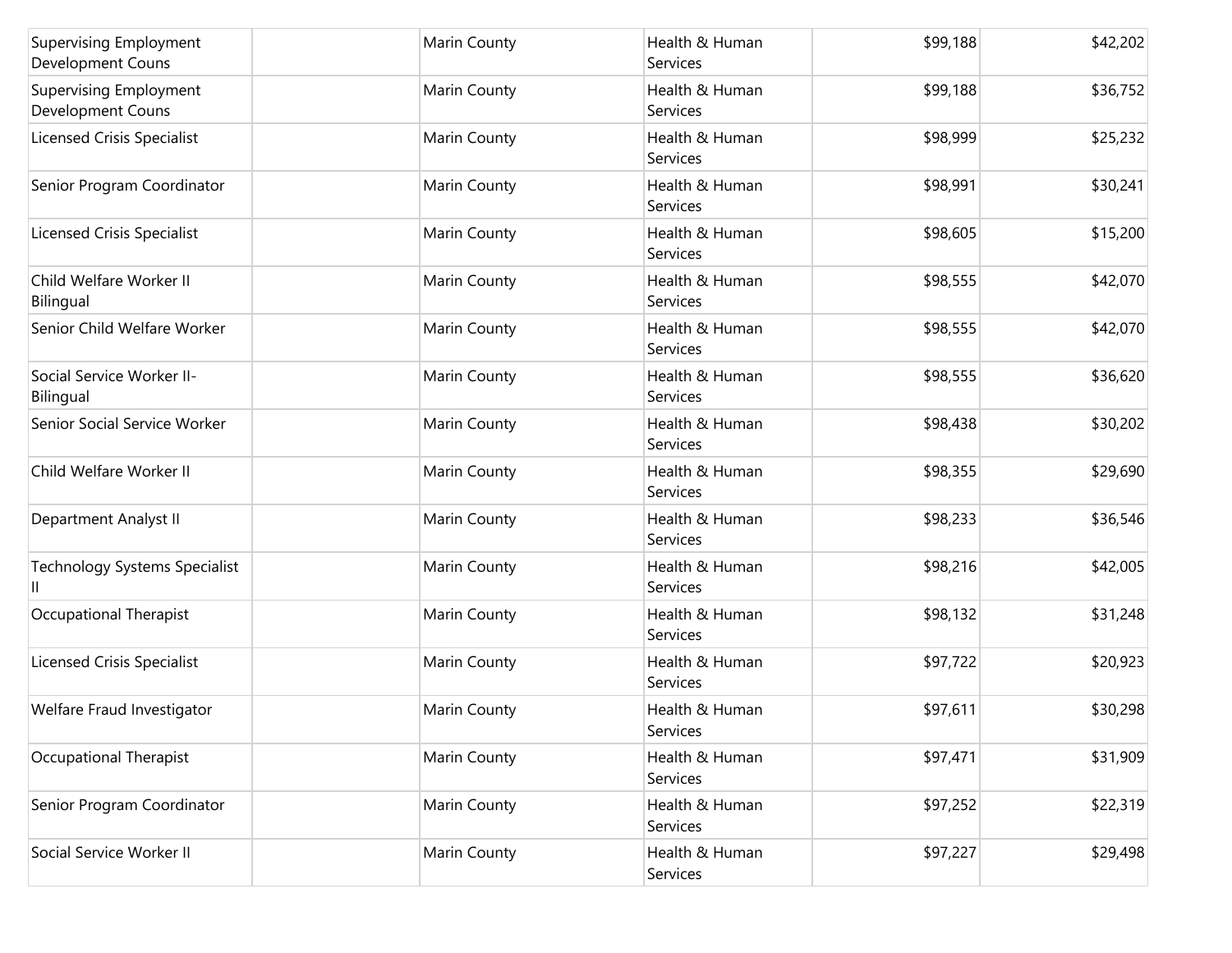| Social Service Worker II                        | Marin County | Health & Human<br>Services | \$97,227 | \$35,372 |
|-------------------------------------------------|--------------|----------------------------|----------|----------|
| <b>Technology Systems Specialist</b>            | Marin County | Health & Human<br>Services | \$97,022 | \$30,873 |
| Social Service Worker II                        | Marin County | Health & Human<br>Services | \$96,831 | \$21,487 |
| Mental Health Practitioner                      | Marin County | Health & Human<br>Services | \$96,819 | \$30,081 |
| <b>Physical Therapist</b>                       | Marin County | Health & Human<br>Services | \$96,799 | \$39,987 |
| Mental Health Registered<br>Nurse               | Marin County | Health & Human<br>Services | \$96,598 | \$7,983  |
| Administrative Services Officer                 | Marin County | Health & Human<br>Services | \$96,509 | \$36,191 |
| Administrative Services Officer                 | Marin County | Health & Human<br>Services | \$96,509 | \$36,191 |
| Child Welfare Worker II                         | Marin County | Health & Human<br>Services | \$95,907 | \$27,833 |
| Child Welfare Worker II                         | Marin County | Health & Human<br>Services | \$95,198 | \$29,690 |
| Child Welfare Worker II                         | Marin County | Health & Human<br>Services | \$95,198 | \$22,206 |
| Social Service Worker II                        | Marin County | Health & Human<br>Services | \$95,198 | \$22,206 |
| Social Service Worker II                        | Marin County | Health & Human<br>Services | \$95,198 | \$21,163 |
| Social Service Worker II                        | Marin County | Health & Human<br>Services | \$95,198 | \$29,690 |
| Department Analyst II                           | Marin County | Health & Human<br>Services | \$95,108 | \$41,342 |
| Child Welfare Worker II                         | Marin County | Health & Human<br>Services | \$95,030 | \$30,338 |
| <b>Mental Health Practitioner-</b><br>Bilingual | Marin County | Health & Human<br>Services | \$95,018 | \$33,809 |
| Mental Health Practitioner-<br>Bilingual        | Marin County | Health & Human<br>Services | \$94,936 | \$40,274 |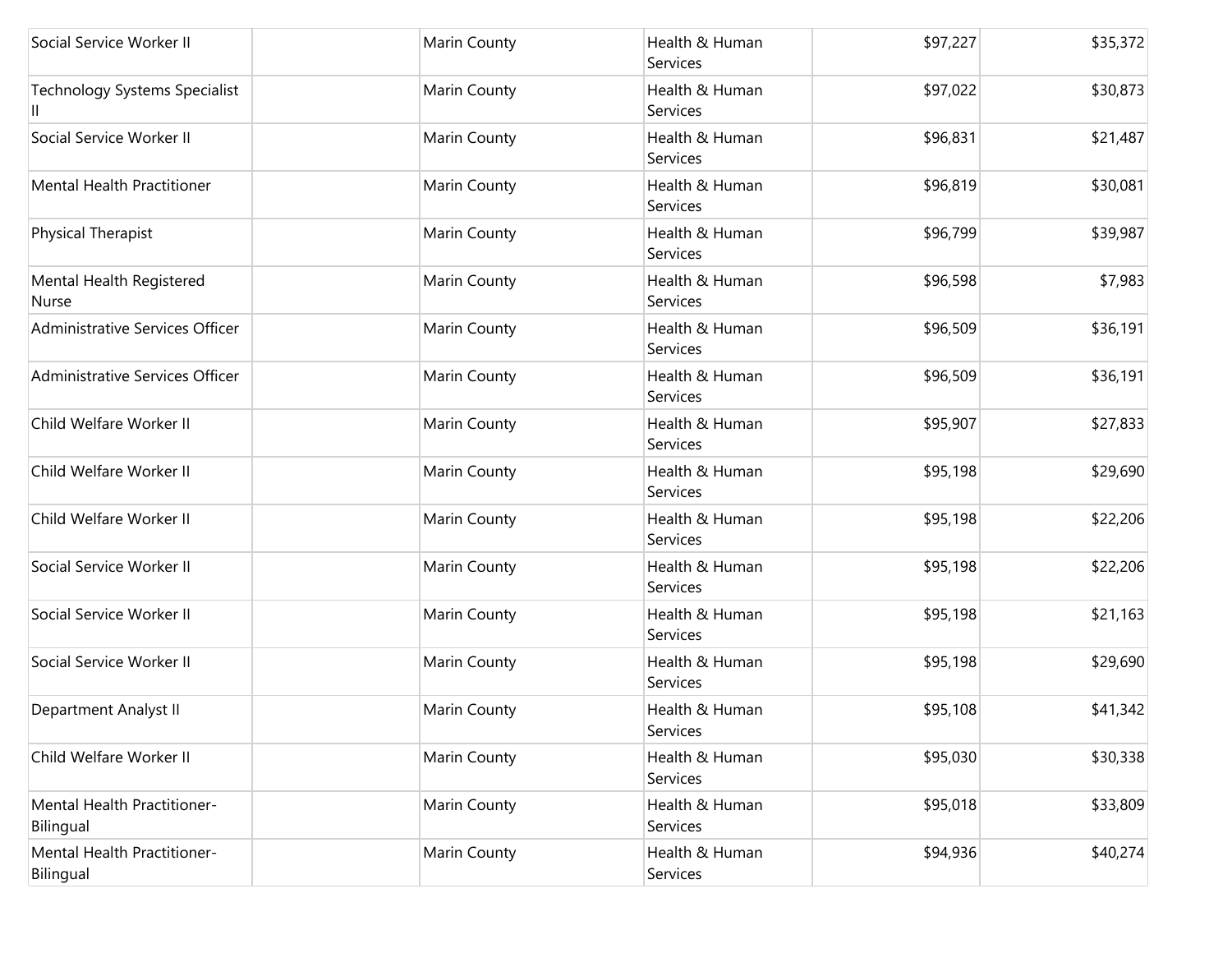| Senior Public Health Nurse               | Marin County | Health & Human<br>Services | \$94,764 | \$29,804 |
|------------------------------------------|--------------|----------------------------|----------|----------|
| <b>Licensed Crisis Specialist</b>        | Marin County | Health & Human<br>Services | \$94,667 | \$28,339 |
| Social Service Worker II                 | Marin County | Health & Human<br>Services | \$94,472 | \$30,897 |
| Mental Health Practitioner-<br>Bilingual | Marin County | Health & Human<br>Services | \$94,302 | \$35,530 |
| Eligibility Worker III-Bilingual         | Marin County | Health & Human<br>Services | \$94,240 | \$27,900 |
| <b>Mental Health Practitioner</b>        | Marin County | Health & Human<br>Services | \$94,020 | \$40,005 |
| Child Welfare Worker II<br>Bilingual     | Marin County | Health & Human<br>Services | \$94,007 | \$30,099 |
| <b>Eligibility Supervisor</b>            | Marin County | Health & Human<br>Services | \$93,842 | \$25,807 |
| Media Specialist                         | Marin County | Health & Human<br>Services | \$93,834 | \$28,546 |
| Department Analyst II                    | Marin County | Health & Human<br>Services | \$93,736 | \$37,491 |
| <b>Eligibility Supervisor</b>            | Marin County | Health & Human<br>Services | \$93,582 | \$28,706 |
| Child Welfare Worker II<br>Bilingual     | Marin County | Health & Human<br>Services | \$93,522 | \$30,683 |
| <b>Mental Health Practitioner</b>        | Marin County | Health & Human<br>Services | \$93,513 | \$39,902 |
| Mental Health Practitioner               | Marin County | Health & Human<br>Services | \$93,327 | \$19,905 |
| Child Welfare Worker II<br>Bilingual     | Marin County | Health & Human<br>Services | \$92,927 | \$30,099 |
| Social Service Worker II                 | Marin County | Health & Human<br>Services | \$92,918 | \$29,074 |
| <b>Mental Health Practitioner</b>        | Marin County | Health & Human<br>Services | \$92,910 | \$40,888 |
| Social Service Worker I                  | Marin County | Health & Human<br>Services | \$92,837 | \$40,876 |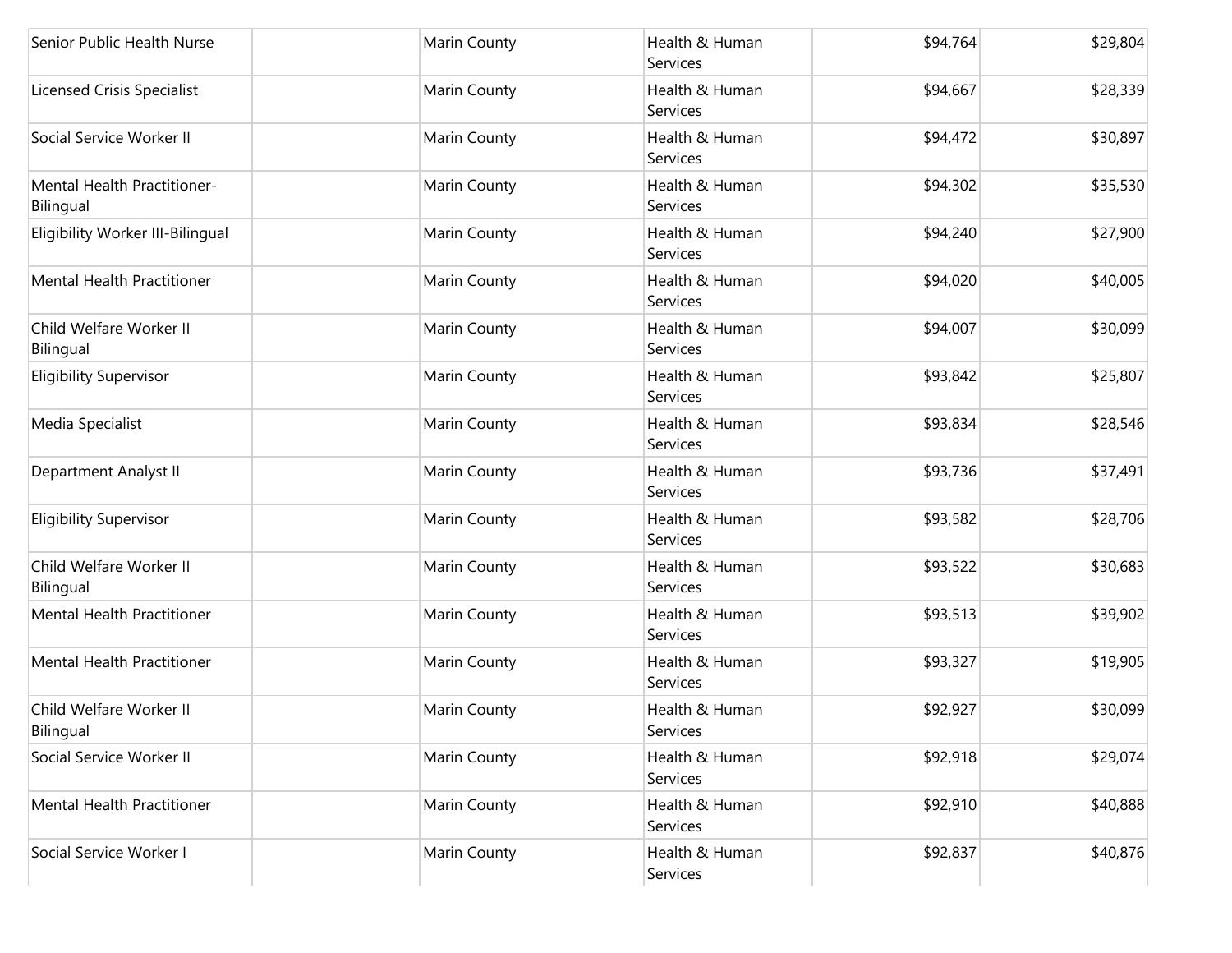| Mental Health Practitioner-<br>Bilingual        | Marin County        | Health & Human<br>Services | \$92,797 | \$27,485 |
|-------------------------------------------------|---------------------|----------------------------|----------|----------|
| Human Resources Analyst II                      | Marin County        | Health & Human<br>Services | \$92,734 | \$20,302 |
| Senior Social Service Worker                    | Marin County        | Health & Human<br>Services | \$92,649 | \$29,136 |
| <b>Bhrs Unit Supervisor</b>                     | Marin County        | Health & Human<br>Services | \$92,623 | \$28,347 |
| Child Welfare Worker II                         | Marin County        | Health & Human<br>Services | \$92,598 | \$40,822 |
| Child Welfare Worker II                         | Marin County        | Health & Human<br>Services | \$92,598 | \$40,822 |
| Administrative Services<br>Associate            | Marin County        | Health & Human<br>Services | \$92,591 | \$29,771 |
| <b>Mental Health Practitioner-</b><br>Bilingual | Marin County        | Health & Human<br>Services | \$92,521 | \$28,425 |
| <b>Eligibility Supervisor</b>                   | Marin County        | Health & Human<br>Services | \$92,480 | \$30,339 |
| <b>Eligibility Supervisor</b>                   | Marin County        | Health & Human<br>Services | \$92,393 | \$29,764 |
| <b>Eligibility Supervisor</b>                   | <b>Marin County</b> | Health & Human<br>Services | \$92,393 | \$29,764 |
| Senior Program Coordinator                      | Marin County        | Health & Human<br>Services | \$92,061 | \$35,238 |
| Accountant II                                   | Marin County        | Health & Human<br>Services | \$91,898 | \$20,885 |
| Health Educator - Bilingual                     | Marin County        | Health & Human<br>Services | \$91,627 | \$40,619 |
| Licensed Mental Health<br>Practioner-Bil        | Marin County        | Health & Human<br>Services | \$91,620 | \$33,277 |
| Senior Program Coordinator                      | Marin County        | Health & Human<br>Services | \$91,382 | \$28,585 |
| <b>Mental Health Practitioner</b>               | Marin County        | Health & Human<br>Services | \$91,310 | \$35,091 |
| <b>Detention Registered Nurse</b>               | Marin County        | Health & Human<br>Services | \$91,266 | \$2,721  |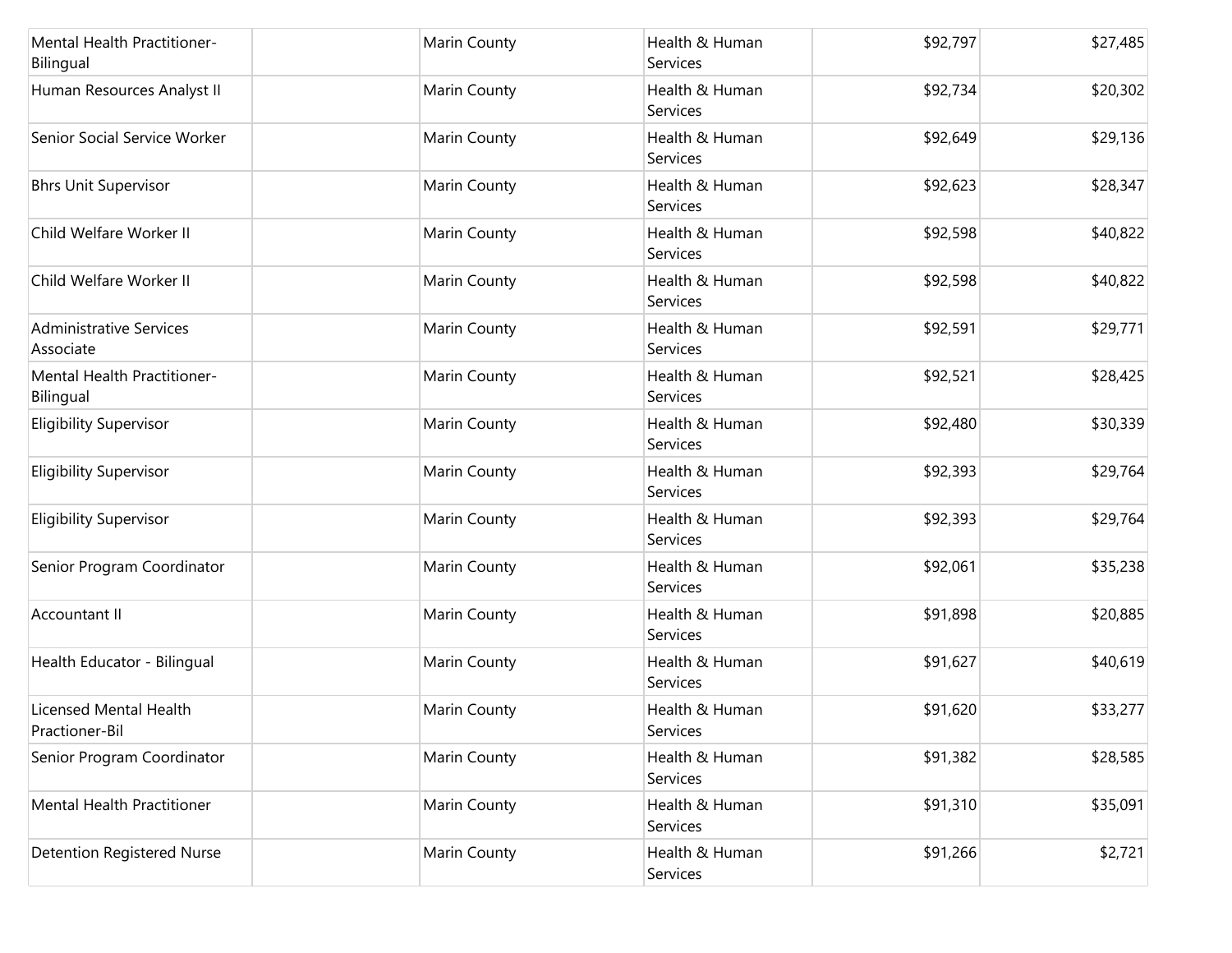| Accountant II                              | Marin County | Health & Human<br>Services | \$91,218 | \$20,885 |
|--------------------------------------------|--------------|----------------------------|----------|----------|
| Child Welfare Worker II<br>Bilingual       | Marin County | Health & Human<br>Services | \$91,018 | \$34,362 |
| <b>Eligibility Supervisor</b>              | Marin County | Health & Human<br>Services | \$90,836 | \$29,413 |
| Administrative Services Officer-<br>Conf   | Marin County | Health & Human<br>Services | \$90,822 | \$40,440 |
| <b>Eligibility Supervisor</b>              | Marin County | Health & Human<br>Services | \$90,742 | \$34,118 |
| <b>Detention Nurse Practitioner</b>        | Marin County | Health & Human<br>Services | \$90,680 | \$0      |
| Mental Health Practitioner                 | Marin County | Health & Human<br>Services | \$90,600 | \$28,791 |
| Director Of Health & Human<br>Services     | Marin County | Health & Human<br>Services | \$90,507 | \$12,572 |
| Welfare Fraud Investigator                 | Marin County | Health & Human<br>Services | \$90,279 | \$29,049 |
| Senior Program Coordinator                 | Marin County | Health & Human<br>Services | \$90,218 | \$20,088 |
| Accountant II                              | Marin County | Health & Human<br>Services | \$90,192 | \$39,543 |
| <b>Eligibility Supervisor</b>              | Marin County | Health & Human<br>Services | \$90,087 | \$34,816 |
| <b>Employment Development</b><br>Counselor | Marin County | Health & Human<br>Services | \$90,011 | \$28,604 |
| <b>Eligibility Supervisor</b>              | Marin County | Health & Human<br>Services | \$89,942 | \$34,816 |
| <b>Eligibility Supervisor</b>              | Marin County | Health & Human<br>Services | \$89,942 | \$40,266 |
| <b>Eligibility Supervisor</b>              | Marin County | Health & Human<br>Services | \$89,942 | \$38,170 |
| <b>Eligibility Supervisor</b>              | Marin County | Health & Human<br>Services | \$89,942 | \$34,816 |
| Mental Health Practitioner-<br>Bilingual   | Marin County | Health & Human<br>Services | \$89,830 | \$26,317 |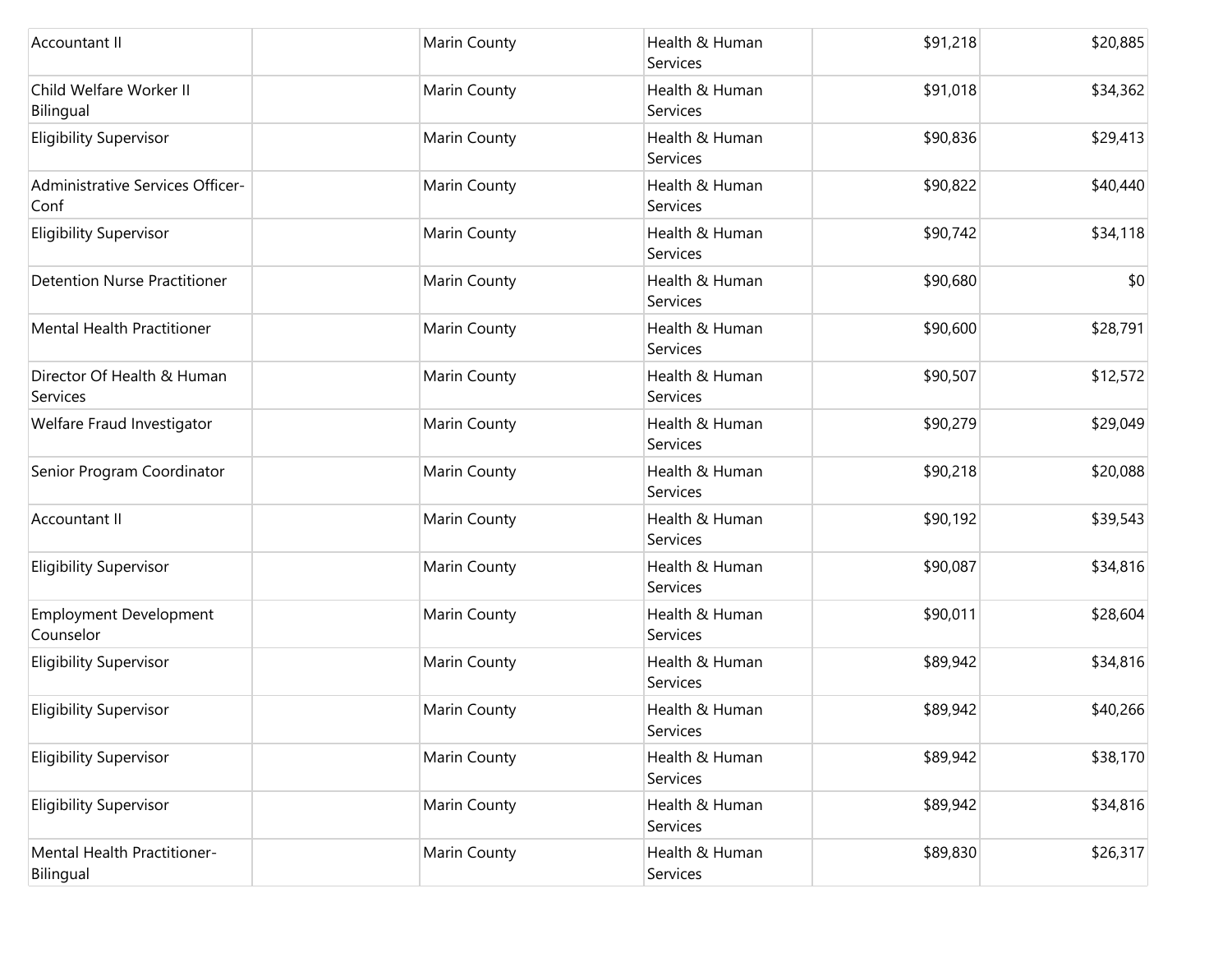| <b>Licensed Crisis Specialist</b>              | Marin County | Health & Human<br>Services        | \$89,681 | \$19,683 |
|------------------------------------------------|--------------|-----------------------------------|----------|----------|
| Child Welfare Worker II                        | Marin County | Health & Human<br>Services        | \$89,285 | \$28,743 |
| Social Service Worker II                       | Marin County | Health & Human<br>Services        | \$89,243 | \$40,112 |
| <b>Administrative Services</b><br>Associate    | Marin County | Health & Human<br>Services        | \$89,225 | \$28,915 |
| Clinical Psychologist II                       | Marin County | Health & Human<br>Services        | \$89,184 | \$26,038 |
| Mental Health Practitioner                     | Marin County | Health & Human<br>Services        | \$89,102 | \$27,379 |
| Senior Child Welfare Worker                    | Marin County | Health & Human<br><b>Services</b> | \$89,085 | \$38,022 |
| Child Welfare Worker II                        | Marin County | Health & Human<br>Services        | \$89,033 | \$27,361 |
| <b>Employment Development</b><br>Counselor-Bil | Marin County | Health & Human<br>Services        | \$88,831 | \$28,696 |
| <b>Administrative Services</b><br>Associate    | Marin County | Health & Human<br>Services        | \$88,623 | \$28,000 |
| <b>Administrative Services</b><br>Associate    | Marin County | Health & Human<br>Services        | \$88,623 | \$28,718 |
| Mental Health Registered<br>Nurse              | Marin County | Health & Human<br>Services        | \$88,549 | \$829    |
| Social Service Worker II                       | Marin County | Health & Human<br>Services        | \$88,549 | \$32,159 |
| Mental Health Practitioner-<br>Bilingual       | Marin County | Health & Human<br>Services        | \$87,864 | \$27,768 |
| <b>Eligibility Supervisor</b>                  | Marin County | Health & Human<br>Services        | \$87,747 | \$39,790 |
| Mental Health Practitioner                     | Marin County | Health & Human<br>Services        | \$87,720 | \$27,112 |
| Program Specialist Ccs-Bil                     | Marin County | Health & Human<br>Services        | \$87,567 | \$29,361 |
| Department Analyst II                          | Marin County | Health & Human<br>Services        | \$87,458 | \$32,028 |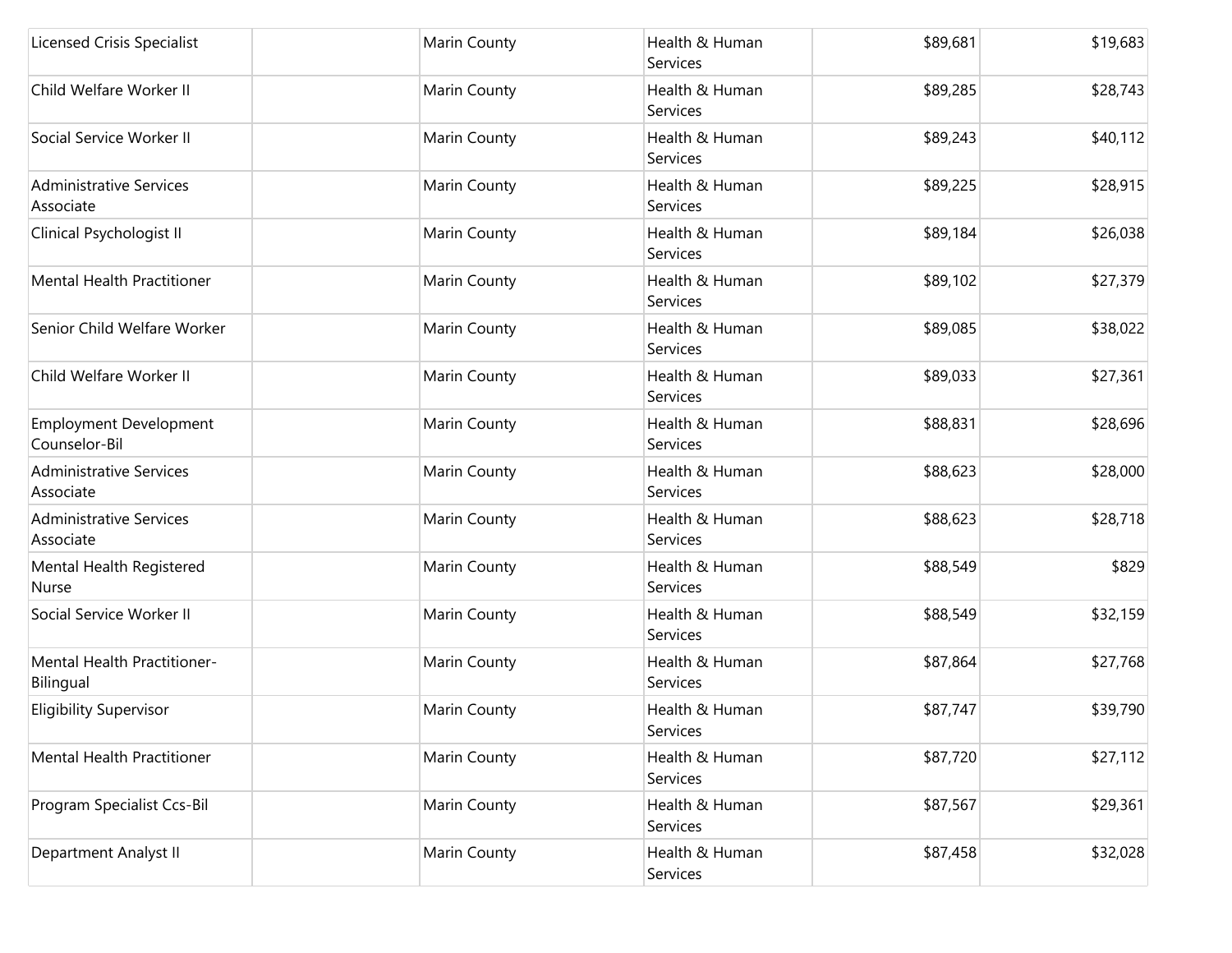| Senior Child Welfare Worker                 | Marin County | Health & Human<br>Services | \$87,346 | \$28,659 |
|---------------------------------------------|--------------|----------------------------|----------|----------|
| <b>Mental Health Practitioner</b>           | Marin County | Health & Human<br>Services | \$87,265 | \$28,353 |
| <b>Licensed Crisis Specialist</b>           | Marin County | Health & Human<br>Services | \$87,149 | \$9,650  |
| Mental Health Practitioner-<br>Bilingual    | Marin County | Health & Human<br>Services | \$87,079 | \$33,184 |
| Mental Health Practitioner-<br>Bilingual    | Marin County | Health & Human<br>Services | \$87,039 | \$21,634 |
| Mental Health Practitioner-<br>Bilingual    | Marin County | Health & Human<br>Services | \$86,986 | \$39,636 |
| Department Analyst II                       | Marin County | Health & Human<br>Services | \$86,895 | \$27,517 |
| <b>Administrative Services</b><br>Associate | Marin County | Health & Human<br>Services | \$86,850 | \$28,509 |
| Dental Hygienist                            | Marin County | Health & Human<br>Services | \$86,734 | \$28,867 |
| Social Service Worker II                    | Marin County | Health & Human<br>Services | \$86,728 | \$27,075 |
| Deputy Public<br>Guardian/Conserv/Invest II | Marin County | Health & Human<br>Services | \$86,673 | \$39,511 |
| Senior Social Service Worker                | Marin County | Health & Human<br>Services | \$86,572 | \$34,108 |
| <b>Employment Development</b><br>Counselor  | Marin County | Health & Human<br>Services | \$86,519 | \$28,384 |
| <b>Technology Systems Specialist</b><br>Ш   | Marin County | Health & Human<br>Services | \$86,503 | \$39,482 |
| Accountant II                               | Marin County | Health & Human<br>Services | \$86,491 | \$39,543 |
| <b>Administrative Services</b><br>Associate | Marin County | Health & Human<br>Services | \$86,427 | \$39,445 |
| Social Service Unit Supervisor              | Marin County | Health & Human<br>Services | \$86,385 | \$26,722 |
| <b>Licensed Crisis Specialist</b>           | Marin County | Health & Human<br>Services | \$86,052 | \$9,975  |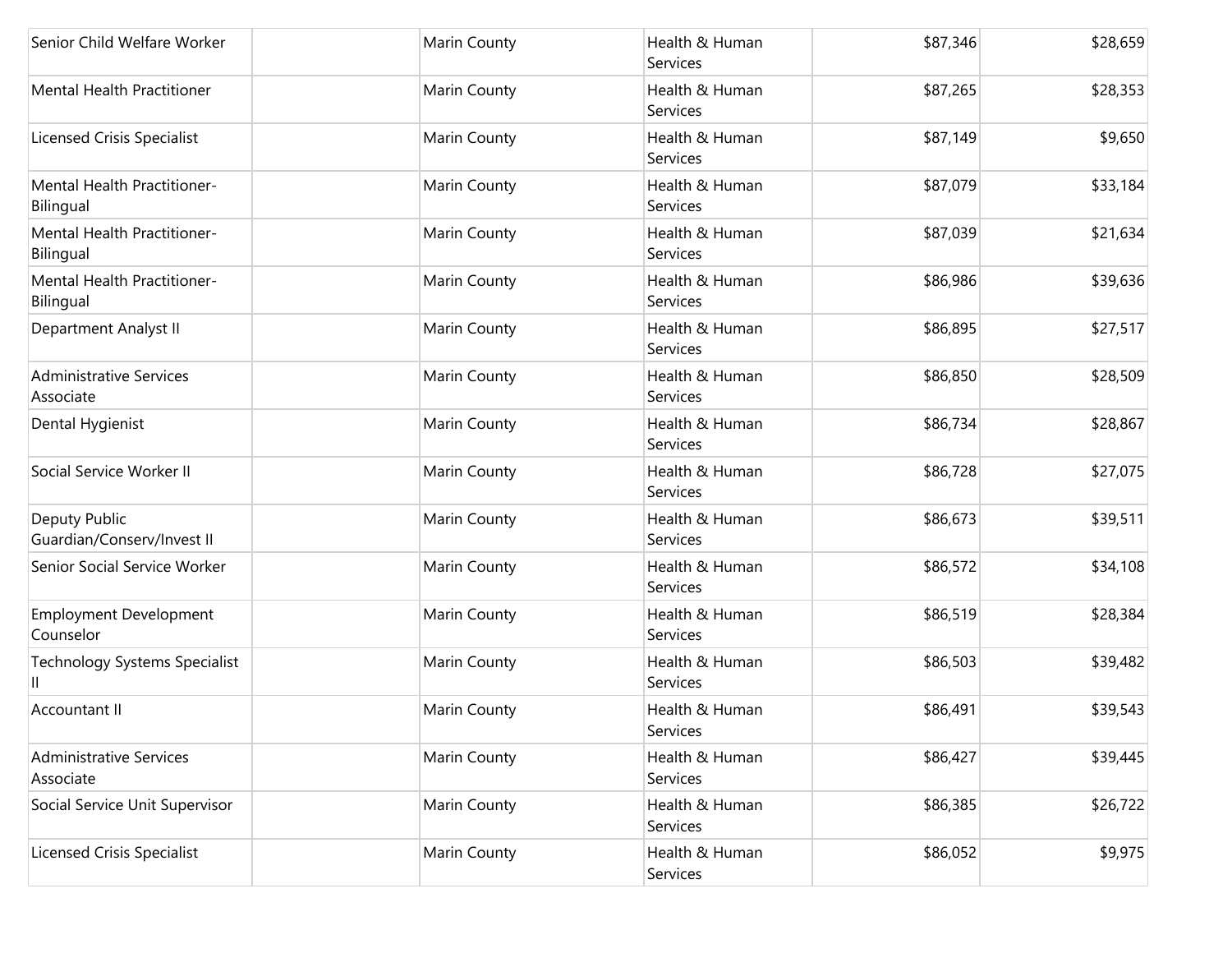| <b>Employment Development</b><br>Counselor  | Marin County        | Health & Human<br>Services | \$85,849 | \$28,024 |
|---------------------------------------------|---------------------|----------------------------|----------|----------|
| <b>Employment Development</b><br>Counselor  | <b>Marin County</b> | Health & Human<br>Services | \$85,849 | \$28,024 |
| <b>Employment Development</b><br>Counselor  | Marin County        | Health & Human<br>Services | \$85,849 | \$20,045 |
| <b>Employment Development</b><br>Counselor  | Marin County        | Health & Human<br>Services | \$85,747 | \$28,315 |
| Licensed Mental Health<br>Practioner-Bil    | Marin County        | Health & Human<br>Services | \$85,078 | \$23,649 |
| Senior Program Coordinator                  | Marin County        | Health & Human<br>Services | \$84,666 | \$27,772 |
| Deputy Public Guardian<br>/Conserv/Invest I | Marin County        | Health & Human<br>Services | \$84,403 | \$31,487 |
| <b>Administrative Services</b><br>Associate | Marin County        | Health & Human<br>Services | \$83,739 | \$38,950 |
| Child Welfare Worker II<br>Bilingual        | Marin County        | Health & Human<br>Services | \$83,733 | \$28,404 |
| Senior Therapist                            | Marin County        | Health & Human<br>Services | \$83,600 | \$27,501 |
| Social Service Worker I                     | <b>Marin County</b> | Health & Human<br>Services | \$83,514 | \$26,981 |
| <b>Employment Development</b><br>Counselor  | Marin County        | Health & Human<br>Services | \$83,489 | \$33,414 |
| Office Services Supervisor                  | Marin County        | Health & Human<br>Services | \$83,422 | \$28,220 |
| Epidemiologist                              | Marin County        | Health & Human<br>Services | \$83,252 | \$27,264 |
| <b>Bhrs Program Manager</b>                 | Marin County        | Health & Human<br>Services | \$83,144 | \$31,836 |
| <b>Licensed Crisis Specialist</b>           | Marin County        | Health & Human<br>Services | \$83,111 | \$26,410 |
| <b>Eligibility Specialist</b>               | Marin County        | Health & Human<br>Services | \$83,022 | \$25,663 |
| Social Service Worker I                     | Marin County        | Health & Human<br>Services | \$82,963 | \$27,796 |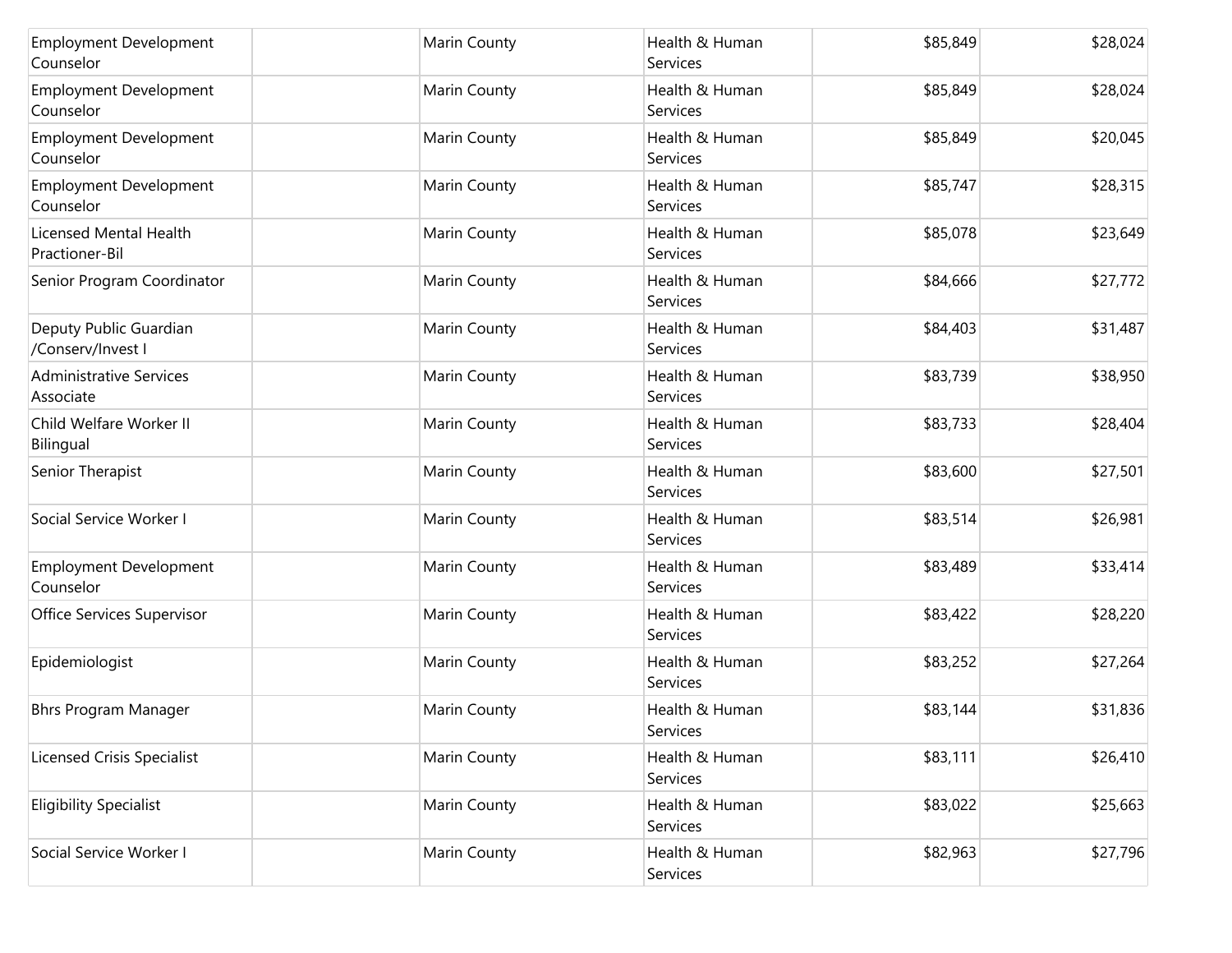| Mental Health Practitioner-<br>Bilingual      | Marin County        | Health & Human<br>Services | \$82,874 | \$28,227 |
|-----------------------------------------------|---------------------|----------------------------|----------|----------|
| Senior Program Coordinator                    | <b>Marin County</b> | Health & Human<br>Services | \$82,429 | \$30,436 |
| Public Health Investigator-Bil                | Marin County        | Health & Human<br>Services | \$82,427 | \$26,953 |
| Senior Program Coordinator                    | Marin County        | Health & Human<br>Services | \$82,347 | \$21,052 |
| Eligibility Worker III-Bilingual              | Marin County        | Health & Human<br>Services | \$82,273 | \$32,101 |
| <b>Administrative Services</b><br>Associate   | Marin County        | Health & Human<br>Services | \$82,034 | \$33,125 |
| Social Service Worker II                      | Marin County        | Health & Human<br>Services | \$81,986 | \$28,028 |
| Program Coordinator                           | Marin County        | Health & Human<br>Services | \$81,743 | \$21,537 |
| Accountant II                                 | Marin County        | Health & Human<br>Services | \$81,715 | \$33,086 |
| Eligibility Worker III-Bilingual              | Marin County        | Health & Human<br>Services | \$81,608 | \$37,863 |
| Epidemiologist                                | <b>Marin County</b> | Health & Human<br>Services | \$81,547 | \$18,710 |
| <b>Detention Licensed Vocational</b><br>Nurse | Marin County        | Health & Human<br>Services | \$81,215 | \$26,513 |
| <b>Employment Development</b><br>Counselor    | <b>Marin County</b> | Health & Human<br>Services | \$81,208 | \$27,049 |
| Eligibility Worker III-Bilingual              | Marin County        | Health & Human<br>Services | \$81,066 | \$27,042 |
| Eligibility Worker III-Bilingual              | Marin County        | Health & Human<br>Services | \$81,024 | \$37,234 |
| Social Service Worker II                      | Marin County        | Health & Human<br>Services | \$80,967 | \$30,206 |
| Eligibility Worker III                        | Marin County        | Health & Human<br>Services | \$80,664 | \$17,978 |
| <b>Employment Development</b><br>Counselor    | Marin County        | Health & Human<br>Services | \$80,545 | \$25,710 |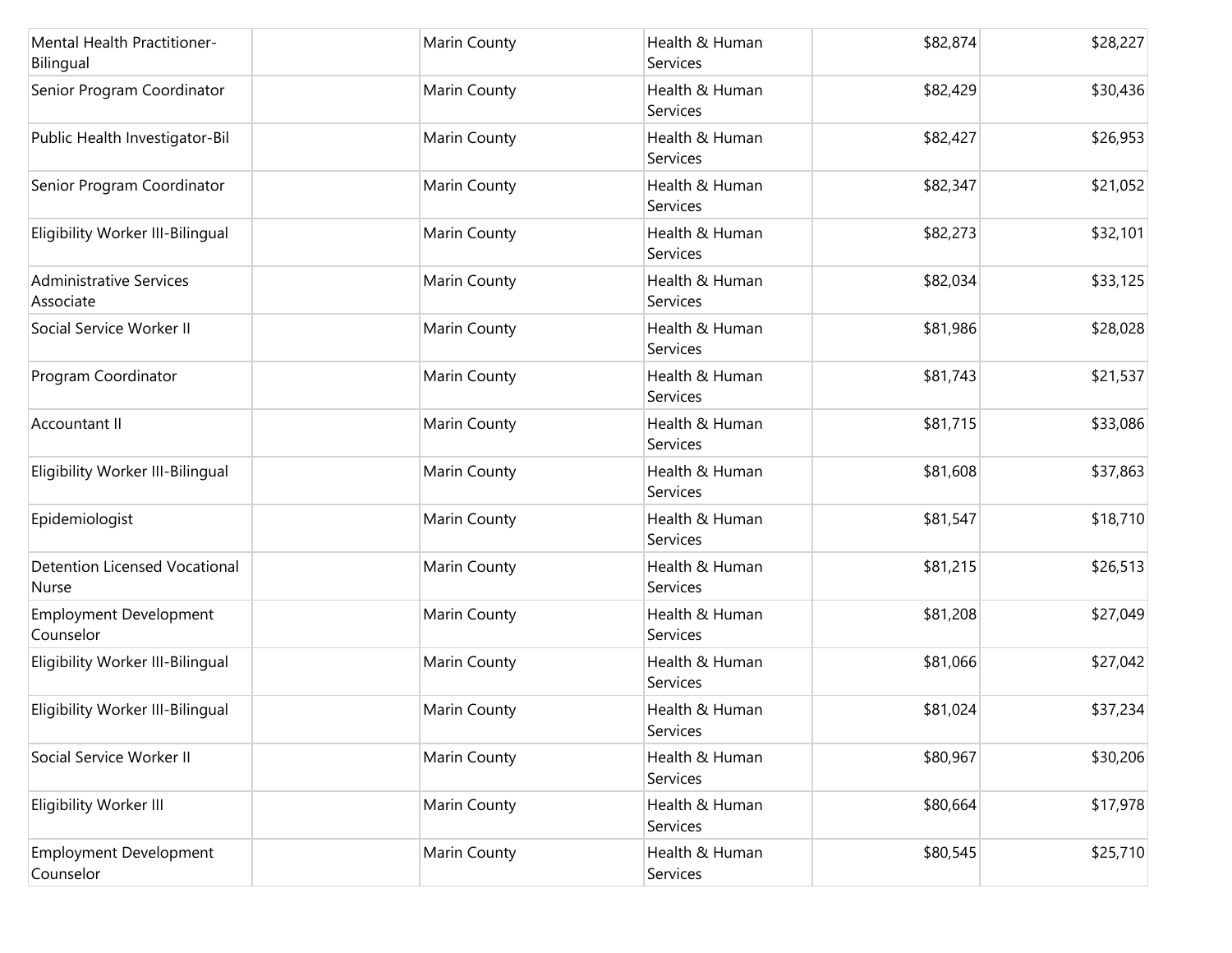| Social Service Worker II                    | Marin County | Health & Human<br>Services | \$80,455 | \$26,861 |
|---------------------------------------------|--------------|----------------------------|----------|----------|
| Eligibility Worker III-Bilingual            | Marin County | Health & Human<br>Services | \$80,291 | \$32,418 |
| Eligibility Worker II-Bilingual             | Marin County | Health & Human<br>Services | \$80,250 | \$25,096 |
| Administrative Assistant II                 | Marin County | Health & Human<br>Services | \$80,195 | \$25,505 |
| Eligibility Worker III                      | Marin County | Health & Human<br>Services | \$80,188 | \$27,566 |
| Social Service Worker II                    | Marin County | Health & Human<br>Services | \$80,119 | \$25,962 |
| Program Coordinator                         | Marin County | Health & Human<br>Services | \$80,108 | \$17,666 |
| Mental Health Nurse<br>Practitioner         | Marin County | Health & Human<br>Services | \$79,771 | \$2,444  |
| Office Services Supervisor                  | Marin County | Health & Human<br>Services | \$79,488 | \$26,669 |
| <b>Eligibility Specialist</b>               | Marin County | Health & Human<br>Services | \$79,258 | \$25,453 |
| Social Service Worker I                     | Marin County | Health & Human<br>Services | \$79,229 | \$38,016 |
| <b>Administrative Services</b><br>Associate | Marin County | Health & Human<br>Services | \$79,198 | \$37,973 |
| Deputy Public<br>Guardian/Conserv/Invest II | Marin County | Health & Human<br>Services | \$79,149 | \$25,150 |
| <b>Accountant II</b>                        | Marin County | Health & Human<br>Services | \$79,133 | \$26,275 |
| <b>Physical Therapist</b>                   | Marin County | Health & Human<br>Services | \$79,097 | \$18,689 |
| Eligibility Worker III-Bilingual            | Marin County | Health & Human<br>Services | \$78,995 | \$36,595 |
| Mental Health Practitioner                  | Marin County | Health & Human<br>Services | \$78,972 | \$28,853 |
| <b>Licensed Crisis Specialist</b>           | Marin County | Health & Human<br>Services | \$78,906 | \$10,384 |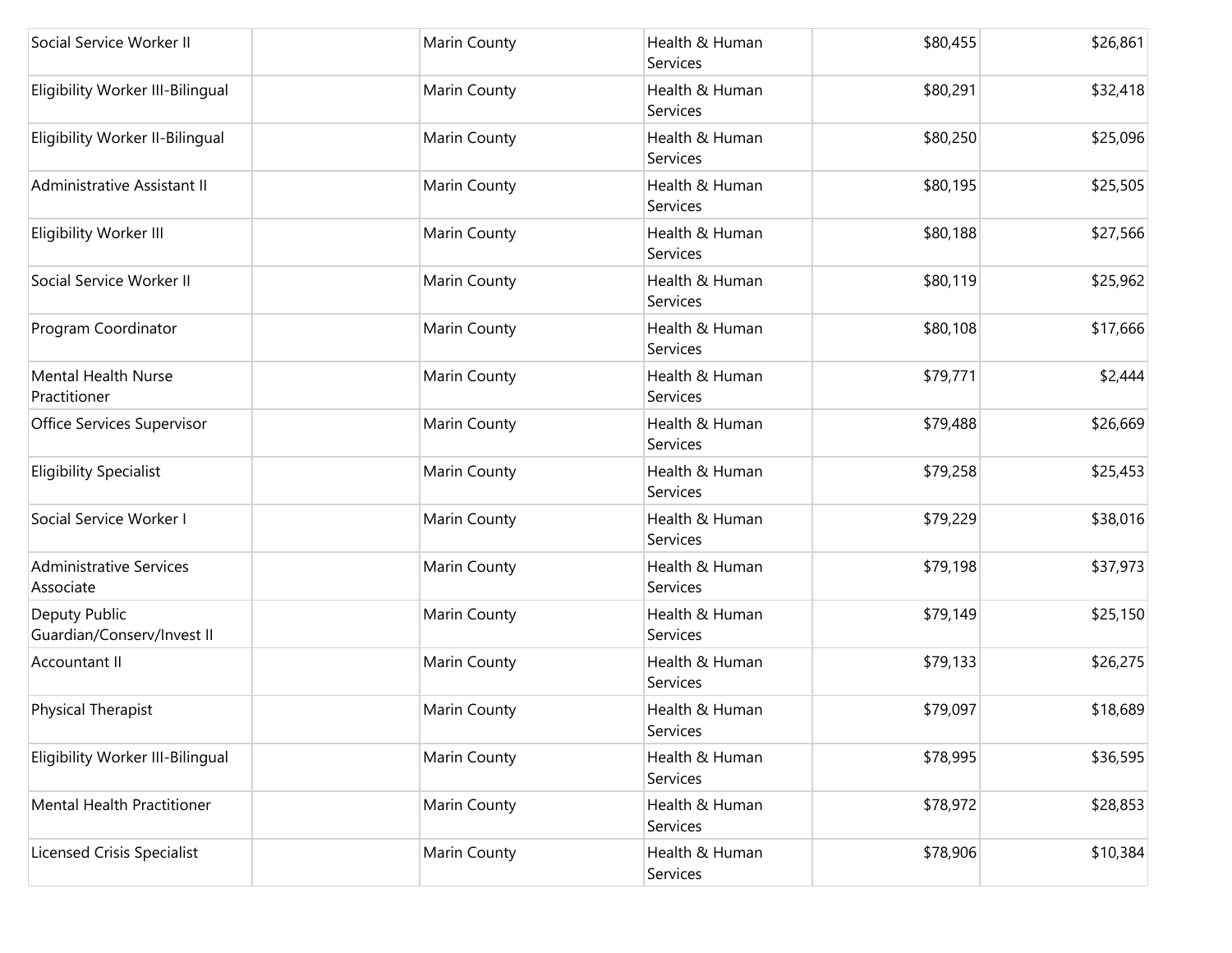| <b>Senior Support Services</b><br>Worker-Bil | Marin County        | Health & Human<br>Services | \$78,863 | \$26,819 |
|----------------------------------------------|---------------------|----------------------------|----------|----------|
| Eligibility Worker II-Bilingual              | <b>Marin County</b> | Health & Human<br>Services | \$78,777 | \$25,613 |
| Eligibility Worker II-Bilingual              | Marin County        | Health & Human<br>Services | \$78,751 | \$21,089 |
| Eligibility Worker II-Bilingual              | Marin County        | Health & Human<br>Services | \$78,651 | \$25,931 |
| Eligibility Worker III-Bilingual             | Marin County        | Health & Human<br>Services | \$78,466 | \$37,910 |
| Senior Public Health Nurse                   | <b>Marin County</b> | Health & Human<br>Services | \$78,390 | \$22,422 |
| Accountant II                                | Marin County        | Health & Human<br>Services | \$78,389 | \$26,688 |
| <b>Employment Development</b><br>Counselor   | Marin County        | Health & Human<br>Services | \$78,294 | \$25,911 |
| Administrative Assistant II                  | Marin County        | Health & Human<br>Services | \$78,253 | \$25,491 |
| Administrative Assistant II                  | Marin County        | Health & Human<br>Services | \$78,204 | \$26,672 |
| Mental Health Practitioner                   | <b>Marin County</b> | Health & Human<br>Services | \$77,930 | \$27,156 |
| Social Service Worker II                     | Marin County        | Health & Human<br>Services | \$77,930 | \$37,741 |
| Epidemiologist                               | <b>Marin County</b> | Health & Human<br>Services | \$77,698 | \$26,306 |
| Eligibility Worker III-Bilingual             | Marin County        | Health & Human<br>Services | \$77,627 | \$26,481 |
| Eligibility Worker II-Bilingual              | Marin County        | Health & Human<br>Services | \$77,606 | \$24,796 |
| Administrative Assistant II                  | Marin County        | Health & Human<br>Services | \$77,605 | \$28,010 |
| Senior Program Coordinator                   | Marin County        | Health & Human<br>Services | \$77,579 | \$37,760 |
| Eligibility Worker III                       | Marin County        | Health & Human<br>Services | \$77,550 | \$31,570 |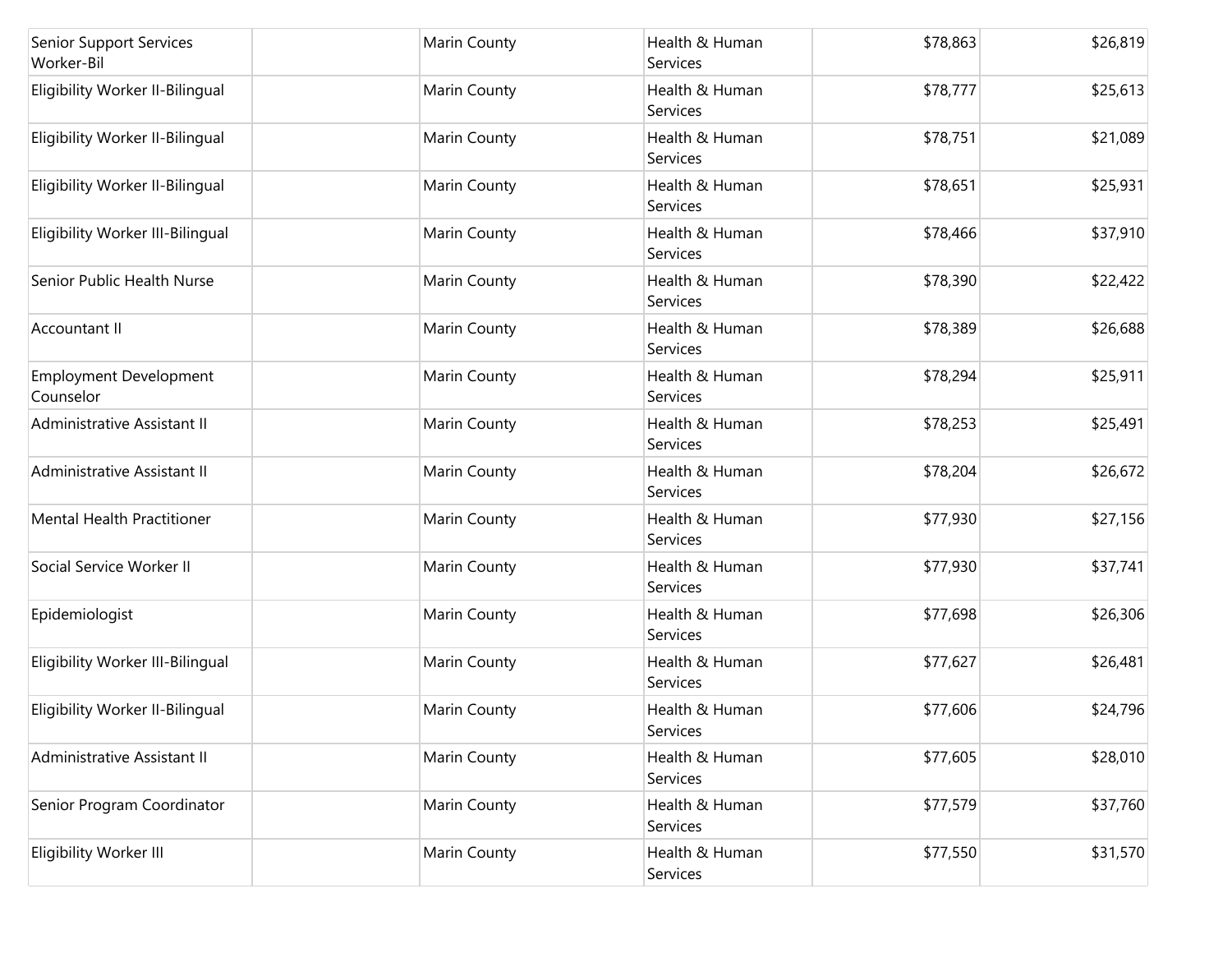| Eligibility Worker II-Bilingual         | Marin County | Health & Human<br>Services | \$77,546 | \$26,227 |
|-----------------------------------------|--------------|----------------------------|----------|----------|
| Office Services Supervisor              | Marin County | Health & Human<br>Services | \$77,429 | \$26,777 |
| <b>Mental Health Practitioner</b>       | Marin County | Health & Human<br>Services | \$77,366 | \$25,488 |
| Eligibility Worker II-Bilingual         | Marin County | Health & Human<br>Services | \$77,343 | \$25,588 |
| <b>Bhrs Unit Supervisor</b>             | Marin County | Health & Human<br>Services | \$77,218 | \$24,463 |
| Office Services Supervisor              | Marin County | Health & Human<br>Services | \$76,888 | \$37,532 |
| Office Services Supervisor              | Marin County | Health & Human<br>Services | \$76,888 | \$32,082 |
| Crisis Specialist                       | Marin County | Health & Human<br>Services | \$76,806 | \$13,930 |
| Child Welfare Worker II                 | Marin County | Health & Human<br>Services | \$76,679 | \$18,087 |
| Social Service Worker II                | Marin County | Health & Human<br>Services | \$76,679 | \$18,199 |
| Support Service Worker II-<br>Bilingual | Marin County | Health & Human<br>Services | \$76,629 | \$26,629 |
| Eligibility Worker III                  | Marin County | Health & Human<br>Services | \$76,598 | \$26,227 |
| <b>Medical Records Supervisor</b>       | Marin County | Health & Human<br>Services | \$76,578 | \$18,174 |
| Support Service Worker II-<br>Bilingual | Marin County | Health & Human<br>Services | \$76,499 | \$26,268 |
| Social Service Worker II                | Marin County | Health & Human<br>Services | \$76,493 | \$29,297 |
| Eligibility Worker II-Bilingual         | Marin County | Health & Human<br>Services | \$76,164 | \$26,227 |
| Eligibility Worker II-Bilingual         | Marin County | Health & Human<br>Services | \$76,067 | \$26,771 |
| Eligibility Worker II-Bilingual         | Marin County | Health & Human<br>Services | \$75,836 | \$25,629 |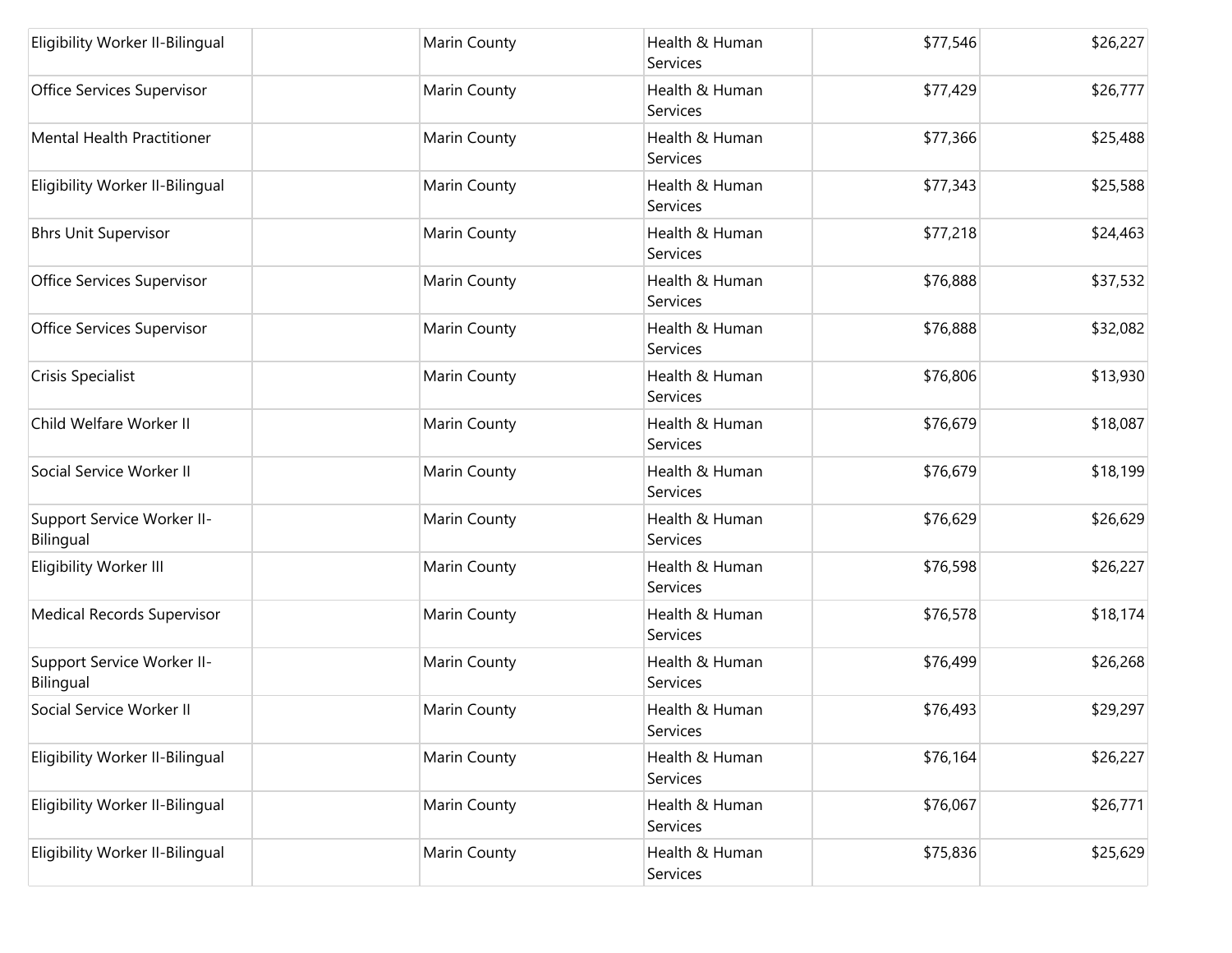| Eligibility Worker II-Bilingual             | Marin County | Health & Human<br>Services | \$75,818 | \$25,885 |
|---------------------------------------------|--------------|----------------------------|----------|----------|
| <b>Technology Systems Specialist</b><br>Ш   | Marin County | Health & Human<br>Services | \$75,801 | \$13,125 |
| Eligibility Worker II-Bilingual             | Marin County | Health & Human<br>Services | \$75,708 | \$26,008 |
| Administrative Assistant II                 | Marin County | Health & Human<br>Services | \$75,653 | \$25,626 |
| Administrative Assistant II                 | Marin County | Health & Human<br>Services | \$75,653 | \$37,274 |
| Eligibility Worker II-Bilingual             | Marin County | Health & Human<br>Services | \$75,608 | \$26,783 |
| Eligibility Worker III                      | Marin County | Health & Human<br>Services | \$75,545 | \$24,271 |
| Senior Support Services<br>Worker-Bil       | Marin County | Health & Human<br>Services | \$75,441 | \$26,071 |
| Senior Support Services Worker              | Marin County | Health & Human<br>Services | \$75,275 | \$25,111 |
| Deputy Public Guardian<br>/Conserv/Invest I | Marin County | Health & Human<br>Services | \$75,241 | \$25,356 |
| Child Welfare Worker II                     | Marin County | Health & Human<br>Services | \$74,873 | \$32,938 |
| Eligibility Worker II-Bilingual             | Marin County | Health & Human<br>Services | \$74,867 | \$37,139 |
| <b>Accounting Technician</b>                | Marin County | Health & Human<br>Services | \$74,854 | \$25,987 |
| Mental Health Registered<br>Nurse           | Marin County | Health & Human<br>Services | \$74,752 | \$0      |
| Senior Program Coordinator                  | Marin County | Health & Human<br>Services | \$74,725 | \$25,683 |
| Deputy Public<br>Guardian/Conserv/Invest II | Marin County | Health & Human<br>Services | \$74,674 | \$37,358 |
| Eligibility Worker III                      | Marin County | Health & Human<br>Services | \$74,542 | \$37,195 |
| Eligibility Worker II-Bilingual             | Marin County | Health & Human<br>Services | \$74,463 | \$37,195 |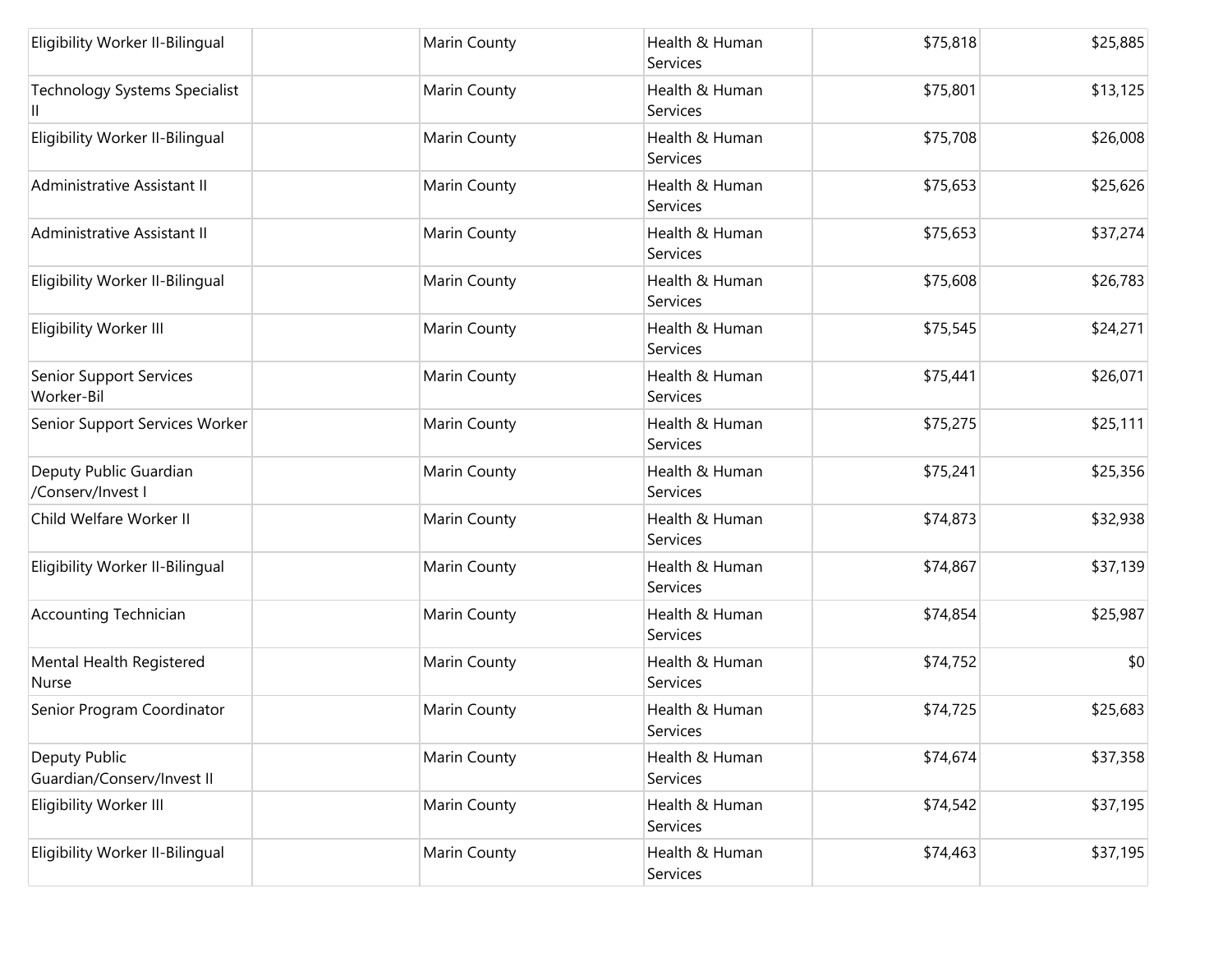| Social Service Worker II                     |                                                 | Marin County | Health & Human<br>Services | \$74,198 | \$34,299 |
|----------------------------------------------|-------------------------------------------------|--------------|----------------------------|----------|----------|
| Support Service Worker II-<br>Bilingual      | <b>Support Service</b><br>Worker II - Bilingual | Marin County | Health & Human<br>Services | \$73,786 | \$30,474 |
| Eligibility Worker II-Bilingual              |                                                 | Marin County | Health & Human<br>Services | \$73,748 | \$25,691 |
| <b>Administrative Services</b><br>Technician |                                                 | Marin County | Health & Human<br>Services | \$73,635 | \$25,676 |
| Eligibility Worker III                       |                                                 | Marin County | Health & Human<br>Services | \$73,599 | \$31,570 |
| <b>Technology Systems Specialist</b>         |                                                 | Marin County | Health & Human<br>Services | \$73,481 | \$12,663 |
| Eligibility Worker III                       |                                                 | Marin County | Health & Human<br>Services | \$73,153 | \$27,395 |
| Crisis Specialist                            |                                                 | Marin County | Health & Human<br>Services | \$73,115 | \$7,390  |
| Eligibility Worker III                       |                                                 | Marin County | Health & Human<br>Services | \$72,955 | \$20,314 |
| Eligibility Worker II-Bilingual              |                                                 | Marin County | Health & Human<br>Services | \$72,927 | \$35,878 |
| Support Service Worker I-<br>Bilingual       |                                                 | Marin County | Health & Human<br>Services | \$72,828 | \$25,902 |
| Office Specialist                            |                                                 | Marin County | Health & Human<br>Services | \$72,814 | \$25,497 |
| Office Specialist                            |                                                 | Marin County | Health & Human<br>Services | \$72,814 | \$25,497 |
| Office Specialist                            |                                                 | Marin County | Health & Human<br>Services | \$72,814 | \$25,497 |
| Eligibility Worker II                        |                                                 | Marin County | Health & Human<br>Services | \$72,812 | \$25,284 |
| Systems Technician                           |                                                 | Marin County | Health & Human<br>Services | \$72,797 | \$31,429 |
| Eligibility Worker II                        |                                                 | Marin County | Health & Human<br>Services | \$72,765 | \$25,016 |
| Administrative Services<br>Technician        |                                                 | Marin County | Health & Human<br>Services | \$72,594 | \$25,969 |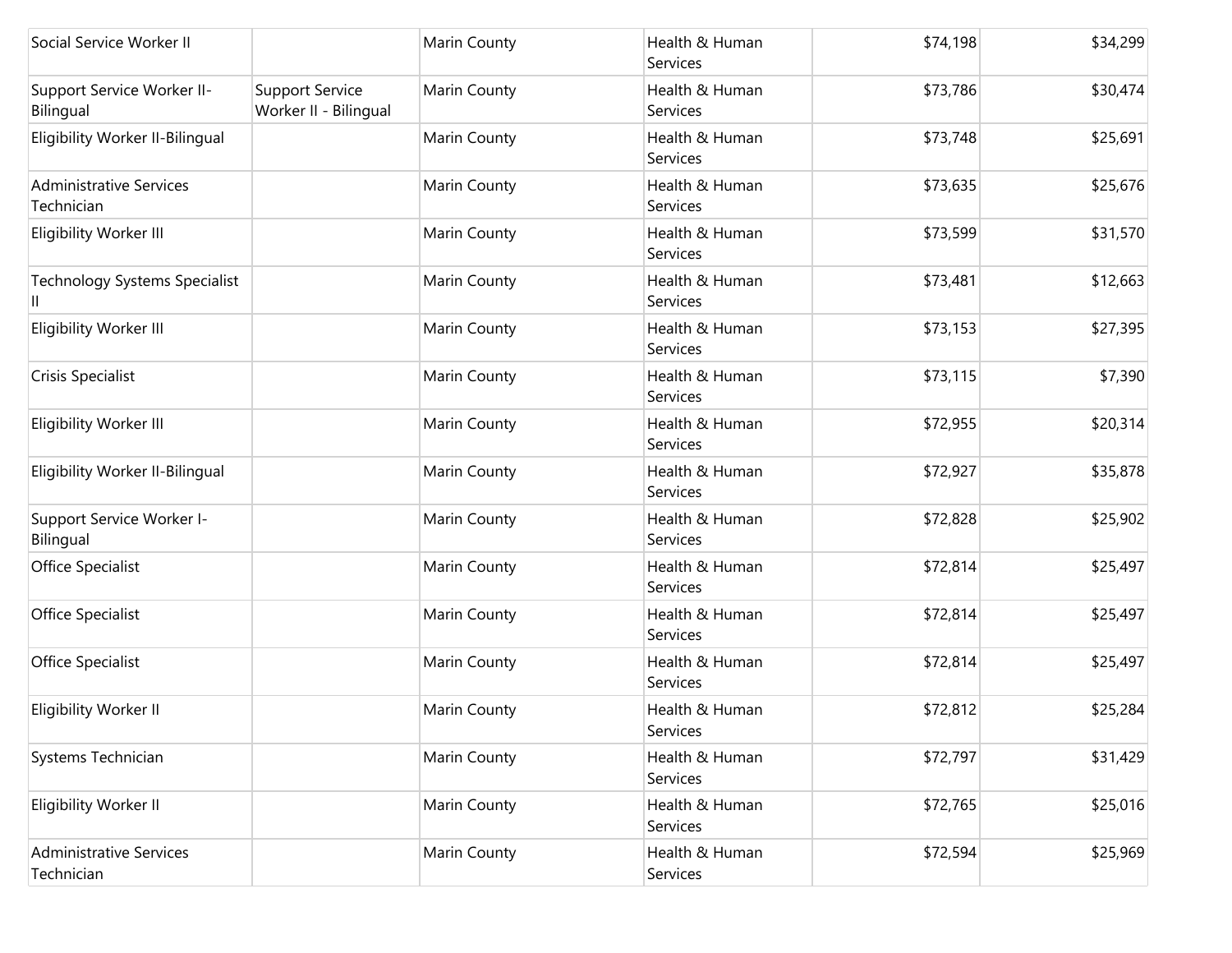| Social Service Worker I                         | Marin County | Health & Human<br>Services        | \$72,410 | \$25,157 |
|-------------------------------------------------|--------------|-----------------------------------|----------|----------|
| Eligibility Worker II-Bilingual                 | Marin County | Health & Human<br>Services        | \$72,354 | \$25,419 |
| Eligibility Worker II-Bilingual                 | Marin County | Health & Human<br>Services        | \$72,291 | \$25,550 |
| Legal Process Specialist                        | Marin County | Health & Human<br>Services        | \$72,225 | \$25,369 |
| Support Service Worker I                        | Marin County | Health & Human<br>Services        | \$72,086 | \$16,897 |
| Eligibility Worker II                           | Marin County | Health & Human<br>Services        | \$71,944 | \$24,283 |
| Director Of Health & Human<br>Services          | Marin County | Health & Human<br>Services        | \$71,851 | \$14,373 |
| Eligibility Worker II                           | Marin County | Health & Human<br>Services        | \$71,841 | \$24,799 |
| Eligibility Worker II                           | Marin County | Health & Human<br>Services        | \$71,836 | \$25,284 |
| Support Service Worker I                        | Marin County | Health & Human<br>Services        | \$71,830 | \$24,665 |
| Support Service Worker II                       | Marin County | Health & Human<br>Services        | \$71,813 | \$25,265 |
| Eligibility Worker II                           | Marin County | Health & Human<br>Services        | \$71,708 | \$23,857 |
| <b>Emergency Medical Services</b><br>Specialist | Marin County | Health & Human<br><b>Services</b> | \$71,489 | \$26,231 |
| Senior Support Services<br>Worker-Bil           | Marin County | Health & Human<br>Services        | \$71,478 | \$34,804 |
| Eligibility Worker II-Bilingual                 | Marin County | Health & Human<br>Services        | \$71,343 | \$25,038 |
| <b>Administrative Services</b><br>Technician    | Marin County | Health & Human<br>Services        | \$71,052 | \$36,033 |
| <b>Administrative Services</b><br>Technician    | Marin County | Health & Human<br>Services        | \$71,052 | \$31,164 |
| Eligibility Worker II-Bilingual                 | Marin County | Health & Human<br>Services        | \$70,981 | \$35,686 |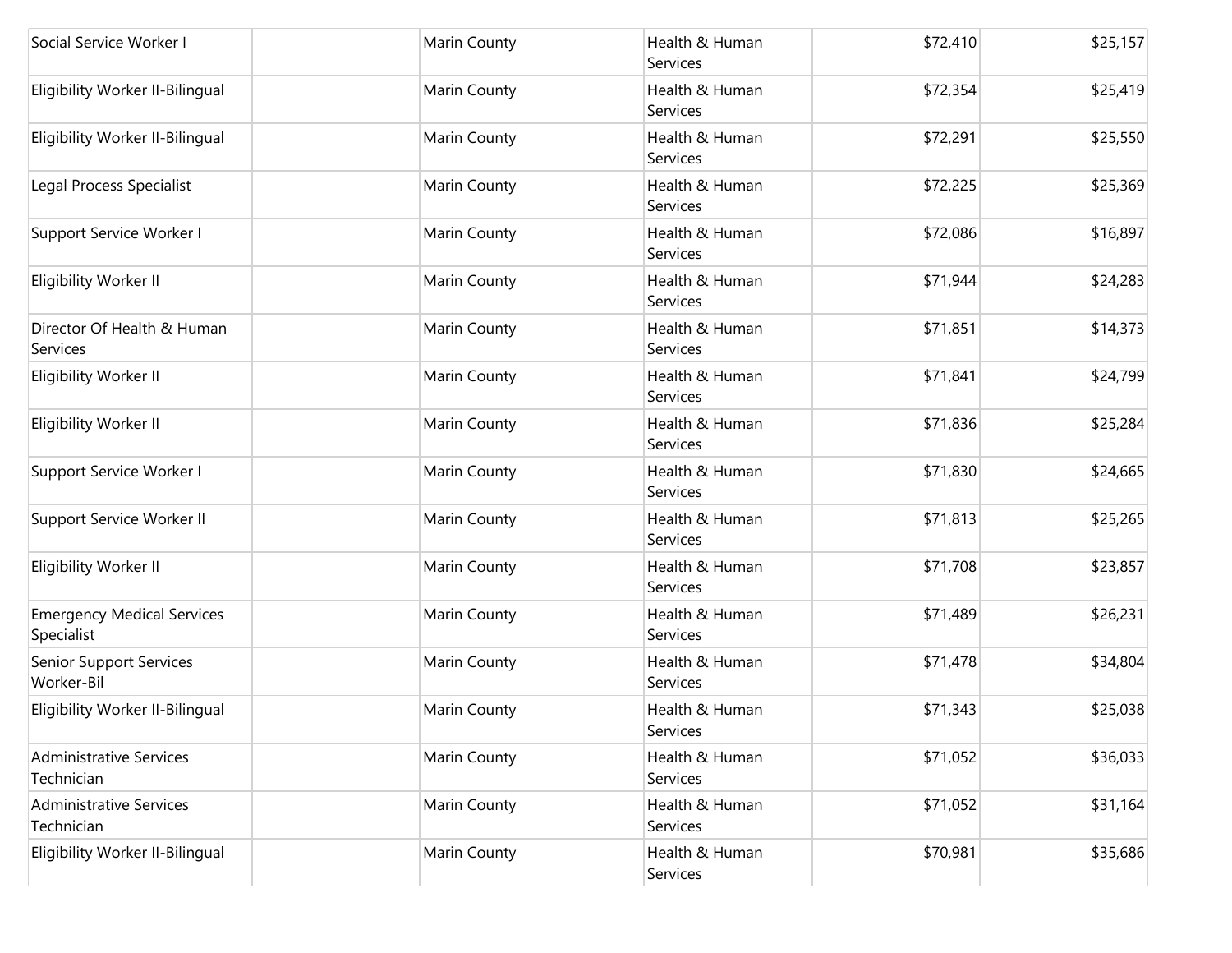| Senior Accounting Assistant                  | Marin County | Health & Human<br>Services | \$70,953 | \$15,443 |
|----------------------------------------------|--------------|----------------------------|----------|----------|
| Eligibility Worker II                        | Marin County | Health & Human<br>Services | \$70,819 | \$36,539 |
| Eligibility Worker II                        | Marin County | Health & Human<br>Services | \$70,741 | \$26,380 |
| Public Health Nurse II                       | Marin County | Health & Human<br>Services | \$70,740 | \$15,342 |
| <b>Administrative Services</b><br>Technician | Marin County | Health & Human<br>Services | \$70,652 | \$27,266 |
| Legal Process Specialist                     | Marin County | Health & Human<br>Services | \$70,232 | \$29,570 |
| Office Specialist                            | Marin County | Health & Human<br>Services | \$70,225 | \$24,735 |
| Crisis Specialist                            | Marin County | Health & Human<br>Services | \$70,205 | \$30,558 |
| Support Service Worker I-<br>Bilingual       | Marin County | Health & Human<br>Services | \$70,144 | \$36,728 |
| Support Service Worker II                    | Marin County | Health & Human<br>Services | \$70,039 | \$24,860 |
| Support Service Worker II                    | Marin County | Health & Human<br>Services | \$69,751 | \$24,105 |
| <b>Administrative Services</b><br>Associate  | Marin County | Health & Human<br>Services | \$69,486 | \$17,058 |
| Eligibility Worker II-Bilingual              | Marin County | Health & Human<br>Services | \$69,348 | \$24,508 |
| Eligibility Worker II-Bilingual              | Marin County | Health & Human<br>Services | \$69,348 | \$24,508 |
| Eligibility Worker II-Bilingual              | Marin County | Health & Human<br>Services | \$69,318 | \$36,122 |
| Eligibility Worker II                        | Marin County | Health & Human<br>Services | \$69,241 | \$30,785 |
| Support Service Worker II                    | Marin County | Health & Human<br>Services | \$69,199 | \$25,636 |
| <b>Bhrs Unit Supervisor</b>                  | Marin County | Health & Human<br>Services | \$69,019 | \$20,413 |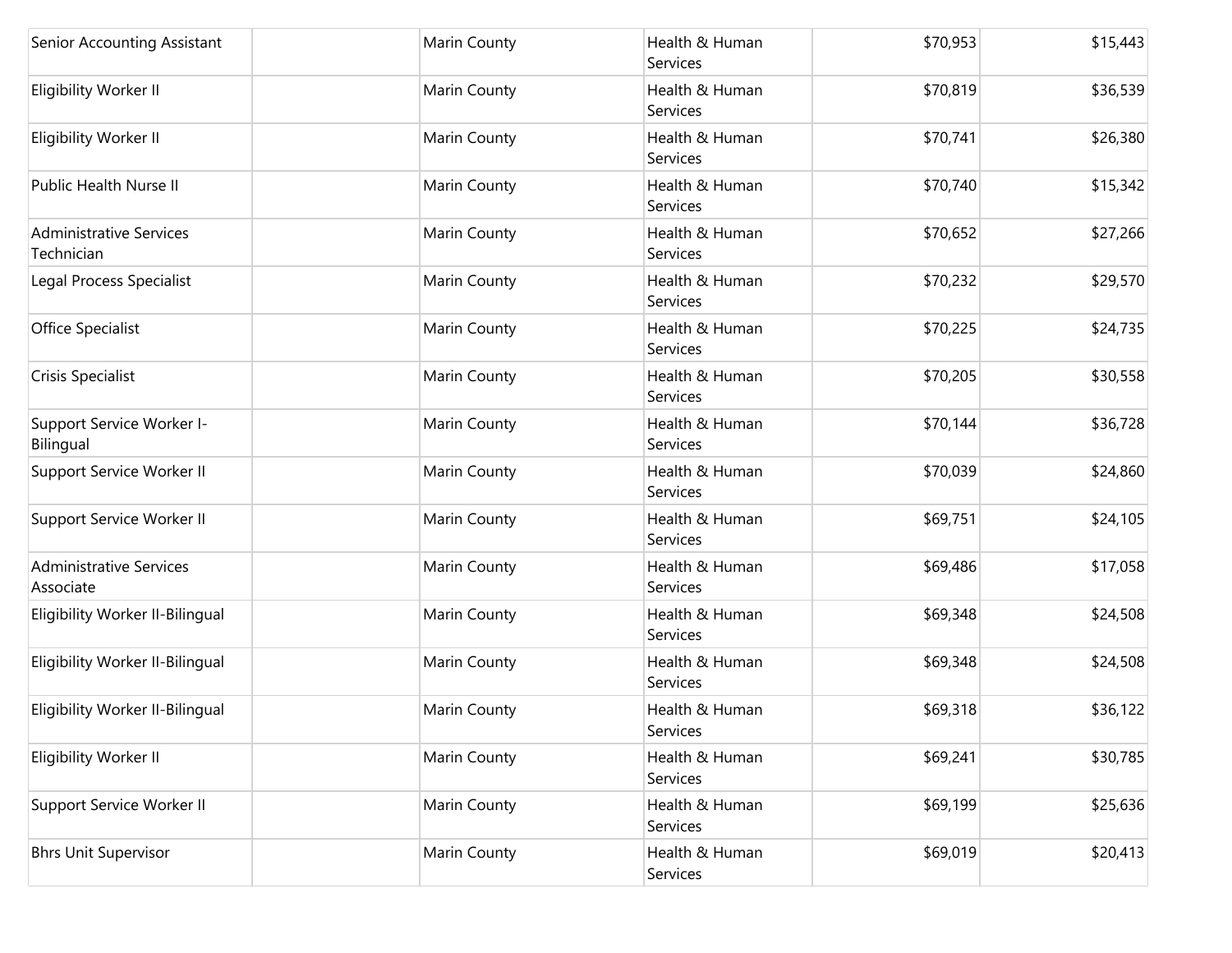| Senior Accounting Assistant                  | Marin County | Health & Human<br>Services | \$68,953 | \$24,659 |
|----------------------------------------------|--------------|----------------------------|----------|----------|
| Eligibility Worker II                        | Marin County | Health & Human<br>Services | \$68,886 | \$36,347 |
| Eligibility Worker II-Bilingual              | Marin County | Health & Human<br>Services | \$68,859 | \$34,595 |
| Eligibility Worker II                        | Marin County | Health & Human<br>Services | \$68,738 | \$30,676 |
| Senior Accounting Assistant                  | Marin County | Health & Human<br>Services | \$68,466 | \$35,934 |
| Eligibility Worker II-Bilingual              | Marin County | Health & Human<br>Services | \$68,436 | \$36,357 |
| <b>Administrative Services</b><br>Technician | Marin County | Health & Human<br>Services | \$68,282 | \$24,265 |
| Social Service Program<br>Manager            | Marin County | Health & Human<br>Services | \$68,125 | \$17,907 |
| Eligibility Worker II-Bilingual              | Marin County | Health & Human<br>Services | \$68,080 | \$23,700 |
| Office Assistant III Bilingual               | Marin County | Health & Human<br>Services | \$67,960 | \$22,219 |
| Office Assistant III Bilingual               | Marin County | Health & Human<br>Services | \$67,608 | \$24,350 |
| Office Services Supervisor                   | Marin County | Health & Human<br>Services | \$67,599 | \$24,321 |
| Eligibility Worker II-Bilingual              | Marin County | Health & Human<br>Services | \$67,520 | \$16,282 |
| Eligibility Worker II-Bilingual              | Marin County | Health & Human<br>Services | \$67,515 | \$23,066 |
| Senior Program Coordinator                   | Marin County | Health & Human<br>Services | \$66,864 | \$29,542 |
| Eligibility Worker II                        | Marin County | Health & Human<br>Services | \$66,839 | \$23,273 |
| Eligibility Worker II                        | Marin County | Health & Human<br>Services | \$66,455 | \$23,857 |
| Senior Accounting Assistant                  | Marin County | Health & Human<br>Services | \$66,353 | \$30,180 |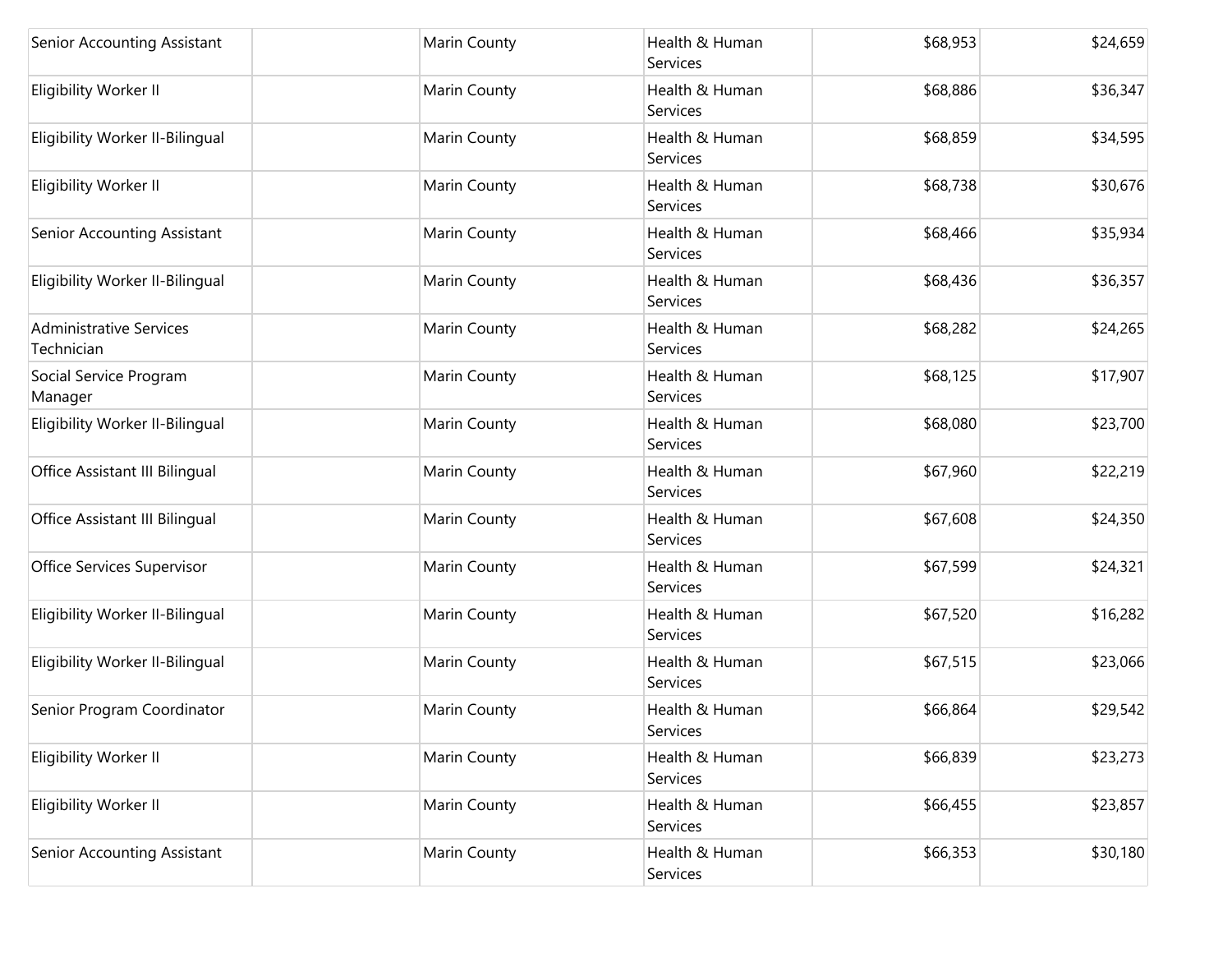| Eligibility Worker II                        | Marin County | Health & Human<br>Services | \$66,064 | \$23,204 |
|----------------------------------------------|--------------|----------------------------|----------|----------|
| Eligibility Worker II                        | Marin County | Health & Human<br>Services | \$65,974 | \$23,400 |
| Social Service Worker II                     | Marin County | Health & Human<br>Services | \$65,852 | \$22,900 |
| Eligibility Worker III                       | Marin County | Health & Human<br>Services | \$65,722 | \$35,798 |
| Senior Program Coordinator                   | Marin County | Health & Human<br>Services | \$65,721 | \$23,610 |
| Office Specialist                            | Marin County | Health & Human<br>Services | \$65,718 | \$23,854 |
| <b>Employment Development</b><br>Counselor   | Marin County | Health & Human<br>Services | \$65,614 | \$23,132 |
| Administrative Assistant I                   | Marin County | Health & Human<br>Services | \$65,587 | \$24,676 |
| Principal Human Resources<br>Analyst         | Marin County | Health & Human<br>Services | \$65,327 | \$19,508 |
| Eligibility Worker II                        | Marin County | Health & Human<br>Services | \$64,749 | \$24,709 |
| Senior Support Services Worker               | Marin County | Health & Human<br>Services | \$64,720 | \$29,190 |
| Eligibility Worker II                        | Marin County | Health & Human<br>Services | \$64,239 | \$35,479 |
| Support Service Worker II-<br>Bilingual      | Marin County | Health & Human<br>Services | \$64,165 | \$23,061 |
| Eligibility Worker II-Bilingual              | Marin County | Health & Human<br>Services | \$64,055 | \$23,901 |
| <b>Administrative Services</b><br>Technician | Marin County | Health & Human<br>Services | \$63,978 | \$35,082 |
| Office Assistant III Bilingual               | Marin County | Health & Human<br>Services | \$63,895 | \$23,564 |
| Crisis Specialist III                        | Marin County | Health & Human<br>Services | \$63,636 | \$0      |
| Office Assistant III Bilingual               | Marin County | Health & Human<br>Services | \$63,524 | \$23,987 |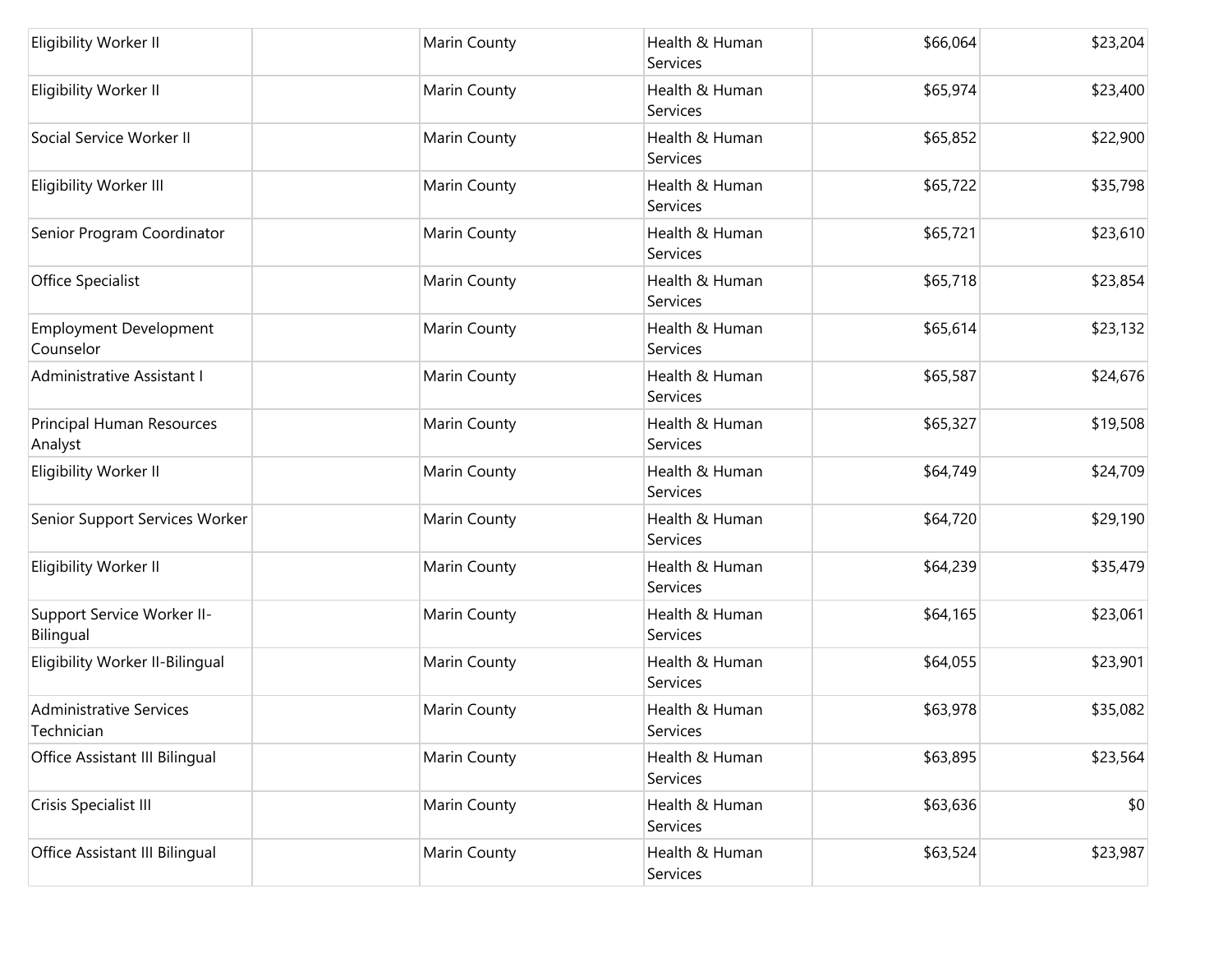| Office Assistant III Bilingual               |                      | Marin County | Health & Human<br>Services | \$63,484 | \$24,027 |
|----------------------------------------------|----------------------|--------------|----------------------------|----------|----------|
| Mental Health Practitioner-<br>Bilingual     |                      | Marin County | Health & Human<br>Services | \$63,354 | \$21,317 |
| Office Assistant III                         |                      | Marin County | Health & Human<br>Services | \$63,233 | \$23,395 |
| Office Assistant III                         |                      | Marin County | Health & Human<br>Services | \$63,231 | \$22,682 |
| Senior Support Services Worker               |                      | Marin County | Health & Human<br>Services | \$62,976 | \$29,470 |
| Office Assistant III Bilingual               |                      | Marin County | Health & Human<br>Services | \$62,836 | \$22,660 |
| Eligibility Worker II                        |                      | Marin County | Health & Human<br>Services | \$62,694 | \$21,979 |
| Administrative Assistant I                   |                      | Marin County | Health & Human<br>Services | \$62,681 | \$29,281 |
| Eligibility Worker II                        |                      | Marin County | Health & Human<br>Services | \$62,671 | \$34,528 |
| Registered Dental Assistant                  | Office Assistant III | Marin County | Health & Human<br>Services | \$62,616 | \$34,463 |
| Office Assistant III Bilingual               |                      | Marin County | Health & Human<br>Services | \$62,605 | \$23,387 |
| Eligibility Worker II                        |                      | Marin County | Health & Human<br>Services | \$62,554 | \$29,381 |
| Eligibility Worker II                        |                      | Marin County | Health & Human<br>Services | \$62,261 | \$22,786 |
| Eligibility Worker II                        |                      | Marin County | Health & Human<br>Services | \$62,261 | \$23,204 |
| <b>Administrative Services</b><br>Technician |                      | Marin County | Health & Human<br>Services | \$62,212 | \$21,910 |
| Eligibility Worker II                        |                      | Marin County | Health & Human<br>Services | \$62,176 | \$23,823 |
| Epidemiologist                               |                      | Marin County | Health & Human<br>Services | \$62,158 | \$13,223 |
| <b>Administrative Services</b><br>Technician |                      | Marin County | Health & Human<br>Services | \$62,041 | \$22,017 |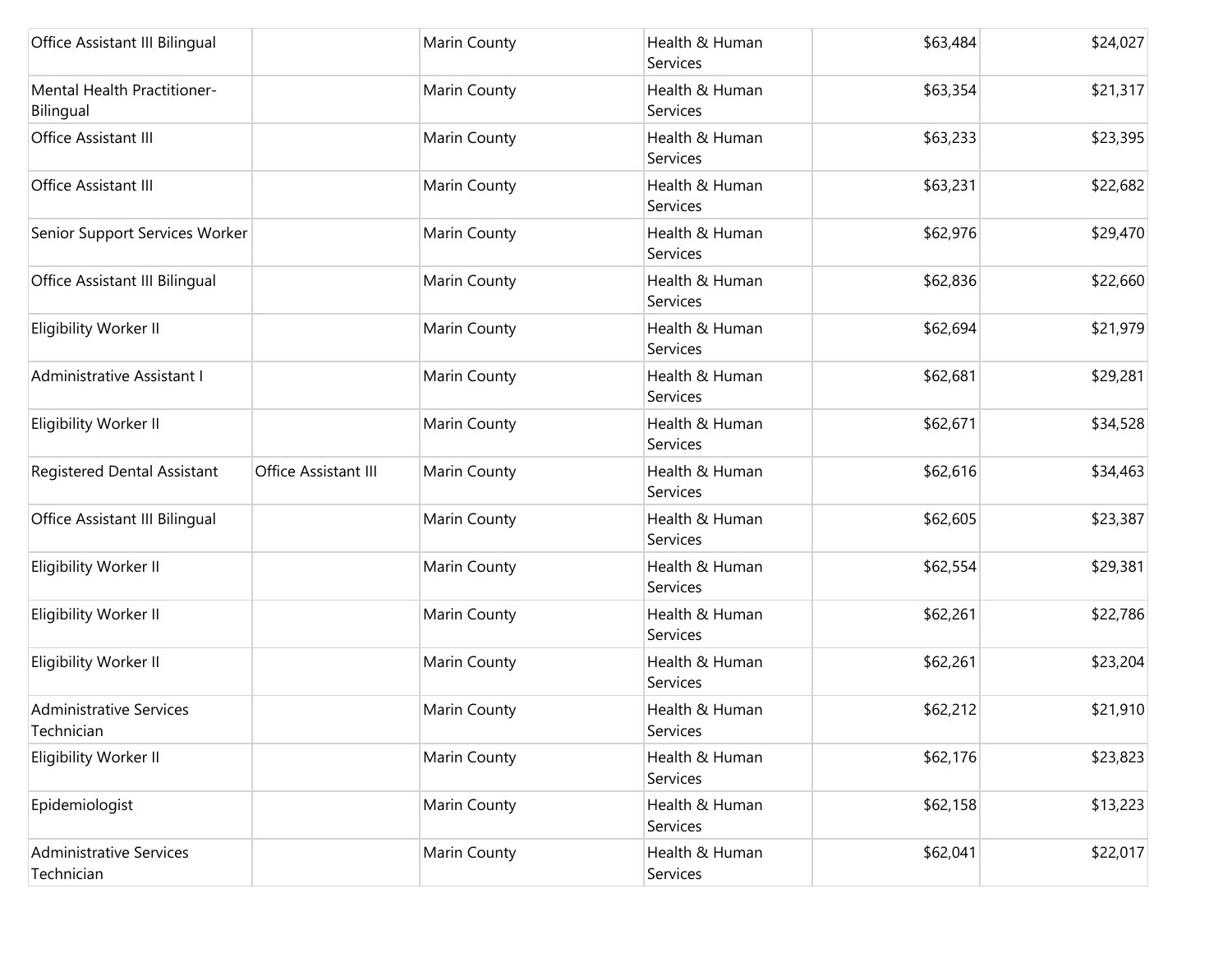| Office Assistant III              | Marin County | Health & Human<br>Services | \$61,928 | \$34,131 |
|-----------------------------------|--------------|----------------------------|----------|----------|
| <b>Eligibility Assistant</b>      | Marin County | Health & Human<br>Services | \$61,921 | \$22,798 |
| Senior Support Services Worker    | Marin County | Health & Human<br>Services | \$61,799 | \$23,482 |
| Child Welfare Worker II           | Marin County | Health & Human<br>Services | \$61,777 | \$0      |
| Eligibility Worker II-Bilingual   | Marin County | Health & Human<br>Services | \$61,750 | \$23,566 |
| Eligibility Worker II-Bilingual   | Marin County | Health & Human<br>Services | \$61,685 | \$31,001 |
| <b>Accounting Technician</b>      | Marin County | Health & Human<br>Services | \$61,621 | \$15,010 |
| Office Assistant III              | Marin County | Health & Human<br>Services | \$61,439 | \$13,939 |
| Office Assistant III              | Marin County | Health & Human<br>Services | \$61,303 | \$22,790 |
| Office Assistant III Bilingual    | Marin County | Health & Human<br>Services | \$61,295 | \$29,121 |
| Office Assistant III              | Marin County | Health & Human<br>Services | \$61,072 | \$22,790 |
| Office Assistant III Bilingual    | Marin County | Health & Human<br>Services | \$60,812 | \$28,161 |
| Office Assistant III              | Marin County | Health & Human<br>Services | \$60,711 | \$22,588 |
| <b>Detention Registered Nurse</b> | Marin County | Health & Human<br>Services | \$60,695 | \$0      |
| Office Assistant III              | Marin County | Health & Human<br>Services | \$60,631 | \$28,377 |
| Office Assistant III              | Marin County | Health & Human<br>Services | \$60,464 | \$22,386 |
| Office Assistant III              | Marin County | Health & Human<br>Services | \$60,462 | \$22,778 |
| Office Assistant III              | Marin County | Health & Human<br>Services | \$60,344 | \$22,790 |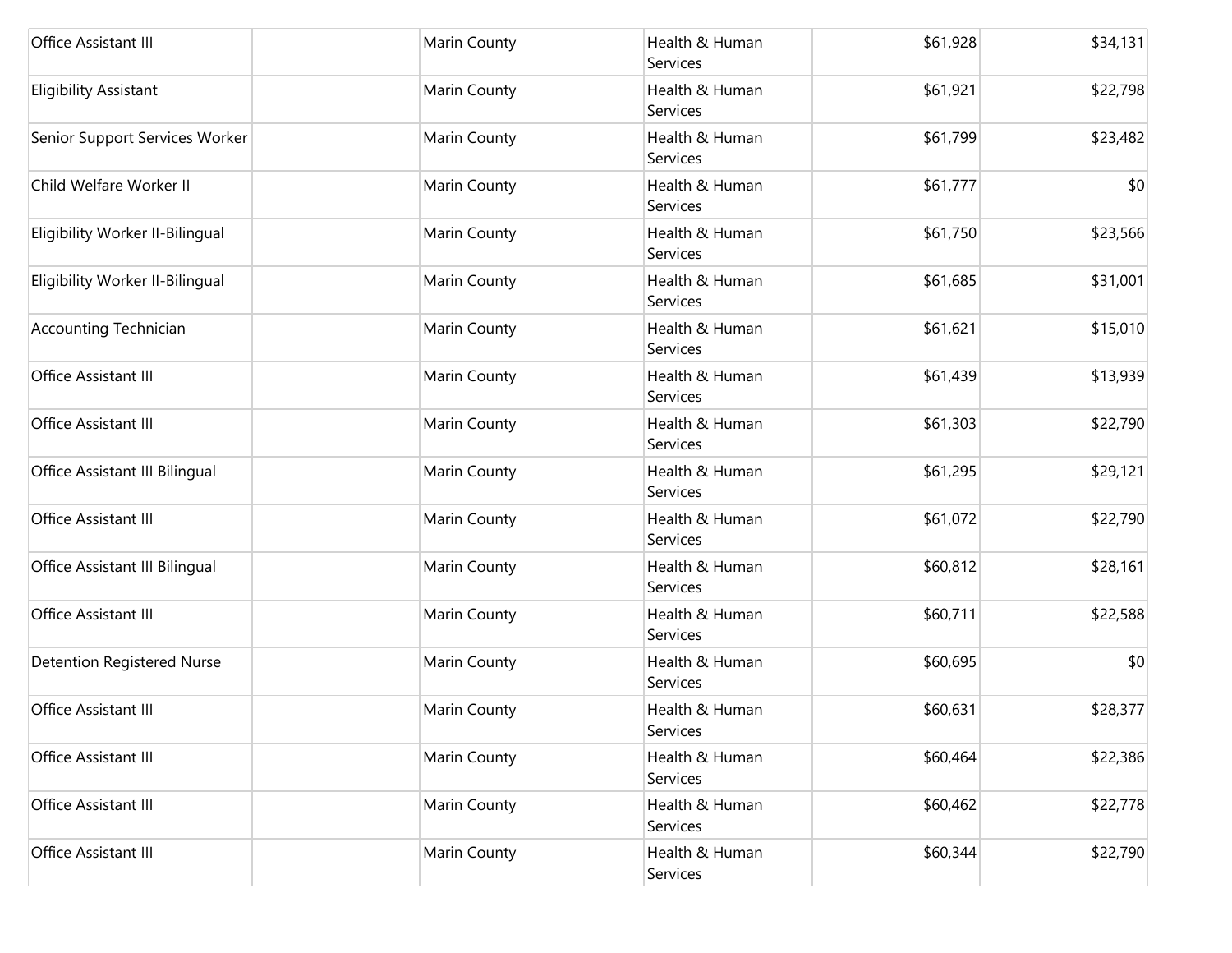| Office Assistant III                                 | Marin County | Health & Human<br>Services | \$60,344 | \$22,386 |
|------------------------------------------------------|--------------|----------------------------|----------|----------|
| Office Assistant III                                 | Marin County | Health & Human<br>Services | \$60,344 | \$21,874 |
| Office Assistant III                                 | Marin County | Health & Human<br>Services | \$60,218 | \$28,180 |
| Support Service Worker II-<br>Bilingual              | Marin County | Health & Human<br>Services | \$60,157 | \$22,778 |
| Office Assistant III Bilingual                       | Marin County | Health & Human<br>Services | \$59,992 | \$22,059 |
| Support Service Worker II-<br>Bilingual              | Marin County | Health & Human<br>Services | \$59,906 | \$30,439 |
| <b>Detention Licensed Vocational</b><br><b>Nurse</b> | Marin County | Health & Human<br>Services | \$59,787 | \$12,895 |
| <b>Accounting Assistant</b>                          | Marin County | Health & Human<br>Services | \$59,781 | \$23,230 |
| <b>Administrative Services</b><br>Technician         | Marin County | Health & Human<br>Services | \$59,486 | \$28,736 |
| Support Service Worker II-<br>Bilingual              | Marin County | Health & Human<br>Services | \$59,483 | \$23,009 |
| Public Health Program<br>Manager                     | Marin County | Health & Human<br>Services | \$59,386 | \$10,557 |
| Eligibility Worker I-Bilingual                       | Marin County | Health & Human<br>Services | \$59,359 | \$22,285 |
| Office Assistant III                                 | Marin County | Health & Human<br>Services | \$59,352 | \$23,863 |
| <b>Eligibility Assistant</b>                         | Marin County | Health & Human<br>Services | \$59,321 | \$28,708 |
| Therapy Aide                                         | Marin County | Health & Human<br>Services | \$59,266 | \$21,118 |
| Child Welfare Worker II                              | Marin County | Health & Human<br>Services | \$59,206 | \$26,104 |
| Office Assistant III Bilingual                       | Marin County | Health & Human<br>Services | \$59,134 | \$21,212 |
| Senior Social Service Worker                         | Marin County | Health & Human<br>Services | \$59,086 | \$12,431 |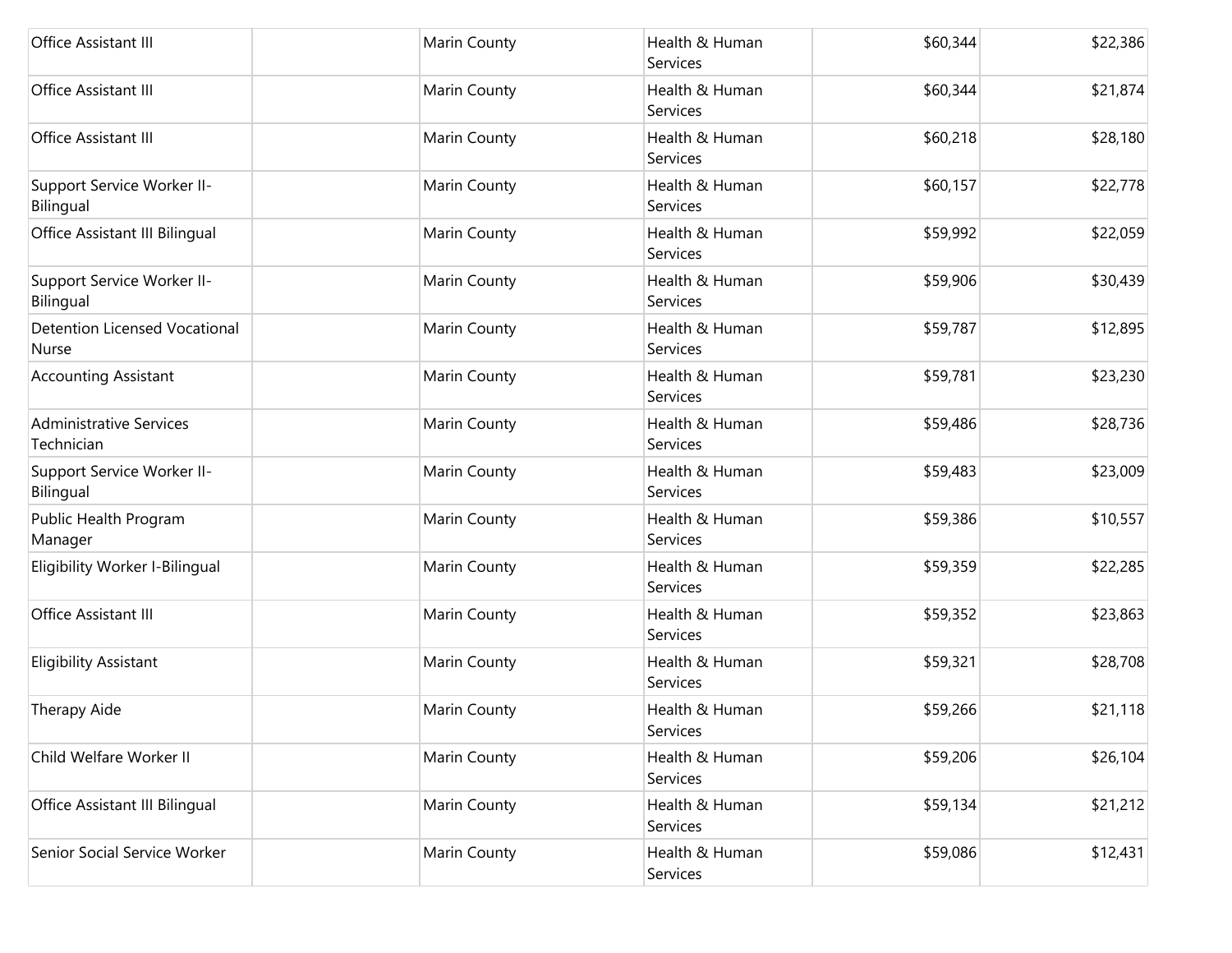| <b>Vital Statistics Clerk</b>                | Marin County | Health & Human<br>Services | \$58,989 | \$34,392 |
|----------------------------------------------|--------------|----------------------------|----------|----------|
| Crisis Specialist III                        | Marin County | Health & Human<br>Services | \$58,892 | \$0      |
| Office Assistant III                         | Marin County | Health & Human<br>Services | \$58,764 | \$22,374 |
| Mental Health Registered<br>Nurse            | Marin County | Health & Human<br>Services | \$58,320 | \$0      |
| Office Assistant III                         | Marin County | Health & Human<br>Services | \$58,095 | \$34,131 |
| <b>Administrative Services</b><br>Technician | Marin County | Health & Human<br>Services | \$58,040 | \$34,187 |
| Office Assistant III                         | Marin County | Health & Human<br>Services | \$57,902 | \$28,377 |
| <b>Wic Lactation Consultant</b>              | Marin County | Health & Human<br>Services | \$57,866 | \$9,771  |
| Office Assistant III                         | Marin County | Health & Human<br>Services | \$57,744 | \$28,377 |
| Office Assistant III                         | Marin County | Health & Human<br>Services | \$57,744 | \$28,377 |
| <b>Accounting Assistant</b>                  | Marin County | Health & Human<br>Services | \$57,342 | \$23,317 |
| Public Health Nurse II                       | Marin County | Health & Human<br>Services | \$55,855 | \$11,703 |
| Accountant II                                | Marin County | Health & Human<br>Services | \$55,838 | \$28,523 |
| Eligibility Worker II                        | Marin County | Health & Human<br>Services | \$55,682 | \$21,168 |
| Office Assistant III                         | Marin County | Health & Human<br>Services | \$55,678 | \$28,054 |
| Support Service Worker II-<br>Bilingual      | Marin County | Health & Human<br>Services | \$55,531 | \$22,585 |
| Office Assistant III                         | Marin County | Health & Human<br>Services | \$55,244 | \$22,513 |
| Mental Health Practitioner-<br>Bilingual     | Marin County | Health & Human<br>Services | \$55,092 | \$806    |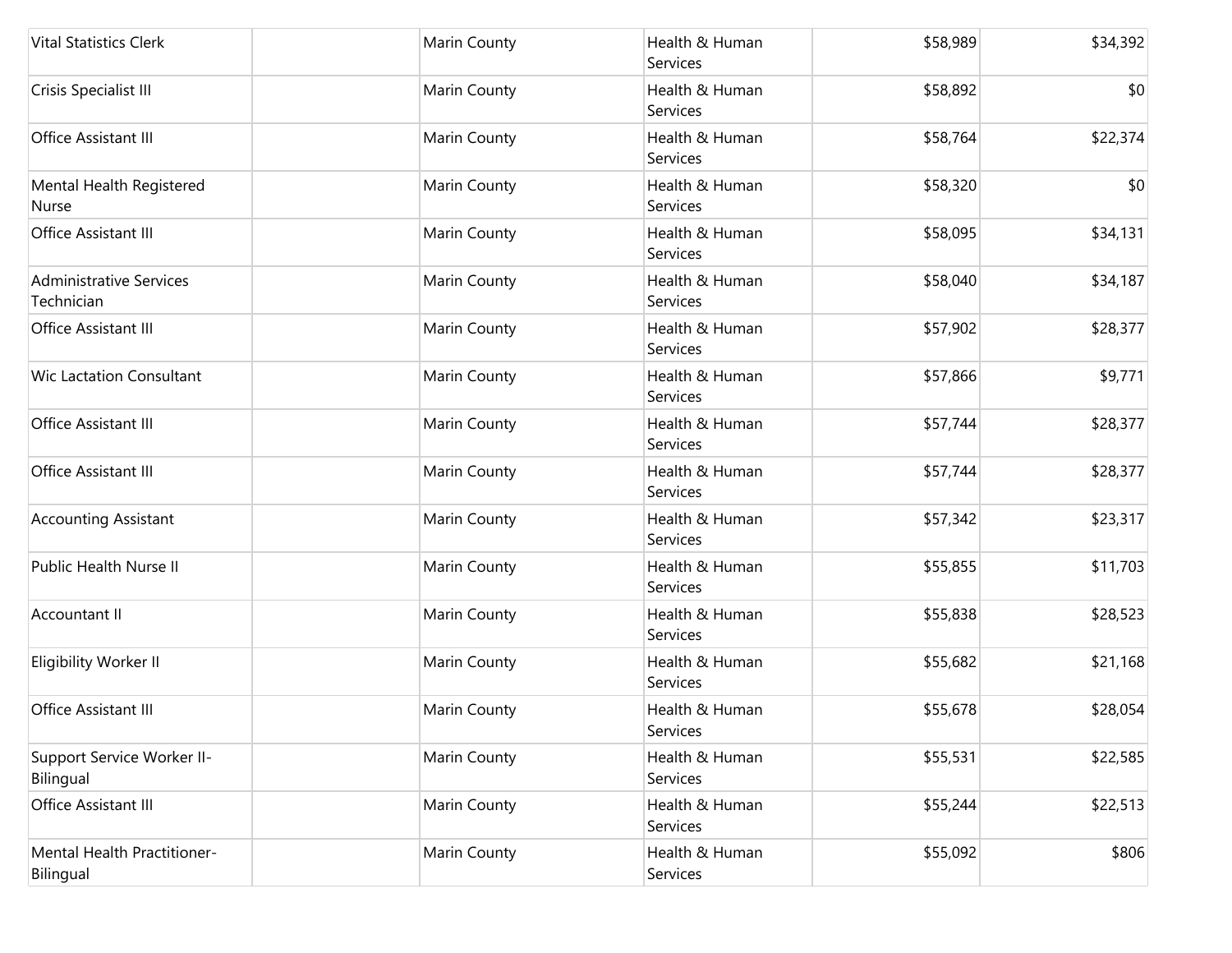| Assistant Chief Fiscal Officer-<br>H&Hs      | Marin County | Health & Human<br>Services | \$54,921 | \$0      |
|----------------------------------------------|--------------|----------------------------|----------|----------|
| Crisis Specialist                            | Marin County | Health & Human<br>Services | \$54,781 | \$14,349 |
| Human Resources Technician<br>Trainee        | Marin County | Health & Human<br>Services | \$54,756 | \$27,742 |
| Eligibility Worker I-Bilingual               | Marin County | Health & Human<br>Services | \$54,681 | \$26,306 |
| <b>Detention Registered Nurse</b>            | Marin County | Health & Human<br>Services | \$54,548 | \$0      |
| Eligibility Worker II-Bilingual              | Marin County | Health & Human<br>Services | \$54,245 | \$21,388 |
| Child Welfare Worker II                      | Marin County | Health & Human<br>Services | \$54,175 | \$16,732 |
| <b>Detention Registered Nurse</b>            | Marin County | Health & Human<br>Services | \$54,131 | \$0      |
| Office Assistant III                         | Marin County | Health & Human<br>Services | \$53,864 | \$21,377 |
| Office Assistant III                         | Marin County | Health & Human<br>Services | \$53,569 | \$16,795 |
| Mental Health Practitioner                   | Marin County | Health & Human<br>Services | \$53,078 | \$11,165 |
| Office Assistant III                         | Marin County | Health & Human<br>Services | \$52,909 | \$27,199 |
| Social Service Worker II-<br>Bilingual       | Marin County | Health & Human<br>Services | \$52,848 | \$16,892 |
| Eligibility Worker II-Bilingual              | Marin County | Health & Human<br>Services | \$52,587 | \$19,654 |
| <b>Detention Registered Nurse</b>            | Marin County | Health & Human<br>Services | \$52,584 | \$0      |
| <b>Accounting Assistant</b>                  | Marin County | Health & Human<br>Services | \$52,383 | \$31,557 |
| Senior Accounting Assistant                  | Marin County | Health & Human<br>Services | \$52,056 | \$21,276 |
| <b>Administrative Services</b><br>Technician | Marin County | Health & Human<br>Services | \$51,903 | \$899    |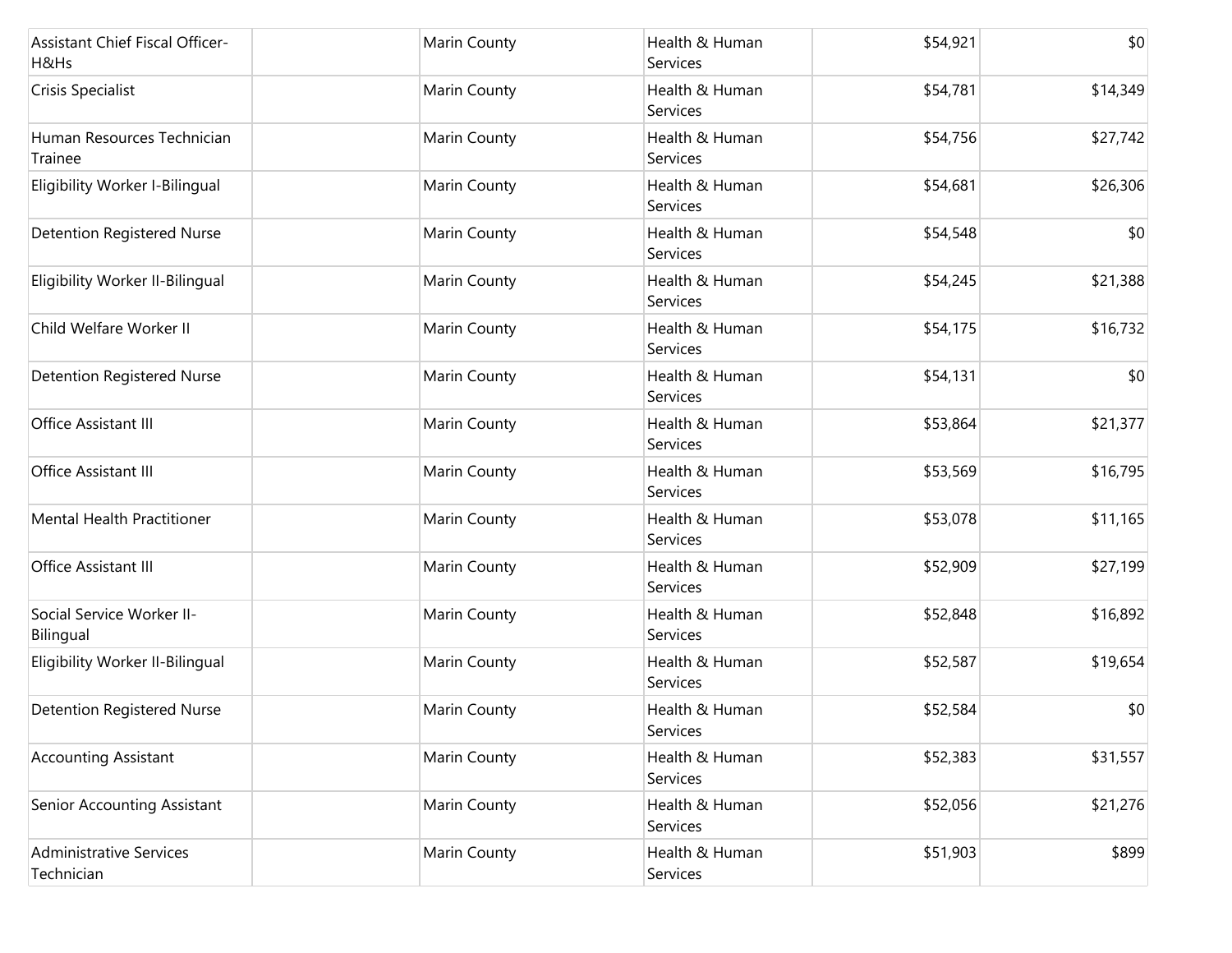| Office Assistant III                         | Marin County | Health & Human<br>Services | \$51,445 | \$26,545 |
|----------------------------------------------|--------------|----------------------------|----------|----------|
| Office Assistant III                         | Marin County | Health & Human<br>Services | \$51,351 | \$11,331 |
| <b>Bhrs Unit Supervisor</b>                  | Marin County | Health & Human<br>Services | \$51,264 | \$20,767 |
| Eligibility Worker I                         | Marin County | Health & Human<br>Services | \$51,180 | \$25,636 |
| Eligibility Worker I                         | Marin County | Health & Human<br>Services | \$51,049 | \$30,913 |
| Eligibility Worker I                         | Marin County | Health & Human<br>Services | \$51,019 | \$20,957 |
| Eligibility Worker I-Bilingual               | Marin County | Health & Human<br>Services | \$50,912 | \$20,726 |
| Eligibility Worker I                         | Marin County | Health & Human<br>Services | \$50,779 | \$20,455 |
| Eligibility Worker I                         | Marin County | Health & Human<br>Services | \$50,779 | \$19,979 |
| Eligibility Worker I                         | Marin County | Health & Human<br>Services | \$50,779 | \$20,455 |
| Senior Program Coordinator                   | Marin County | Health & Human<br>Services | \$50,414 | \$18,988 |
| Eligibility Worker I                         | Marin County | Health & Human<br>Services | \$50,393 | \$25,312 |
| <b>Administrative Services</b><br>Technician | Marin County | Health & Human<br>Services | \$49,504 | \$21,495 |
| Support Service Worker I                     | Marin County | Health & Human<br>Services | \$49,448 | \$20,390 |
| Office Assistant III                         | Marin County | Health & Human<br>Services | \$49,354 | \$30,158 |
| Office Assistant III Bilingual               | Marin County | Health & Human<br>Services | \$49,228 | \$19,107 |
| Senior Program Coordinator                   | Marin County | Health & Human<br>Services | \$49,217 | \$18,603 |
| <b>Mental Health Practitioner</b>            | Marin County | Health & Human<br>Services | \$49,189 | \$6,690  |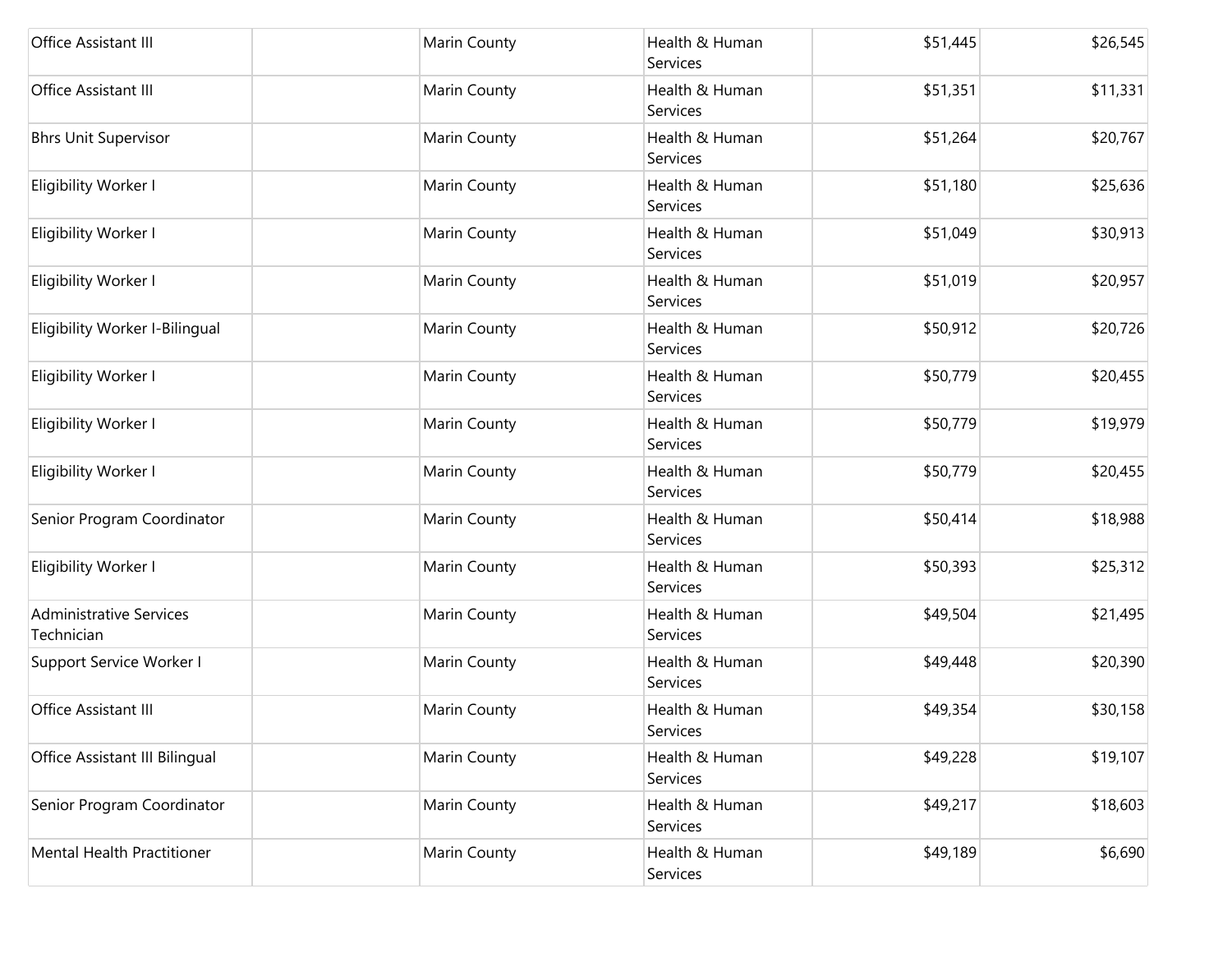| Office Assistant III                        | Marin County | Health & Human<br>Services | \$49,162 | \$6,140  |
|---------------------------------------------|--------------|----------------------------|----------|----------|
| <b>Licensed Crisis Specialist</b>           | Marin County | Health & Human<br>Services | \$48,971 | \$0      |
| Mental Health Practitioner                  | Marin County | Health & Human<br>Services | \$48,953 | \$14,987 |
| Deputy Public<br>Guardian/Conserv/Invest II | Marin County | Health & Human<br>Services | \$48,789 | \$18,339 |
| Support Service Worker II                   | Marin County | Health & Human<br>Services | \$48,661 | \$0      |
| Mental Health Practitioner                  | Marin County | Health & Human<br>Services | \$47,803 | \$16,845 |
| Mental Health Practitioner                  | Marin County | Health & Human<br>Services | \$46,992 | \$12,100 |
| Mental Health Practitioner                  | Marin County | Health & Human<br>Services | \$46,605 | \$15,079 |
| Social Service Worker I                     | Marin County | Health & Human<br>Services | \$46,497 | \$17,299 |
| <b>Bhrs Peer Counselor I</b>                | Marin County | Health & Human<br>Services | \$46,207 | \$20,260 |
| Eligibility Worker III-Bilingual            | Marin County | Health & Human<br>Services | \$46,040 | \$19,078 |
| Eligibility Worker II-Bilingual             | Marin County | Health & Human<br>Services | \$45,977 | \$23,528 |
| <b>Bhrs Peer Counselor I</b>                | Marin County | Health & Human<br>Services | \$45,853 | \$25,882 |
| Support Service Worker I                    | Marin County | Health & Human<br>Services | \$45,375 | \$2,094  |
| Public Guardian/Conservator                 | Marin County | Health & Human<br>Services | \$45,229 | \$6,286  |
| Mental Health Practitioner                  | Marin County | Health & Human<br>Services | \$45,034 | \$1,256  |
| <b>Eligibility Assistant</b>                | Marin County | Health & Human<br>Services | \$45,005 | \$16,364 |
| Mental Health Practitioner-<br>Bilingual    | Marin County | Health & Human<br>Services | \$44,996 | \$14,528 |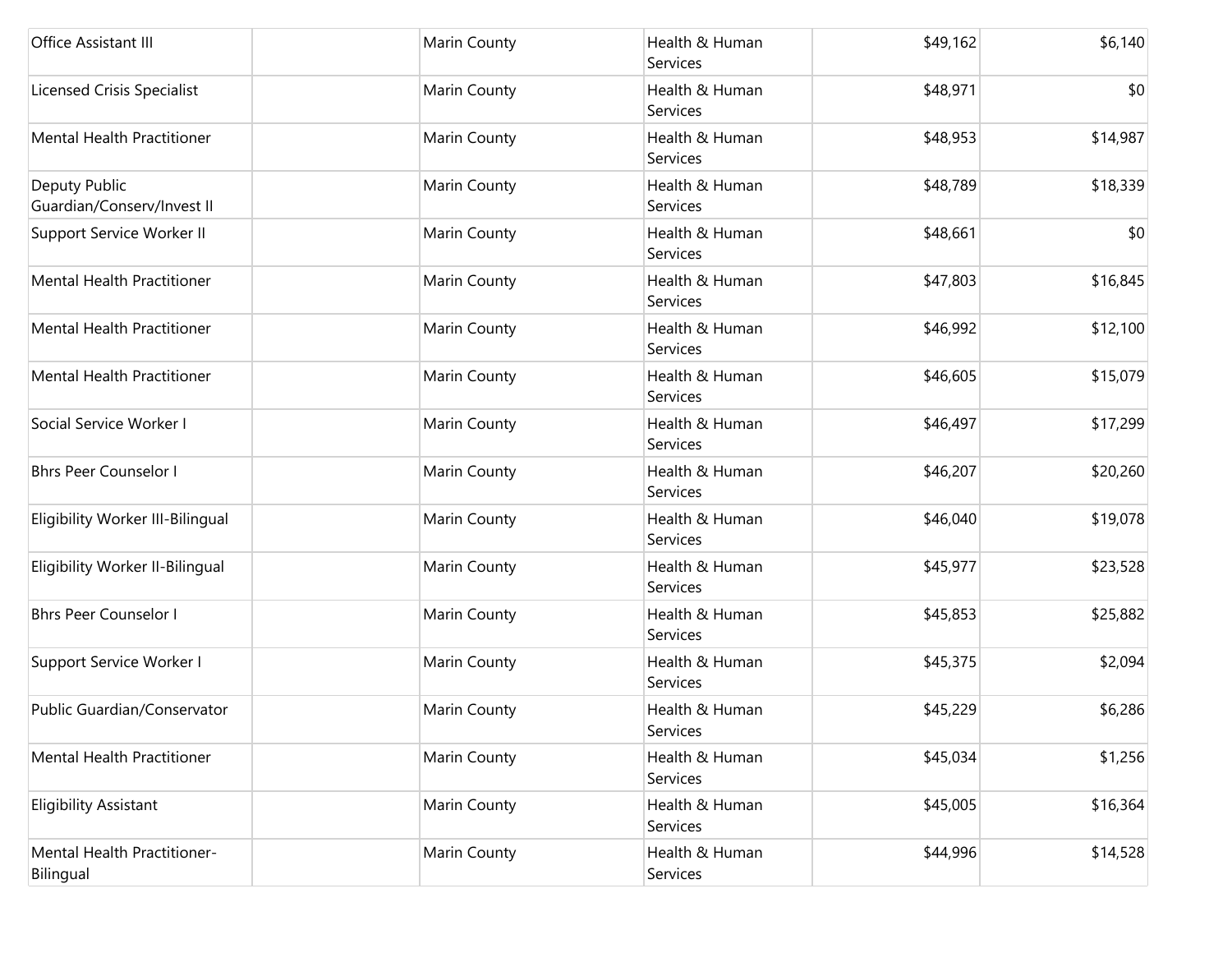| Mental Health Practitioner                  | Marin County | Health & Human<br>Services | \$44,876 | \$16,235 |
|---------------------------------------------|--------------|----------------------------|----------|----------|
| <b>Detention Registered Nurse</b>           | Marin County | Health & Human<br>Services | \$44,873 | \$0      |
| Eligibility Worker II-Bilingual             | Marin County | Health & Human<br>Services | \$44,651 | \$14,501 |
| Senior Program Coordinator                  | Marin County | Health & Human<br>Services | \$44,597 | \$0      |
| Social Service Worker II                    | Marin County | Health & Human<br>Services | \$43,051 | \$20,301 |
| Eligibility Worker II-Bilingual             | Marin County | Health & Human<br>Services | \$42,838 | \$19,725 |
| Deputy Public<br>Guardian/Conserv/Invest II | Marin County | Health & Human<br>Services | \$42,233 | \$14,287 |
| Technology Systems Specialist I             | Marin County | Health & Human<br>Services | \$42,187 | \$0      |
| Eligibility Worker I                        | Marin County | Health & Human<br>Services | \$42,061 | \$19,726 |
| Occupational Therapist                      | Marin County | Health & Human<br>Services | \$41,795 | \$4,261  |
| Licensed Crisis Specialist                  | Marin County | Health & Human<br>Services | \$40,472 | \$0      |
| Child Welfare Worker II                     | Marin County | Health & Human<br>Services | \$40,309 | \$8,494  |
| Child Welfare Worker II<br>Bilingual        | Marin County | Health & Human<br>Services | \$40,165 | \$13,105 |
| Licensed Crisis Specialist                  | Marin County | Health & Human<br>Services | \$40,061 | \$0      |
| Social Service Worker I                     | Marin County | Health & Human<br>Services | \$40,016 | \$5,481  |
| Office Assistant III                        | Marin County | Health & Human<br>Services | \$39,529 | \$15,967 |
| Office Assistant III                        | Marin County | Health & Human<br>Services | \$39,526 | \$15,967 |
| <b>Accounting Technician</b>                | Marin County | Health & Human<br>Services | \$39,340 | \$13,707 |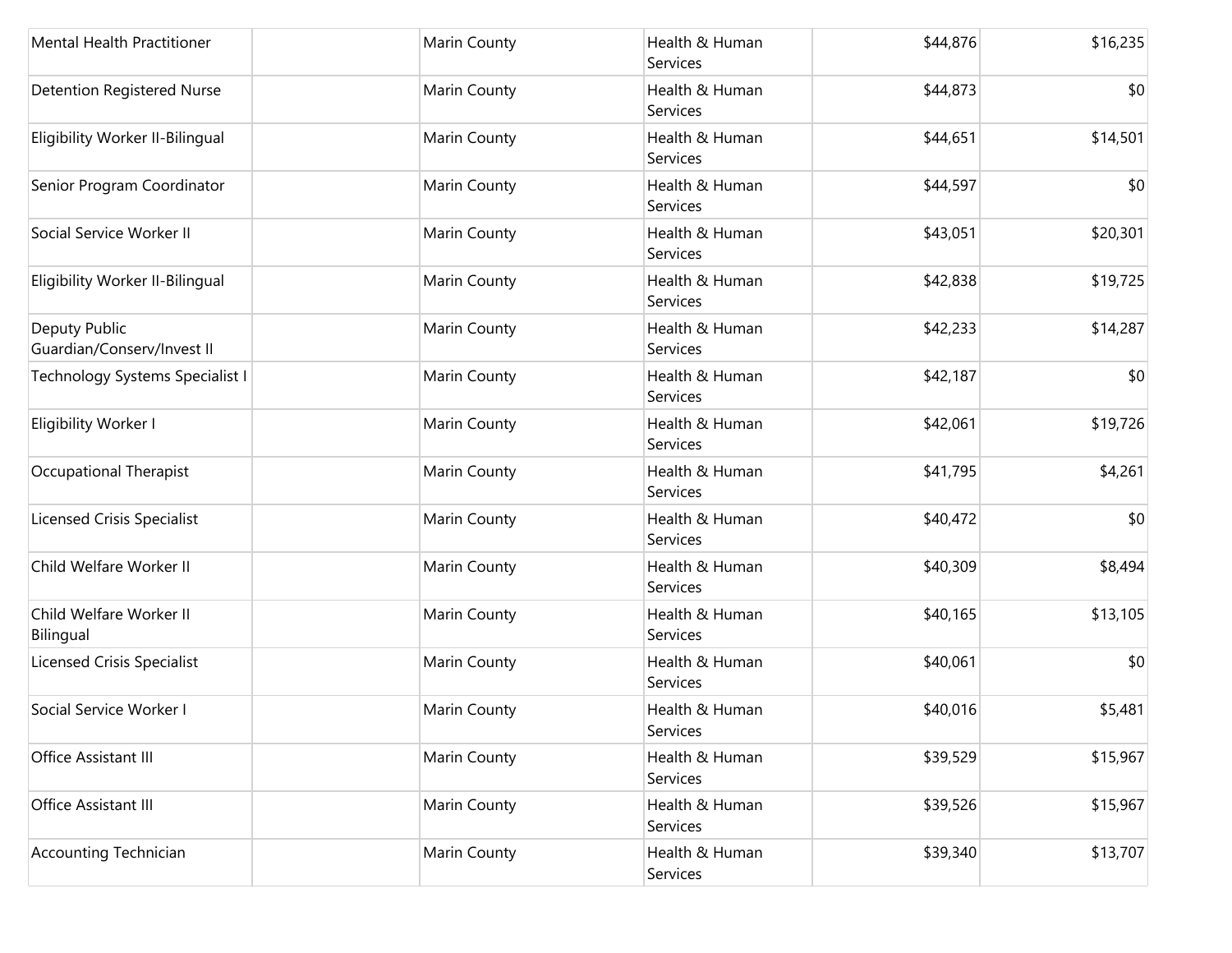| <b>Bhrs Peer Counselor I</b>              | Marin County | Health & Human<br>Services | \$38,891 | \$17,458 |
|-------------------------------------------|--------------|----------------------------|----------|----------|
| Eligibility Worker II                     | Marin County | Health & Human<br>Services | \$38,810 | \$18,939 |
| Mental Health Practitioner-<br>Bilingual  | Marin County | Health & Human<br>Services | \$38,742 | \$0      |
| Child Welfare Worker II<br>Bilingual      | Marin County | Health & Human<br>Services | \$38,374 | \$15,086 |
| <b>Detention Registered Nurse</b>         | Marin County | Health & Human<br>Services | \$38,369 | \$10,807 |
| <b>Bhrs Unit Supervisor</b>               | Marin County | Health & Human<br>Services | \$38,275 | \$11,577 |
| Child Welfare Worker II                   | Marin County | Health & Human<br>Services | \$37,713 | \$12,594 |
| Eligibility Worker II                     | Marin County | Health & Human<br>Services | \$37,498 | \$13,558 |
| Wic Breastfeeding Peer<br>Counselor       | Marin County | Health & Human<br>Services | \$37,020 | \$8,895  |
| <b>Collections Officer II</b>             | Marin County | Health & Human<br>Services | \$36,991 | \$13,319 |
| <b>Technology Systems Specialist</b><br>Ш | Marin County | Health & Human<br>Services | \$36,983 | \$11,598 |
| Mental Health Practitioner                | Marin County | Health & Human<br>Services | \$36,678 | \$6,893  |
| <b>Detention Nurse Practitioner</b>       | Marin County | Health & Human<br>Services | \$36,370 | \$9,768  |
| Support Service Worker I                  | Marin County | Health & Human<br>Services | \$35,566 | \$1,619  |
| Social Service Worker I                   | Marin County | Health & Human<br>Services | \$35,505 | \$11,902 |
| <b>Mental Health Practitioner</b>         | Marin County | Health & Human<br>Services | \$35,338 | \$11,567 |
| Child Welfare Worker II                   | Marin County | Health & Human<br>Services | \$35,209 | \$0      |
| Office Assistant III                      | Marin County | Health & Human<br>Services | \$35,153 | \$13,837 |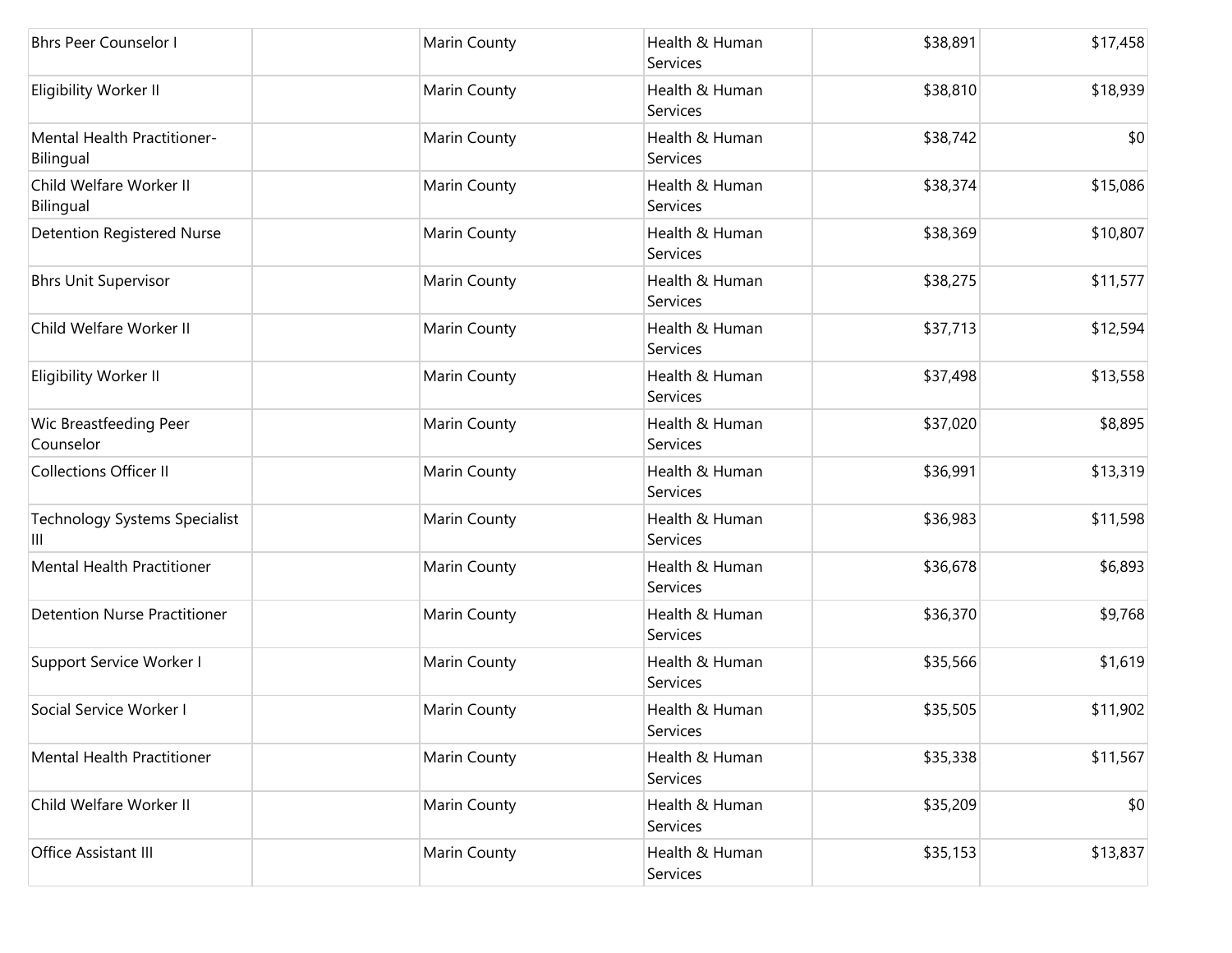| <b>Detention Nurse Practitioner</b>      | Marin County | Health & Human<br>Services | \$35,027 | \$0      |
|------------------------------------------|--------------|----------------------------|----------|----------|
| Office Assistant III                     | Marin County | Health & Human<br>Services | \$34,524 | \$14,005 |
| Licensed Mental Health<br>Practioner-Bil | Marin County | Health & Human<br>Services | \$32,896 | \$9,271  |
| <b>Vital Statistics Clerk</b>            | Marin County | Health & Human<br>Services | \$32,544 | \$1,438  |
| <b>Mental Health Practitioner</b>        | Marin County | Health & Human<br>Services | \$32,080 | \$0      |
| Eligibility Worker III                   | Marin County | Health & Human<br>Services | \$31,355 | \$7,284  |
| Office Assistant III                     | Marin County | Health & Human<br>Services | \$30,686 | \$19,890 |
| Office Assistant III                     | Marin County | Health & Human<br>Services | \$30,491 | \$12,519 |
| Eligibility Worker III-Bilingual         | Marin County | Health & Human<br>Services | \$30,028 | \$6,964  |
| Public Health Nurse II                   | Marin County | Health & Human<br>Services | \$29,792 | \$6,591  |
| Office Assistant III                     | Marin County | Health & Human<br>Services | \$29,367 | \$6,690  |
| Office Assistant III                     | Marin County | Health & Human<br>Services | \$29,327 | \$6,690  |
| <b>Accounting Assistant</b>              | Marin County | Health & Human<br>Services | \$29,177 | \$1,589  |
| Office Assistant III                     | Marin County | Health & Human<br>Services | \$29,067 | \$11,353 |
| Senior Program Coordinator               | Marin County | Health & Human<br>Services | \$28,894 | \$11,296 |
| Crisis Specialist                        | Marin County | Health & Human<br>Services | \$28,866 | \$0      |
| <b>Mental Health Practitioner</b>        | Marin County | Health & Human<br>Services | \$28,640 | \$7,314  |
| <b>Licensed Crisis Specialist</b>        | Marin County | Health & Human<br>Services | \$28,476 | \$0      |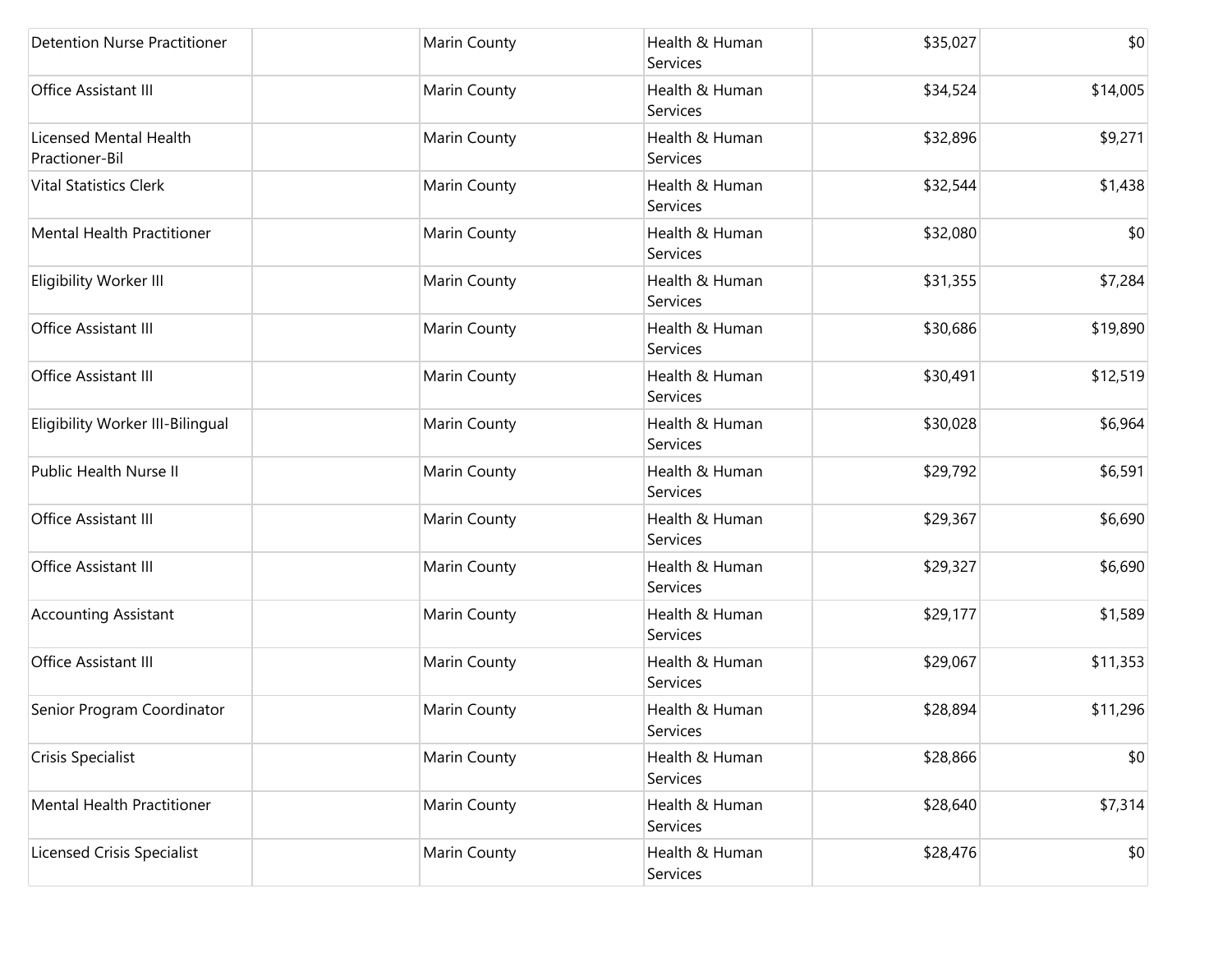| Mental Health Registered<br>Nurse | Marin County | Health & Human<br>Services | \$28,398 | \$0      |
|-----------------------------------|--------------|----------------------------|----------|----------|
| Public Health Nurse II            | Marin County | Health & Human<br>Services | \$28,250 | \$9,834  |
| Office Assistant III              | Marin County | Health & Human<br>Services | \$27,914 | \$11,109 |
| Program Coordinator               | Marin County | Health & Human<br>Services | \$27,851 | \$8,954  |
| Eligibility Worker I-Bilingual    | Marin County | Health & Human<br>Services | \$27,361 | \$10,441 |
| Social Service Worker I           | Marin County | Health & Human<br>Services | \$27,235 | \$1,028  |
| Social Service Worker II          | Marin County | Health & Human<br>Services | \$27,028 | \$11,067 |
| Office Assistant III              | Marin County | Health & Human<br>Services | \$26,995 | \$10,956 |
| Office Assistant III              | Marin County | Health & Human<br>Services | \$26,361 | \$0      |
| Social Service Worker II          | Marin County | Health & Human<br>Services | \$26,137 | \$0      |
| Public Health Program<br>Manager  | Marin County | Health & Human<br>Services | \$26,083 | \$10,150 |
| <b>Mental Health Practitioner</b> | Marin County | Health & Human<br>Services | \$25,734 | \$9,148  |
| Eligibility Worker I              | Marin County | Health & Human<br>Services | \$25,733 | \$10,099 |
| Eligibility Worker I              | Marin County | Health & Human<br>Services | \$25,733 | \$10,746 |
| Eligibility Worker I              | Marin County | Health & Human<br>Services | \$25,733 | \$10,099 |
| Senior Program Coordinator        | Marin County | Health & Human<br>Services | \$25,705 | \$0      |
| Office Assistant III              | Marin County | Health & Human<br>Services | \$25,434 | \$8,143  |
| <b>Detention Registered Nurse</b> | Marin County | Health & Human<br>Services | \$25,424 | \$904    |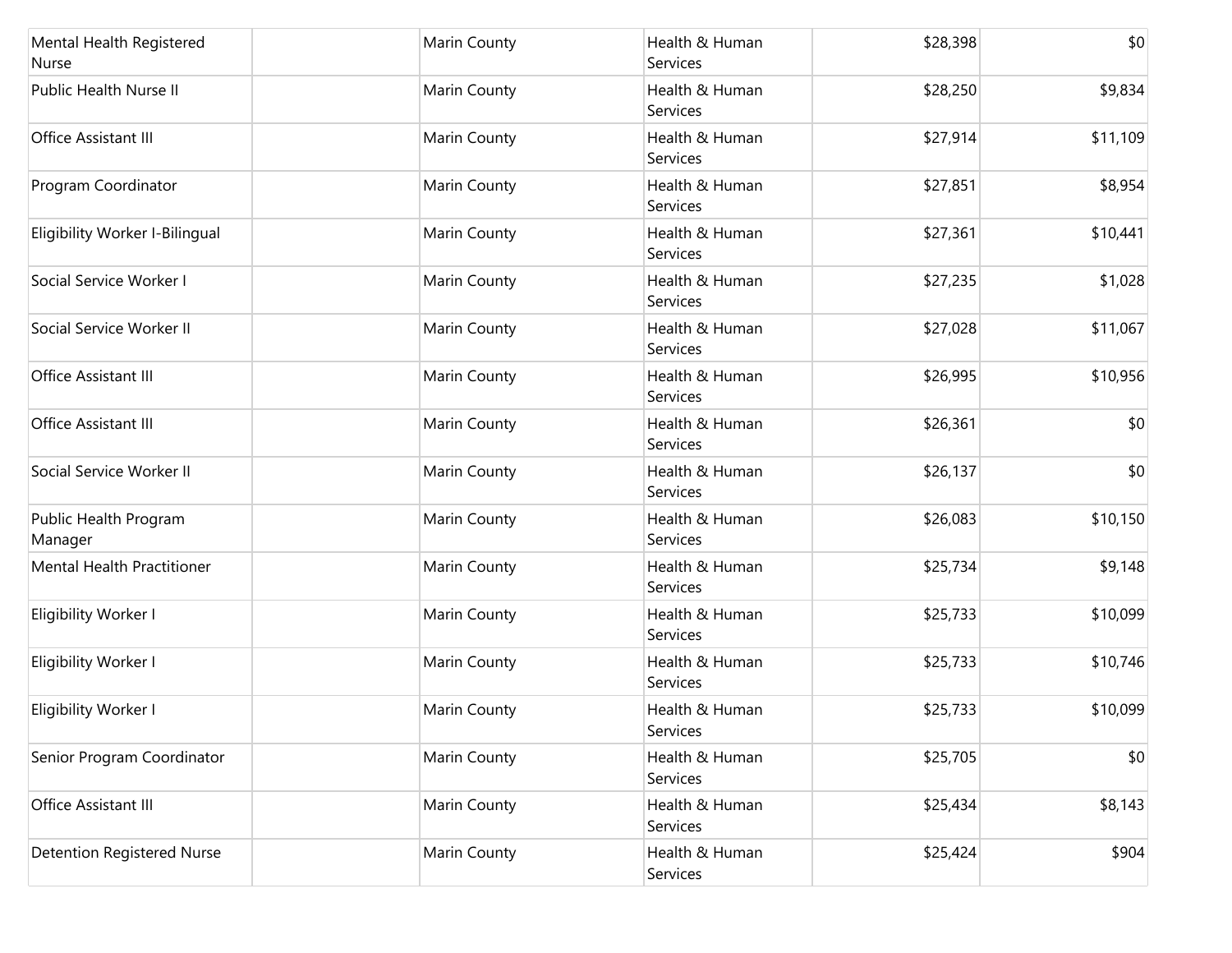| <b>Bhrs Unit Supervisor</b>                     | Marin County | Health & Human<br>Services        | \$24,633 | \$0      |
|-------------------------------------------------|--------------|-----------------------------------|----------|----------|
| Senior Program Coordinator                      | Marin County | Health & Human<br><b>Services</b> | \$24,458 | \$5,645  |
| Senior Department Analyst                       | Marin County | Health & Human<br>Services        | \$24,403 | \$8,556  |
| Eligibility Worker I                            | Marin County | Health & Human<br>Services        | \$23,872 | \$14,091 |
| Eligibility Worker II                           | Marin County | Health & Human<br>Services        | \$23,353 | \$8,154  |
| Accountant II                                   | Marin County | Health & Human<br>Services        | \$23,342 | \$11,547 |
| <b>Licensed Crisis Specialist</b>               | Marin County | Health & Human<br>Services        | \$23,035 | \$2,514  |
| Department Analyst II                           | Marin County | Health & Human<br>Services        | \$22,995 | \$0      |
| Eligibility Worker II                           | Marin County | Health & Human<br>Services        | \$22,549 | \$11,285 |
| Mental Health Practitioner-<br>Bilingual        | Marin County | Health & Human<br>Services        | \$22,495 | \$7,418  |
| Crisis Specialist                               | Marin County | Health & Human<br>Services        | \$22,118 | \$0      |
| Senior Accounting Assistant                     | Marin County | Health & Human<br>Services        | \$21,695 | \$7,146  |
| <b>Accountant II</b>                            | Marin County | Health & Human<br>Services        | \$21,641 | \$10,087 |
| Collections Officer I                           | Marin County | Health & Human<br>Services        | \$21,005 | \$10,139 |
| <b>Emergency Medical Services</b><br>Specialist | Marin County | Health & Human<br>Services        | \$20,602 | \$4,630  |
| <b>Licensed Crisis Specialist</b>               | Marin County | Health & Human<br>Services        | \$20,475 | \$0      |
| Office Assistant III                            | Marin County | Health & Human<br>Services        | \$20,284 | \$8,473  |
| Clinic Registered Nurse I                       | Marin County | Health & Human<br>Services        | \$20,245 | \$0      |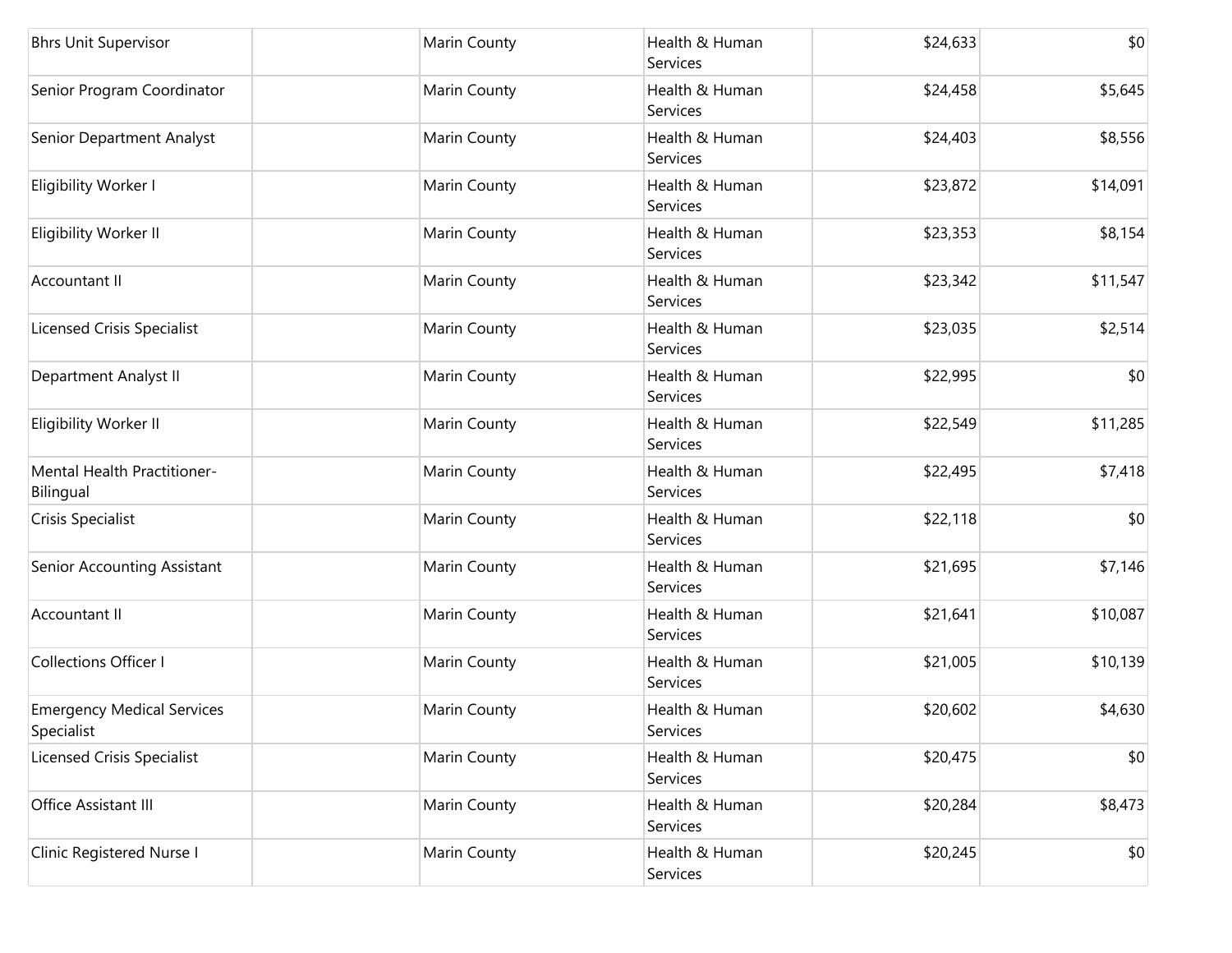| Support Service Worker I                   | Marin County | Health & Human<br>Services        | \$20,238 | \$9,482 |
|--------------------------------------------|--------------|-----------------------------------|----------|---------|
| Eligibility Worker II                      | Marin County | Health & Human<br>Services        | \$19,988 | \$8,631 |
| Eligibility Worker II-Bilingual            | Marin County | Health & Human<br>Services        | \$19,817 | \$6,928 |
| <b>Detention Registered Nurse</b>          | Marin County | Health & Human<br><b>Services</b> | \$19,817 | \$0     |
| Child Welfare Worker II                    | Marin County | Health & Human<br><b>Services</b> | \$19,776 | \$6,460 |
| Child Welfare Worker II                    | Marin County | Health & Human<br>Services        | \$19,776 | \$8,891 |
| Child Welfare Worker II                    | Marin County | Health & Human<br>Services        | \$19,776 | \$6,460 |
| Mental Health Practitioner                 | Marin County | Health & Human<br>Services        | \$19,547 | \$2,531 |
| Crisis Specialist                          | Marin County | Health & Human<br>Services        | \$19,488 | \$0     |
| Eligibility Worker I-Bilingual             | Marin County | Health & Human<br>Services        | \$19,432 | \$1,082 |
| Mental Health Practitioner                 | Marin County | Health & Human<br>Services        | \$18,890 | \$1,445 |
| Office Assistant III                       | Marin County | Health & Human<br>Services        | \$18,847 | \$1,636 |
| Mental Health Practitioner-<br>Bilingual   | Marin County | Health & Human<br>Services        | \$18,318 | \$0     |
| Licensed Crisis Specialist                 | Marin County | Health & Human<br>Services        | \$17,278 | \$0     |
| Eligibility Worker I-Bilingual             | Marin County | Health & Human<br>Services        | \$17,207 | \$868   |
| Mental Health Practitioner                 | Marin County | Health & Human<br>Services        | \$16,807 | \$0     |
| <b>Mental Health Nurse</b><br>Practitioner | Marin County | Health & Human<br>Services        | \$16,747 | \$1,257 |
| Eligibility Worker II-Bilingual            | Marin County | Health & Human<br>Services        | \$16,692 | \$4,392 |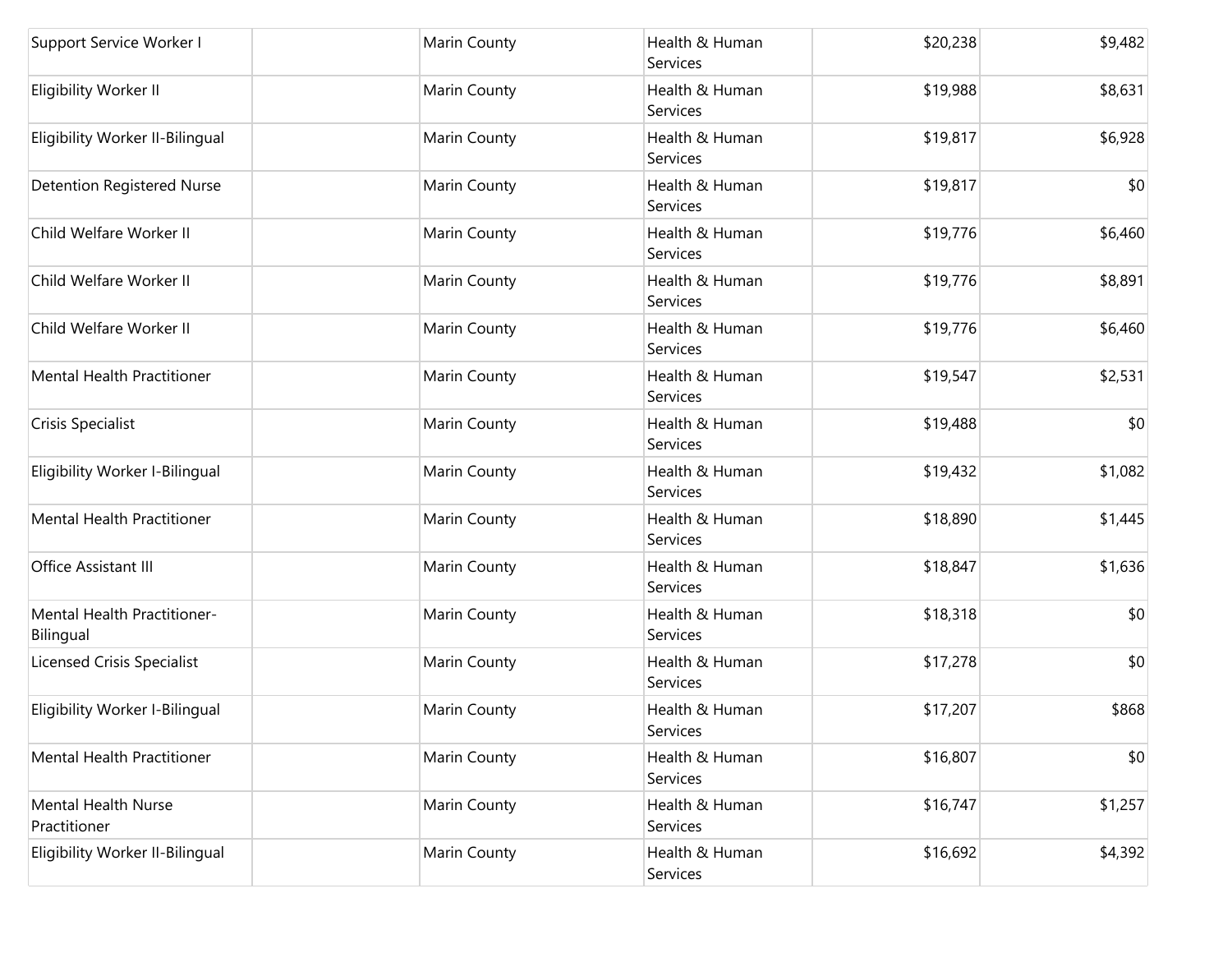| Support Service Worker II                          | Marin County | Health & Human<br>Services | \$16,535 | \$7,527 |
|----------------------------------------------------|--------------|----------------------------|----------|---------|
| Support Service Worker I-<br>Bilingual             | Marin County | Health & Human<br>Services | \$16,318 | \$0     |
| <b>Emergency Medical Services</b><br>Administrator | Marin County | Health & Human<br>Services | \$16,138 | \$0     |
| Mental Health Practitioner-<br>Bilingual           | Marin County | Health & Human<br>Services | \$16,068 | \$6,279 |
| Mental Health Registered<br>Nurse                  | Marin County | Health & Human<br>Services | \$15,974 | \$0     |
| Office Assistant III                               | Marin County | Health & Human<br>Services | \$15,951 | \$4,117 |
| Social Service Worker II                           | Marin County | Health & Human<br>Services | \$15,353 | \$4,976 |
| <b>Licensed Crisis Specialist</b>                  | Marin County | Health & Human<br>Services | \$15,129 | \$0     |
| Office Assistant III                               | Marin County | Health & Human<br>Services | \$14,592 | \$0     |
| <b>Behavioral Health Care</b><br>Assistant         | Marin County | Health & Human<br>Services | \$14,590 | \$0     |
| <b>Detention Nurse Practitioner</b>                | Marin County | Health & Human<br>Services | \$14,523 | \$0     |
| Wic Breastfeeding Peer<br>Counselor                | Marin County | Health & Human<br>Services | \$14,404 | \$3,988 |
| Office Assistant II                                | Marin County | Health & Human<br>Services | \$13,597 | \$0     |
| <b>Licensed Crisis Specialist</b>                  | Marin County | Health & Human<br>Services | \$13,158 | \$1,423 |
| Program Coordinator                                | Marin County | Health & Human<br>Services | \$12,868 | \$0     |
| Eligibility Worker II                              | Marin County | Health & Human<br>Services | \$12,713 | \$2,688 |
| Senior Child Welfare Worker                        | Marin County | Health & Human<br>Services | \$12,660 | \$0     |
| Social Service Worker II                           | Marin County | Health & Human<br>Services | \$12,602 | \$4,187 |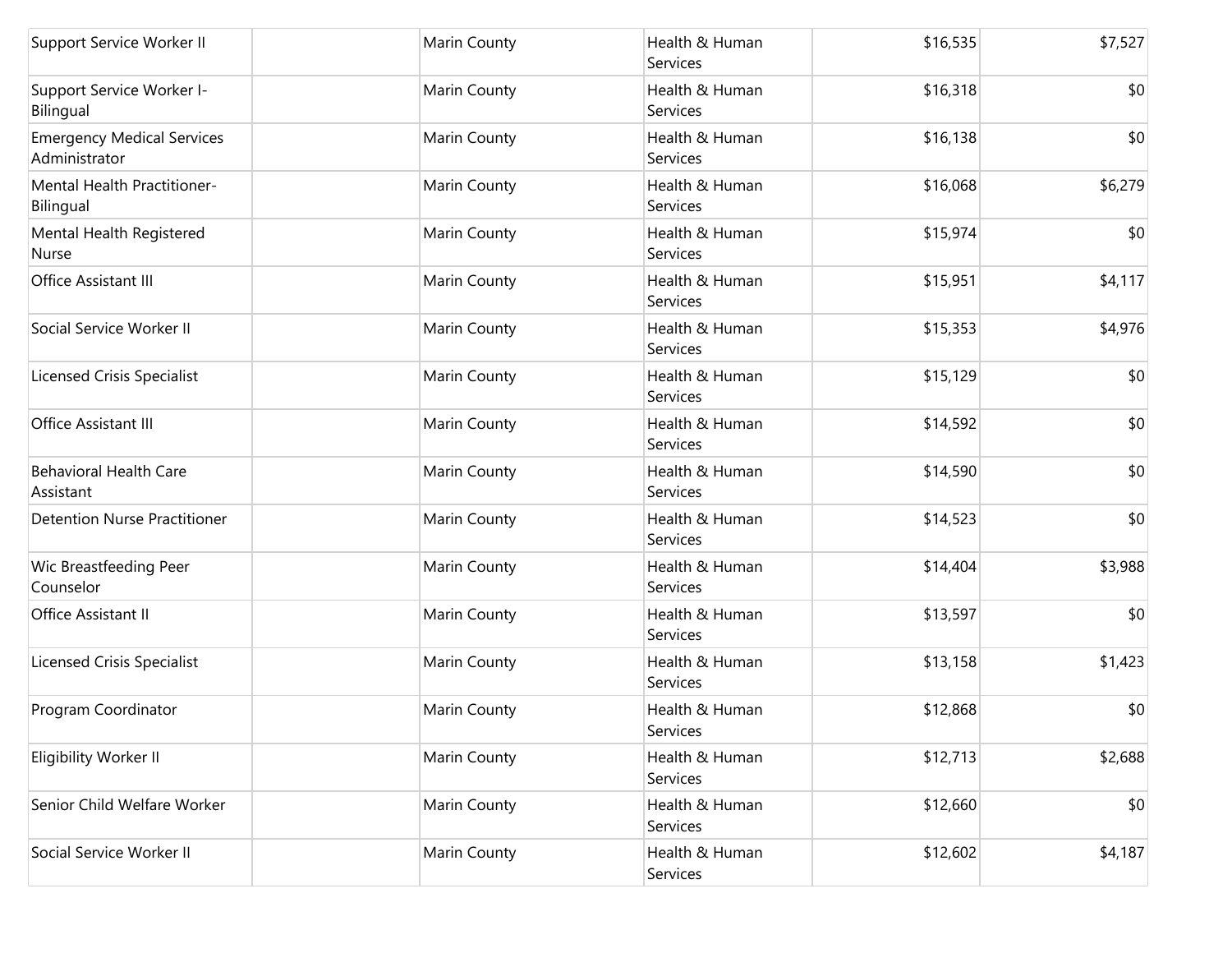| <b>Behavioral Health Care</b><br>Assistant | Marin County | Health & Human<br>Services | \$12,019 | \$6,190 |
|--------------------------------------------|--------------|----------------------------|----------|---------|
| Crisis Specialist                          | Marin County | Health & Human<br>Services | \$11,966 | \$1,489 |
| Eligibility Worker II                      | Marin County | Health & Human<br>Services | \$11,893 | \$4,245 |
| Mental Health Practitioner-<br>Bilingual   | Marin County | Health & Human<br>Services | \$11,746 | \$4,684 |
| Mental Health Registered<br>Nurse          | Marin County | Health & Human<br>Services | \$11,465 | \$0     |
| <b>Detention Registered Nurse</b>          | Marin County | Health & Human<br>Services | \$11,352 | \$0     |
| Office Assistant III                       | Marin County | Health & Human<br>Services | \$10,050 | \$0     |
| Social Service Worker I                    | Marin County | Health & Human<br>Services | \$9,266  | \$1,958 |
| Mental Health Registered<br>Nurse          | Marin County | Health & Human<br>Services | \$9,135  | \$0     |
| Eligibility Worker II                      | Marin County | Health & Human<br>Services | \$9,130  | \$3,767 |
| Mental Health Registered<br>Nurse          | Marin County | Health & Human<br>Services | \$8,837  | \$0     |
| <b>Behavioral Health Care</b><br>Assistant | Marin County | Health & Human<br>Services | \$8,768  | \$0     |
| Mental Health Practitioner-<br>Bilingual   | Marin County | Health & Human<br>Services | \$8,571  | \$0     |
| <b>Detention Registered Nurse</b>          | Marin County | Health & Human<br>Services | \$8,479  | \$0     |
| Crisis Specialist                          | Marin County | Health & Human<br>Services | \$8,331  | \$0     |
| <b>Behavioral Health Care</b><br>Assistant | Marin County | Health & Human<br>Services | \$8,283  | \$0     |
| Mental Health Registered<br>Nurse          | Marin County | Health & Human<br>Services | \$8,148  | \$0     |
| Mental Health Practitioner                 | Marin County | Health & Human<br>Services | \$8,066  | \$0     |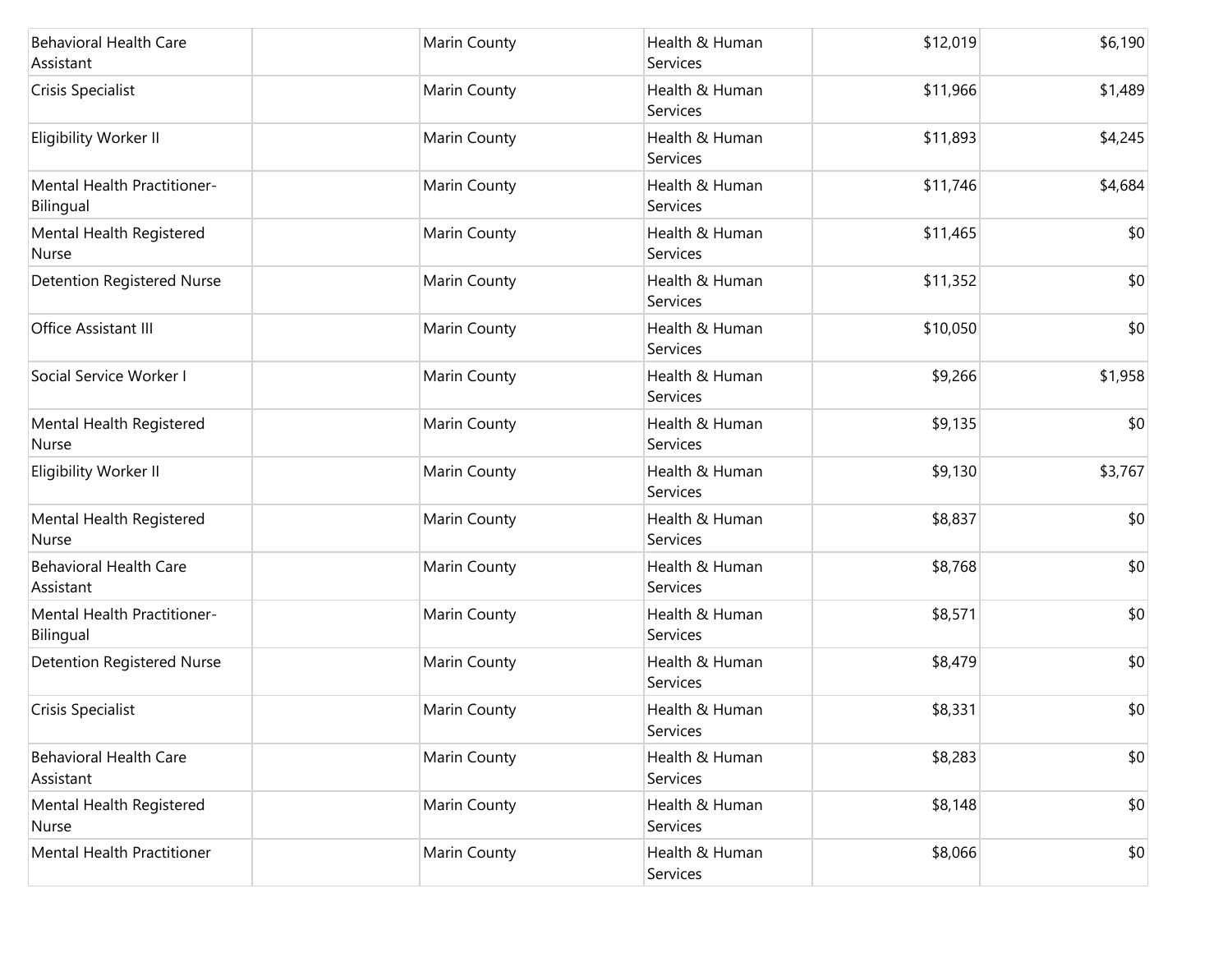| Office Assistant III                     | Marin County | Health & Human<br>Services | \$7,629 | \$4,913 |
|------------------------------------------|--------------|----------------------------|---------|---------|
| Eligibility Worker I-Bilingual           | Marin County | Health & Human<br>Services | \$7,219 | \$3,697 |
| Social Service Worker II                 | Marin County | Health & Human<br>Services | \$6,996 | \$0     |
| Registered Dental Assistant              | Marin County | Health & Human<br>Services | \$6,990 | \$0     |
| <b>Licensed Crisis Specialist</b>        | Marin County | Health & Human<br>Services | \$6,790 | \$0     |
| <b>Detention Registered Nurse</b>        | Marin County | Health & Human<br>Services | \$6,756 | \$0     |
| Mental Health Practitioner               | Marin County | Health & Human<br>Services | \$6,630 | \$2,469 |
| <b>Eligibility Supervisor</b>            | Marin County | Health & Human<br>Services | \$6,388 | \$1,356 |
| Crisis Specialist                        | Marin County | Health & Human<br>Services | \$6,120 | \$0     |
| Mental Health Registered<br>Nurse        | Marin County | Health & Human<br>Services | \$5,898 | \$0     |
| <b>Accounting Technician</b>             | Marin County | Health & Human<br>Services | \$4,717 | \$1,787 |
| Office Assistant III                     | Marin County | Health & Human<br>Services | \$4,582 | \$0     |
| Office Assistant III Bilingual           | Marin County | Health & Human<br>Services | \$4,558 | \$1,397 |
| Eligibility Worker I                     | Marin County | Health & Human<br>Services | \$4,499 | \$1,054 |
| Mental Health Registered<br><b>Nurse</b> | Marin County | Health & Human<br>Services | \$4,441 | \$0     |
| Senior Accounting Assistant              | Marin County | Health & Human<br>Services | \$4,370 | \$1,687 |
| Eligibility Worker I                     | Marin County | Health & Human<br>Services | \$4,299 | \$2,553 |
| Eligibility Worker II-Bilingual          | Marin County | Health & Human<br>Services | \$4,031 | \$2,030 |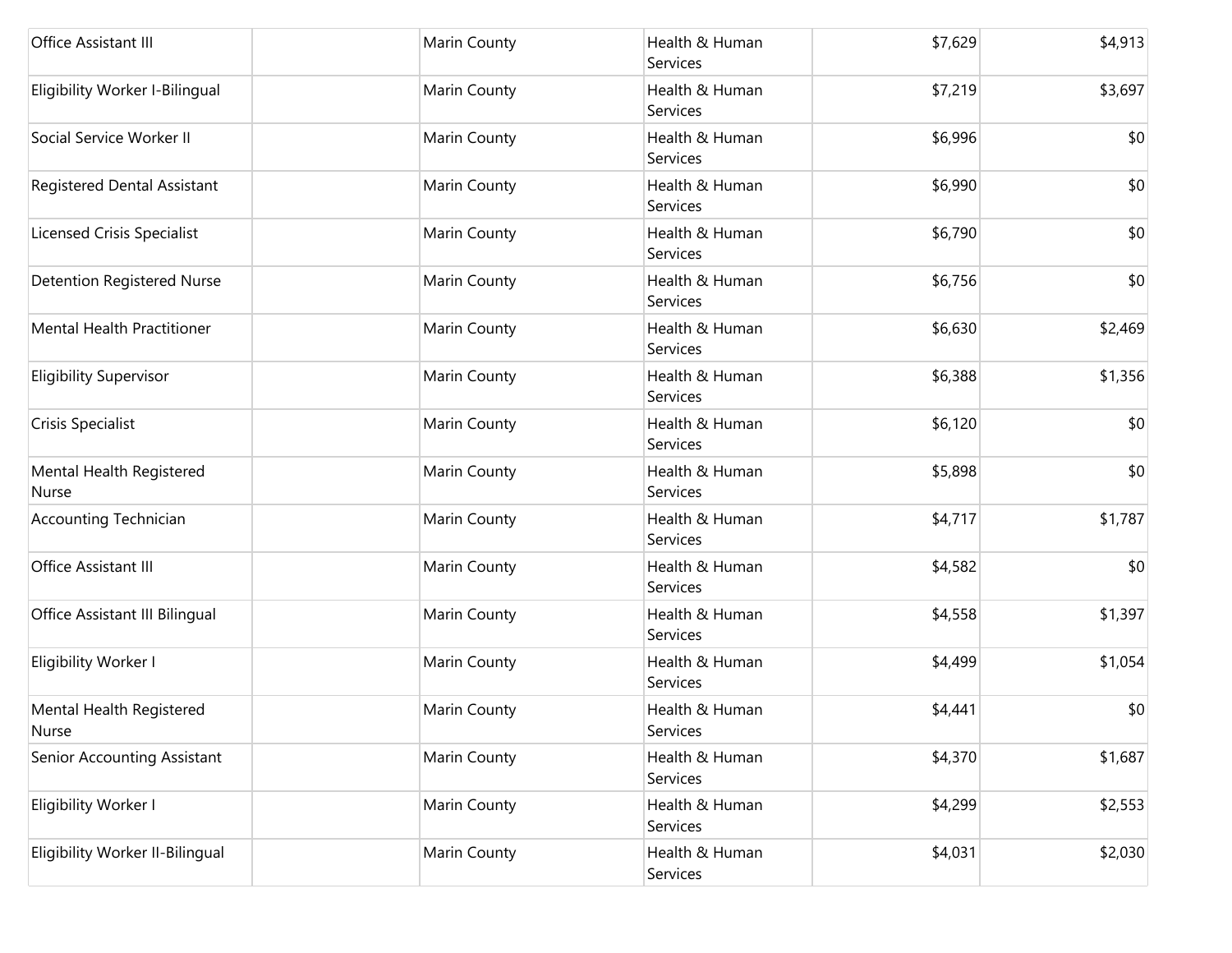| <b>Behavioral Health Care</b><br>Assistant      | Marin County | Health & Human<br>Services | \$3,852 | \$0     |
|-------------------------------------------------|--------------|----------------------------|---------|---------|
| Crisis Specialist III                           | Marin County | Health & Human<br>Services | \$3,736 | \$0     |
| <b>Accounting Assistant</b>                     | Marin County | Health & Human<br>Services | \$3,723 | \$488   |
| Student Intern-Undergraduate                    | Marin County | Health & Human<br>Services | \$3,489 | \$0     |
| <b>Licensed Crisis Specialist</b>               | Marin County | Health & Human<br>Services | \$3,427 | \$0     |
| <b>Mental Health Practitioner</b>               | Marin County | Health & Human<br>Services | \$3,296 | \$655   |
| <b>Mental Health Practitioner-</b><br>Bilingual | Marin County | Health & Human<br>Services | \$3,214 | \$1,040 |
| Crisis Specialist                               | Marin County | Health & Human<br>Services | \$2,607 | \$0     |
| Clinic Registered Nurse II                      | Marin County | Health & Human<br>Services | \$2,594 | \$0     |
| Support Service Worker II                       | Marin County | Health & Human<br>Services | \$2,537 | \$899   |
| <b>Licensed Crisis Specialist</b>               | Marin County | Health & Human<br>Services | \$2,454 | \$0     |
| Program Coordinator                             | Marin County | Health & Human<br>Services | \$2,426 | \$564   |
| <b>Detention Registered Nurse</b>               | Marin County | Health & Human<br>Services | \$2,410 | \$0     |
| Eligibility Worker I-Bilingual                  | Marin County | Health & Human<br>Services | \$2,386 | \$501   |
| Eligibility Worker I-Bilingual                  | Marin County | Health & Human<br>Services | \$2,286 | \$864   |
| Eligibility Worker I-Bilingual                  | Marin County | Health & Human<br>Services | \$2,286 | \$868   |
| Eligibility Worker I-Bilingual                  | Marin County | Health & Human<br>Services | \$2,286 | \$456   |
| Eligibility Worker I-Bilingual                  | Marin County | Health & Human<br>Services | \$2,286 | \$817   |